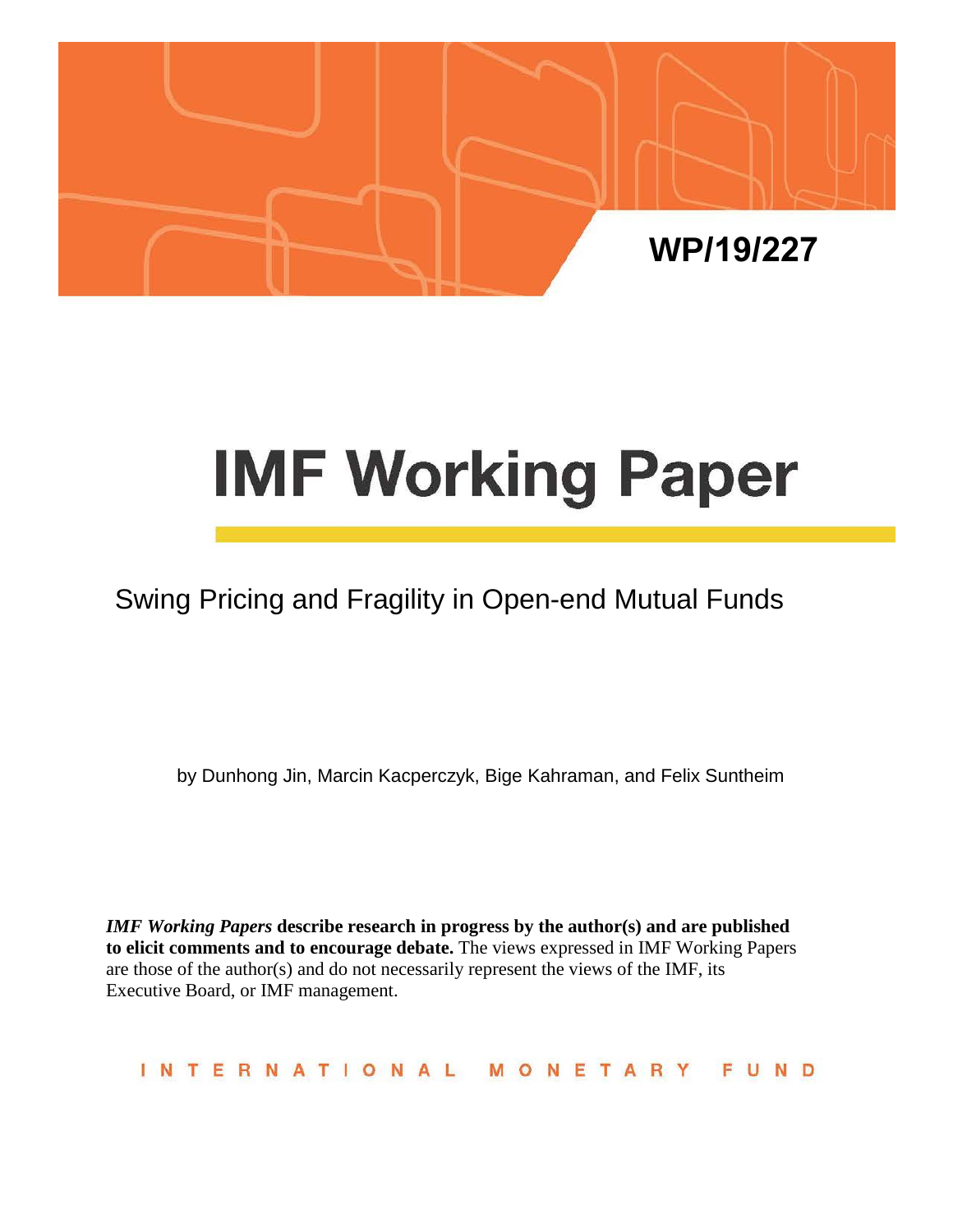© 2019 International Monetary Fund WP/19/227

#### **IMF Working Paper**

Monetary and Capital Markets Department

Swing Pricing and Fragility in Open-end Mutual Funds<sup>[1](#page-1-0)</sup>

#### **Prepared by Dunhong Jin, Marcin Kacperczyk, Bige Kahraman, and Felix Suntheim**

Authorized for distribution by Jérôme Vandenbussche

November 2019

*IMF Working Papers* **describe research in progress by the author(s) and are published to elicit comments and to encourage debate.** The views expressed in IMF Working Papers are those of the author(s) and do not necessarily represent the views of the IMF, its Executive Board, or IMF management.

#### **Abstract**

How to prevent runs on open-end mutual funds? In recent years, markets have observed an innovation that changed the way open-end funds are priced. Alternative pricing rules (known as swing pricing) adjust funds' net asset values to pass on funds' trading costs to transacting shareholders. Using unique data on investor transactions in U.K. corporate bond funds, we show that swing pricing eliminates the first-mover advantage arising from the traditional pricing rule and significantly reduces redemptions during stress periods. The positive impact of alternative pricing rules on fund flows reverses in calm periods when costs associated with higher tracking error dominate the pricing effect.

JEL Classification Numbers: G2; G23; G010

Keywords: liquidity mismatch; fund runs; fragility; swing pricing; strategic complementarity Authors' E-Mail Addresses: [dunhong.jin@sbs.ox.ac.uk,](mailto:dunhong.jin@sbs.ox.ac.uk) [m.kacperczyk@imperial.ac.uk,](mailto:m.kacperczyk@imperial.ac.uk) [bige.kahraman@sbs.ox.ac.uk,](mailto:bige.kahraman@sbs.ox.ac.uk) fsuntheim@imf.org.

<span id="page-1-0"></span><sup>&</sup>lt;sup>1</sup> Dunhong Jin: Said Business School, University of Oxford, email: *dunhong.jin@sbs.ox.ac.uk*; Marcin Kacperczyk: Imperial College London and CEPR, email: [m.kacperczyk@imperial.ac.uk;](mailto:m.kacperczyk@imperial.ac.uk) Bige Kahraman: Said Business School, University of Oxford and CEPR, email: [bige.kahraman@sbs.ox.ac.uk;](mailto:bige.kahraman@sbs.ox.ac.uk) Felix Suntheim: International Monetary Fund, email: fsuntheim@imf.org. Work on this paper was carried out while Felix Suntheim was at the UK's Financial Conduct Authority and the paper is based on FCA Occasional Paper 48. We thank Valentin Haddad, Raj Iyer, Arvind Krishnamurthy, David Ng, Sophie Shive, Elu von Thadden, Russ Wermers, and seminar participants at the Chicago Financial Institutions Conference, the Finance Day Workshop at Koç University, Hebrew University Summer Finance and Accounting Conference, London Empirical Asset Pricing Workshop, Texas A&M Young Scholars Finance Consortium, University of Oregon Summer Finance Conference, European Central Bank, HEC Paris, IMF, Imperial College London, Oxford Said Business School, and University of Southern California for their useful suggestions. The views expressed in this paper are those of the authors and not the Financial Conduct Authority. All errors and omissions are our own.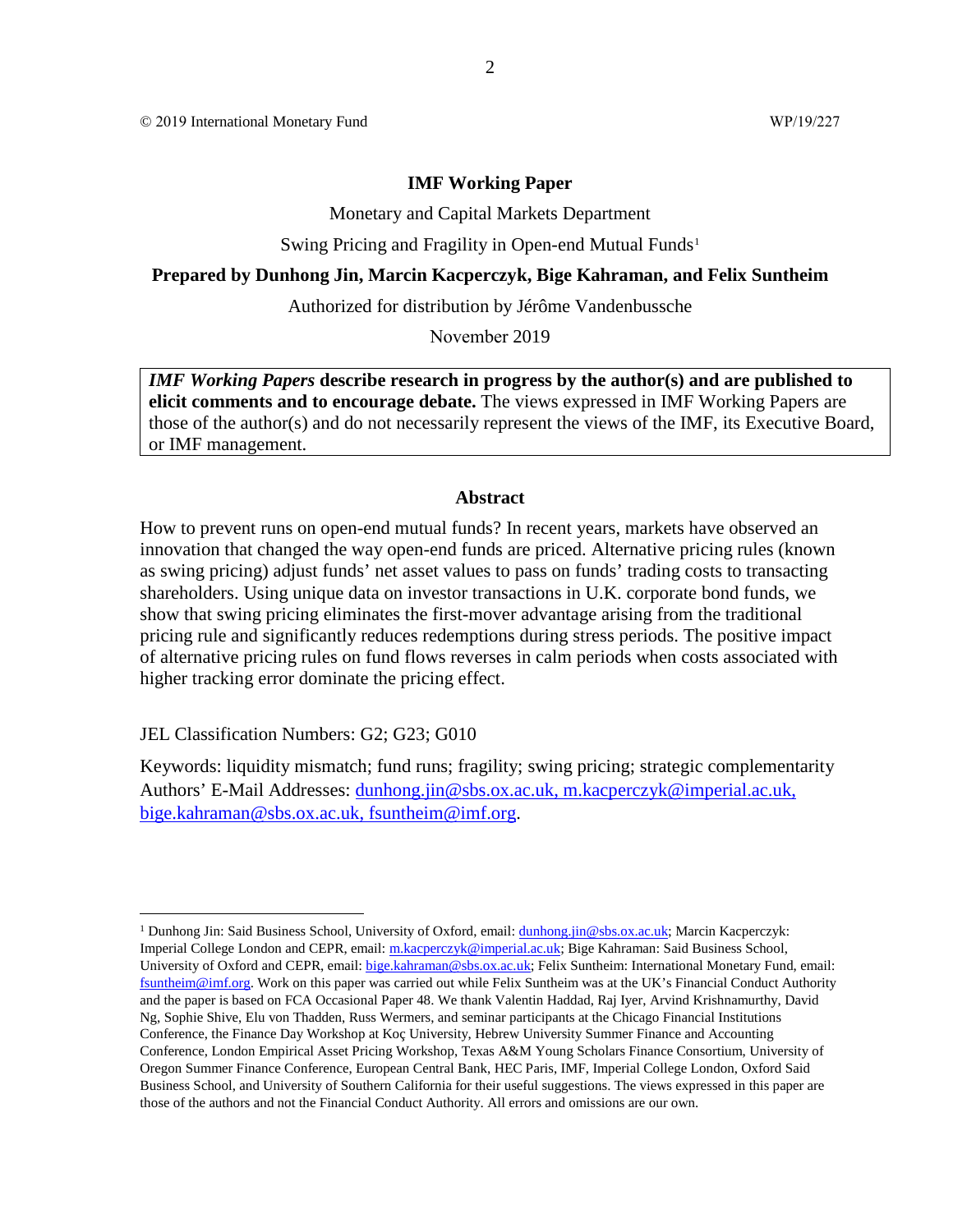| Page |
|------|
|      |
|      |
|      |
|      |
|      |
|      |
|      |
|      |

# Tables

| 5: Fund Flows during Market Stress for Switchers and their Matched Funds30   |  |
|------------------------------------------------------------------------------|--|
| 6: End-Investor Flows during Market Stress for Switchers and their Matched31 |  |
|                                                                              |  |
|                                                                              |  |
|                                                                              |  |
|                                                                              |  |
|                                                                              |  |
|                                                                              |  |
|                                                                              |  |

# Figures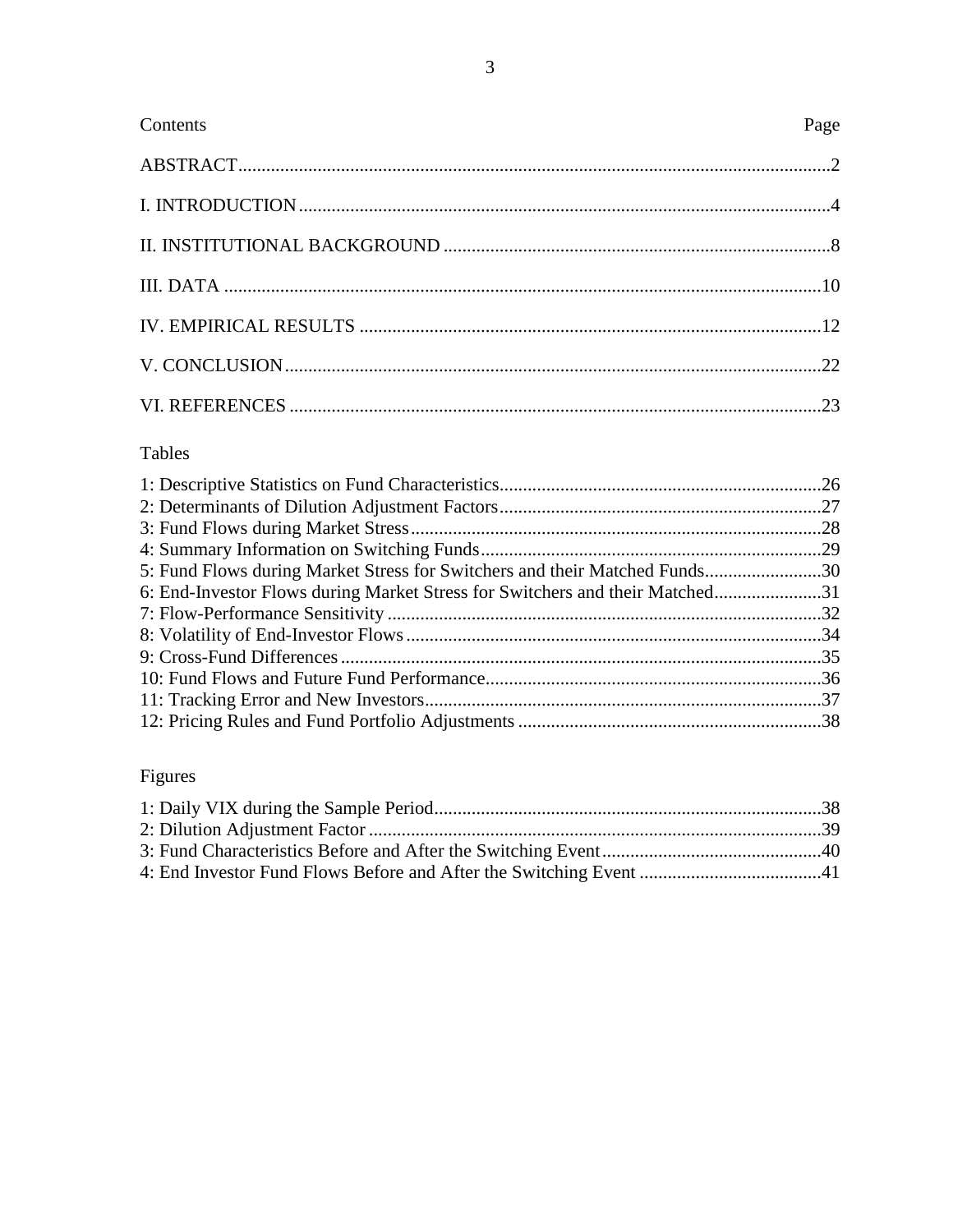# **I. INTRODUCTION**

Runs on financial institutions pose a significant threat to economic stability and social welfare. Academics and policy makers have long been studying runs on banking institutions (Diamond and Dybvig, 1983); more recently, a rapid growth of shadow banking, including that of asset management companies, raised concerns that similar phenomena may also be present in the non-banking sector (Allen, Babus, and Carletti, 2009; Gennaioli, Shleifer, and Vishny, 2013). As experienced during the financial crisis of 2008, when market conditions unexpectedly deteriorated, investors ran on open-end funds, causing fire sales and market dislocations.<sup>[2](#page-3-0)</sup>

While understanding the origins of runs is certainly important, of equal importance is the question of how to mitigate the risk of runs. In the banking sector, the presence of deposit insurance and government guarantees have long been recognized as stabilizing forces. At the same time, we know much less about equally effective mechanisms in the non-banking sector, especially in the absence of explicit guarantees. Common approaches utilized by fund companies to manage redemption risk during market stress include cash buffers or redemption fees, but such tools are not as effective in practice (Chernenko and Sunderam, 2016, 2018), or can even exacerbate runs (Zeng, 2018). In this paper, we evaluate empirically a hitherto unexplored mechanism to mitigate the risk of runs in open-end funds, swing pricing.

To better understand our empirical context, it is useful to outline the economic friction behind runs, namely, the pricing mechanism used by open-end funds (Chen, Goldstein, and Jiang, 2010). Under the traditional pricing rule, fund investors have the right to transact their shares at the daily-close net asset value (NAV) of the fund portfolio. As a result, the price that a transacting shareholder receives does not consider the corresponding transaction costs that may arise because portfolio adjustments associated with shareholder transactions typically take place over multiple business days following the redemption request. Thus, the costs of providing liquidity to transacting shareholders are borne by non-transacting investors in the fund, which dilutes the value of their shares. Chen et al. (2010) show that this mechanism can produce a first-mover advantage and create incentives to run on funds, especially during market-wide stress when market liquidity typically drops. The incentives to run on funds depend on the liquidity mismatch between assets invested in by funds and liabilities demanded by investors and the degree of strategic complementarities of fund investors.

Alternative pricing rules—typically known as *swing pricing* or *dual pricing*—aim to adjust funds' net asset values so as to pass on the costs stemming from transactions to the shareholders associated with that activity. Funds report that the goal of swing pricing is to protect the interests of non-transacting shareholders by offering them a better price and by reducing the ex-ante risk of runs. In this paper, we conduct a systematic empirical analysis to evaluate the impact of swing pricing on the dynamics of fund flows. Specifically, we ask: To what extent does swing pricing help funds to retain investor capital during periods of market stress? Are funds able to prevent dilution in fund performance and eliminate first-mover advantage? How do individual fund investors respond to fund companies' swing pricing rules?

Alternative pricing rules take three different forms. The first one is *full swing pricing*, whereby a fund's net asset value (NAV) can be adjusted up or down on every trading day in the direction of net fund flows: If net flows are positive the NAV shifts up and if net flows are negative the NAV shifts down. The magnitude of the shift is known as the *adjustment factor*. The second form, the *partial swing pricing*, is invoked only when net

<span id="page-3-0"></span> $2$  Coval and Stafford (2007) study runs in equity mutual funds. Chen, Goldstein, and Jiang (2010) analyze flows in bond mutual funds, while Schmidt, Timmermann, and Wermers (2016) analyze runs on money market funds.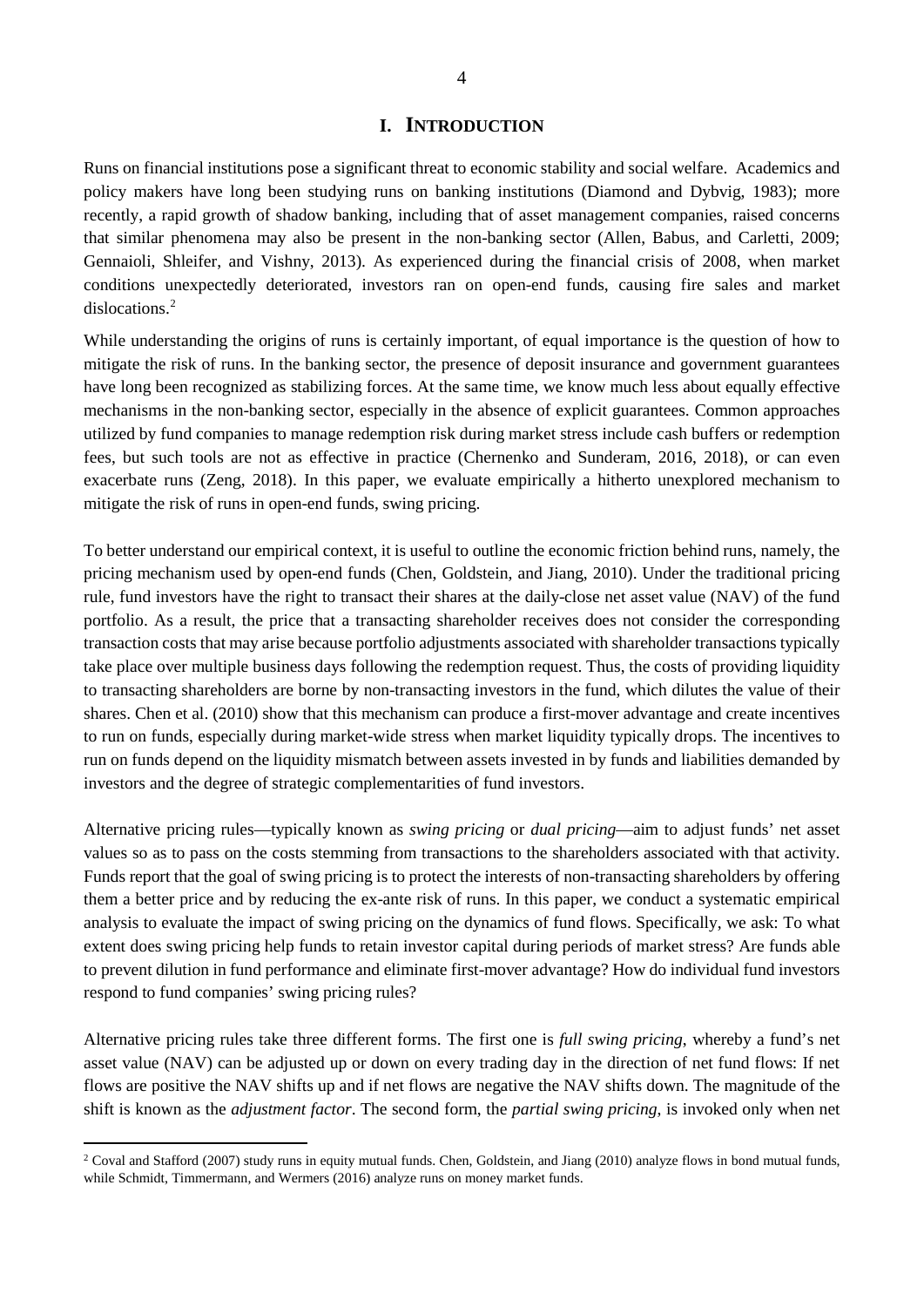flows cross a pre-determined threshold, namely the swing threshold. For both forms, a single price applies to all transactions including both redemptions and subscriptions. The third form, referred to as *dual pricing*, is similar to full swing pricing in that a fund's NAV can be adjusted on every trading day without a requirement to cross the threshold. However, it differs in that a fund trades at two prices—subscribing investors purchase their shares at the NAV adjusted up (ask price) and redeeming investors redeem their shares at the NAV adjusted down (bid price).

Funds are permitted, but not required, to use the alternative pricing structures and they have a full discretion for the values of adjustment factors. Investors only know if the fund applies alternative pricing rules, but they do not know the precise values of adjustments. They learn about them from the ex-post transaction prices. In this regard, the observed flow dynamics results from an interplay between managers' ability to assess illiquidity costs in the market and investors' learning about managerial pricing decisions.

Regulation permitting swing pricing rules has become effective in the U.S. only in November 2018; however, these rules have been used in several European jurisdictions over the past few decades. To analyze the impact of the rules, we obtain data on corporate bond open-end funds that fall under the supervisory jurisdiction of the Financial Conduct Authority (FCA). Choosing bond funds as a testing ground allows us to capture a significant component of a fund portfolio illiquidity, a key determinant of fund runs. The data have a number of unique features. Most relevant, we obtain detailed information on funds' pricing practices, including the daily adjustment factor. Moreover, we observe the holdings of the funds' end-investors, which allows us to look at individual-specific responses to pricing rules and address the identification concerns. Finally, the data cover a period from January 2006 to December 2016, which includes a number of high-stress episodes, such as the 2008 global financial crisis, the European debt crisis, or the Taper Tantrum. Periods with market-wide stress are natural candidates to study the risk of fund runs. In our study, we measure market stress using abnormal values of option-implied volatility index (VIX).

We begin our empirical analysis by examining the determinants of the dilution adjustment factor. If the pricing rules matter, we should expect fund companies to implement adjustments in times of high market stress when aggregate liquidity tends to be low. This is precisely what we find. The adjustment factor is substantially higher (for instance, it nearly quadruples during 2008 crisis) in periods of higher portfolio illiquidity periods and market stress.

We next investigate whether swing pricing affects the level of fund flows during market stress. Our analysis is informed by the ongoing debate among market practitioners and supervisory authorities. One view is that swing pricing can mitigate runs on funds by removing the negative externalities arising from transacting investors' flows.[3](#page-4-0) An alternative view postulates that swing pricing can increase fragility. Anticipating an increase in nearterm future liquidation costs, investors could exhibit heightened sensitivity to negative shocks.[4](#page-4-1) Thus, the impact of swing pricing on fund flows during stress periods is ultimately an empirical question.

We find that funds with traditional pricing rules experience significant outflows during market stress, in line with prior literature (Mitchell, Pedersen, and Pulvino, 2007; Ben-David, Franzoni, and Moussawi, 2011). Importantly, this effect *almost completely* reverses for funds that adopt swing pricing, lending support to the view that such rules reduce run risks. All results are robust to including a range of fixed effects (e.g., fund family, investment style, region of sale), front and back-end loads, and alternative definitions of market stress.

<span id="page-4-0"></span> <sup>3</sup> Blackrock Viewpoint Series titled *Fund structures as systemic risk mitigates* (2014).

<span id="page-4-1"></span><sup>4</sup> Cipriani et al. (2014) provide a theoretical model of pre-emptive runs when intermediaries impose gates or redemption fees.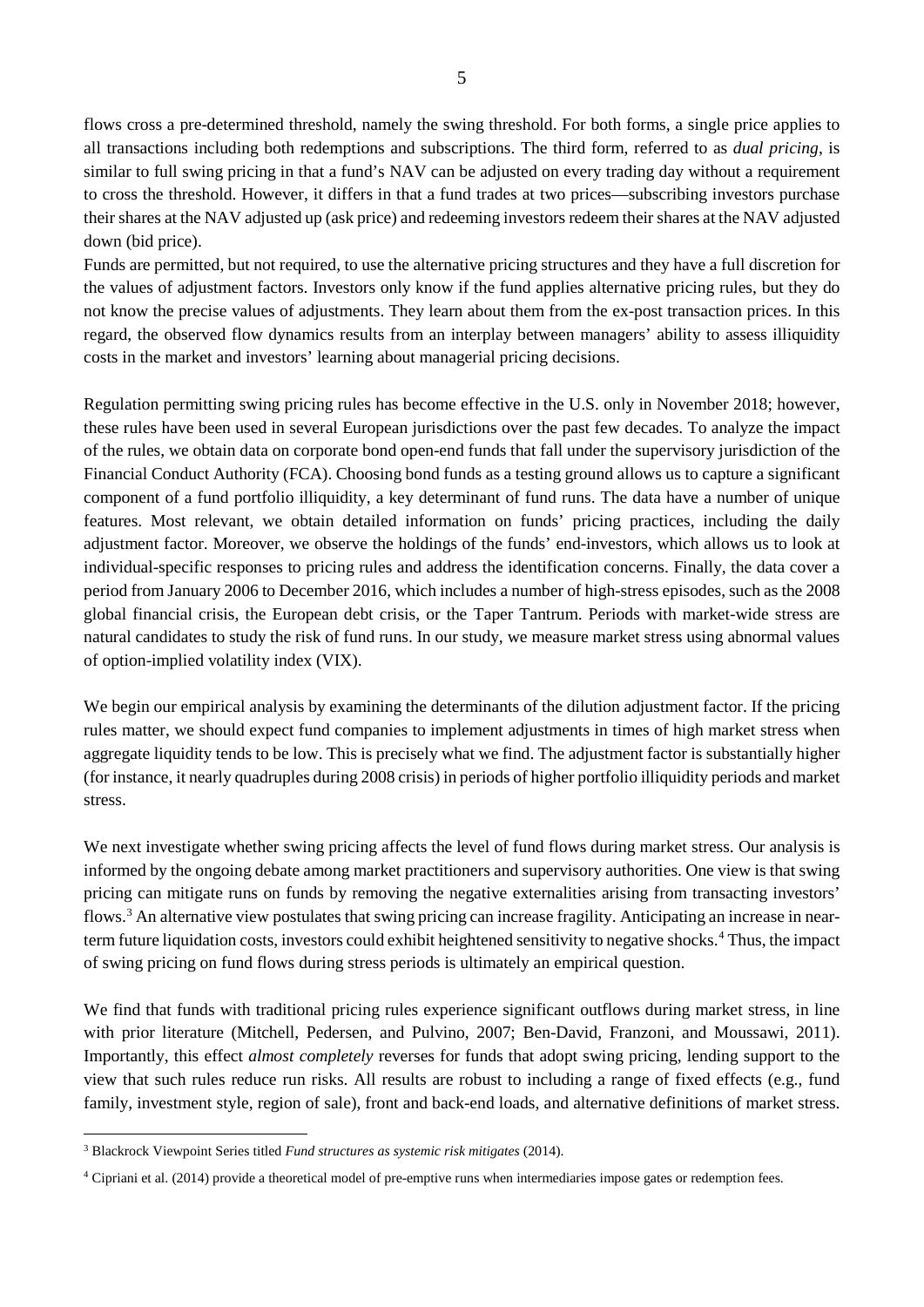The economic magnitude of the average effect is fairly sizable. During stress periods, an average traditional funds loses capital worth of £8.86 million every month (about 6.3 percent of total assets); the corresponding loss for funds with alternative pricing is only £0.2 million.

A potential concern with the interpretation of pricing rules causing flows is that funds and investors with different characteristics may self-select into different pricing structures. A significant advantage of our data is their unique granularity that allows us to tackle this concern, and thus to pin down the economic mechanism behind our findings. These elements of the data make the paper uniquely suited to examine the impact of systematic shocks at the individual investors' level, different from the previous studies of asset management firms that exploit share-class-level data, thus assuming homogeneity within a particular group of investors (e.g., Kacperczyk and Schnabl, 2013; Schmidt et al. 2016).<sup>[5](#page-5-0)</sup>

To this end, we first identify a subsample of funds which switch their pricing methods from traditional to alternative within our sample period, and we examine individual (same) investors' behavior before and after the switch. Empirically, we match the sample of switchers to non-switchers along various characteristics and estimate the treatment effect at the end-investor level. We employ a triple-difference test in which we compare investor flows of switchers vs. non-switchers before and after the switching conditional on the level of stress in the aggregate market. We additionally take advantage of end-investor fixed effects, which allows us to study the behavior of the same investor before and after the change. The staggered nature of switching dates is helpful in identifying the causal effects.

Our findings provide strong evidence that results are not solely due to selection; pricing structures also alter investor behavior. We find that, the same investor is significantly less likely to redeem her shares in a stress period when a fund uses swing pricing than when the fund uses traditional pricing. Moreover, funds that switch to alternative pricing structures attract less flows outside stress periods thereafter. For a limited sample of investors, we address a possible endogeneity concern due to time-varying investor-specific omitted variables by showing that the differential effect across two structures is similar when we compare the behavior of the *same* investor in two different funds, one of which switches the structure.

Next, we show results from a series of tests that provide additional insights into the economic mechanism behind the pricing rule. First, swing pricing does not have a significant impact on the sensitivity of investor inflows to good performance, but it significantly reduces the sensitivity of outflows to bad performance. The asymmetric nature of the response supports the interpretation that swing pricing mitigates the run incentives arising from fire-sale liquidations. Second, funds with swing pricing have fewer volatile flows, consistent with them being more resilient to stress events. Third, the mitigating role of a fund structure is particularly important for funds with illiquid assets and most dispersed ownership, that is, funds that are most vulnerable to run risks. These results are consistent with the view that strategic complementarities, rather than mechanical rebalancing rules of unsophisticated investors, are more likely to drive our results.

To rationalize the co-existence of funds with different pricing structures, we evaluate the benefits and costs of swing pricing. One negative consequence of the traditional pricing rule is the dilution effect due to large outflows for non-transacting investors. If our findings are driven by swing pricing, we should expect these funds to be able to remove the first-mover advantage arising from fund outflows. We find that outflows indeed negatively impact *subsequent* fund performance. However, the negative impact of outflows on fund

<span id="page-5-0"></span><sup>&</sup>lt;sup>5</sup> To our knowledge, the only other paper that studies runs with that level of data granularity is Iyer and Puri (2012). However, their objective is to trace a banking panic in one specific Indian bank, whereas we focus on the question of how to mitigate the threat of runs in the asset management sector.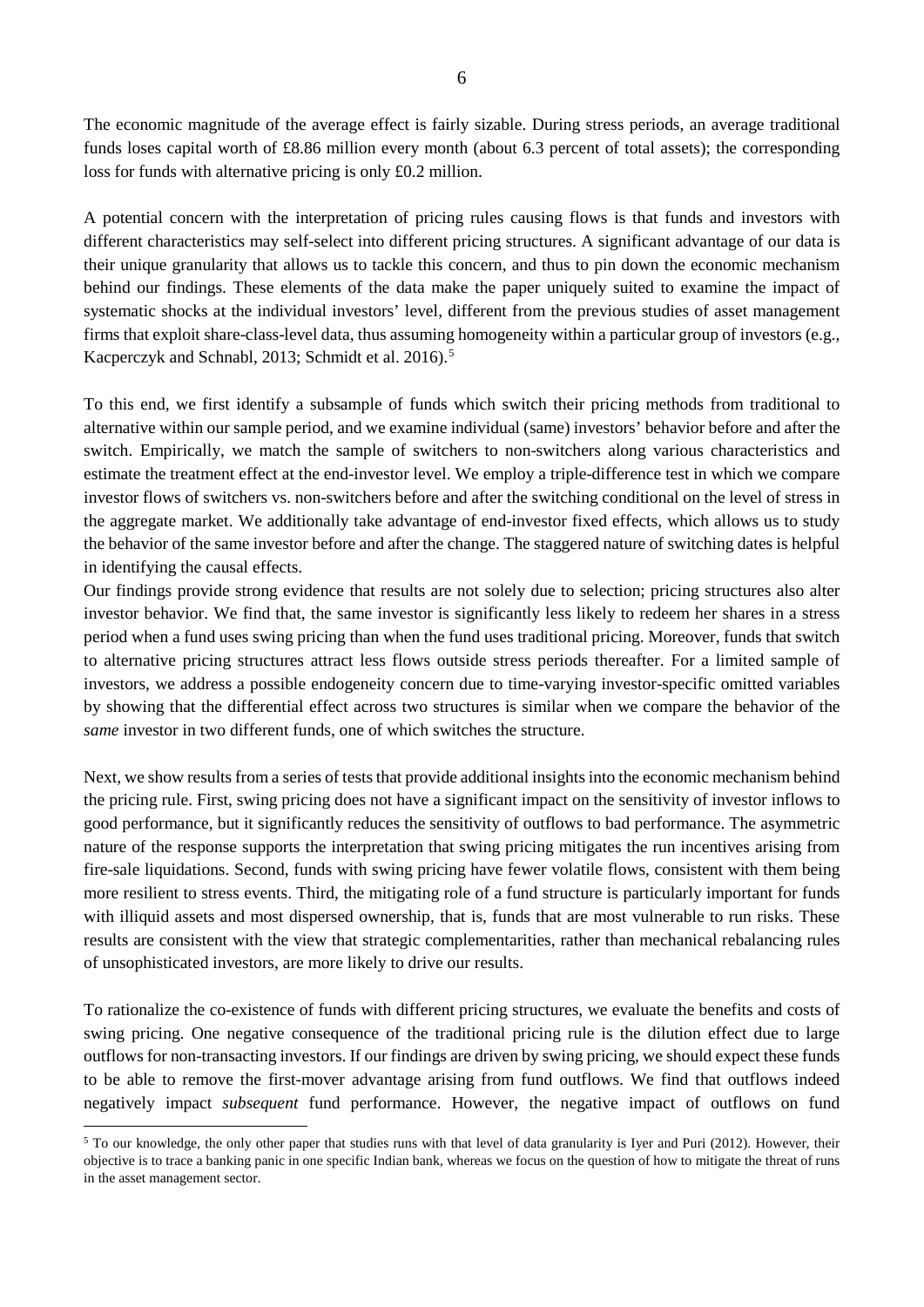performance almost completely dissipates for funds with swing pricing. Funds appear to be able to use the swing pricing effectively enough to eliminate dilution in fund performance.

While swing pricing is beneficial for funds in that it reduces redemptions during market stress, these funds have smaller inflows in other periods. One reason is that dilution adjustment in fund prices can increase a fund's tracking error (as fund prices are adjusted to pass on the trading costs to transacting shareholders) and make the fund prices more volatile. Attracting new investors could then become more difficult. We find that funds with swing pricing indeed have higher tracking errors and investors strongly respond to funds' tracking errors in their investment decisions. Consequently, such funds attract fewer new investors, on average.

In the final set of results, we test whether funds with swing pricing rules tend to treat this tool as a substitute to other means of liquidity risk management, such as cash holdings, or portfolio diversification. We find that such funds hold less cash compared to funds with traditional pricing. The effect for portfolio diversification is statistically insignificant.

**Related Literature.** From a broad perspective, our paper contributes to a vast literature on stability of and runs on financial institutions. The main focus of this literature has been mostly the banking sector. The proposed explanations of runs can broadly be divided into two classes: one based on coordination problems, where runs occur due to self-fulfilment of depositors' expectations concerning the behaviour of other depositors, and another one based on asymmetric information, where bank runs are a result of asymmetric information among depositors regarding bank fundamentals.<sup>[6](#page-6-0)</sup> We test the two channels empirically and find support for both.<sup>[7](#page-6-1)</sup>

Recent body of work acknowledges that non-banking institutions, such as mutual funds, can endure negative pricing effects due to flows. In particular, several papers document significant declines in open-end fund performance due to *aggregate* fund outflows and suggest that the resulting dilution in fund performance can have destabilizing effects (e.g., Edelen, 1999; Coval and Stafford, 2007; Alexander et al., 2007; Feroli et al., 2014; and Christoffersen et al., 2018). Our focus instead is on explicitly studying runs in open-end bond funds and showing a tool to mitigate them using *disaggregated*, investor-level data.

To rationalize the existence of runs, Chen et al. (2010) build a global game model and show that the traditional pricing rule used by open-end funds can lead to runs on funds because predictable declines in NAV following fund outflows generate a first-mover advantage. Consistent with the predictions of the model, they document that the flow-to-performance relationship is stronger for funds investing in less liquid stocks. Goldstein, Jiang, and Ng (2017) echo the message by showing that corporate bond funds exhibit a concave flow-to-performance relationship. Our paper supports this mechanism by showing the importance of first-mover advantage and illiquidity in the corporate bond fund sector through the lens of swing pricing.

<span id="page-6-0"></span> <sup>6</sup> Examples of models based on coordination problems among depositors include Bryant (1980); Diamond and Dybvig (1983); Postlewaite and Vives (1987); Goldstein and Pauzner (2005); Rochet and Vives (2005). Models based on asymmetric information include Chari and Jagannathan (1988); Jacklin and Bhattacharya (1988); Chen, (1999); Calomiris and Kahn (1991). A slightly different variant of the second type of model featuring uncertainty aversion is in Uhlig (2010).

<span id="page-6-1"></span> $^7$  The example of runs based on asymmetric information in a non-banking context is Schmidt et al. (2016), who link run incidence to information production and adverse selection. They apply their framework to money market funds in which information insensitivity is particularly relevant.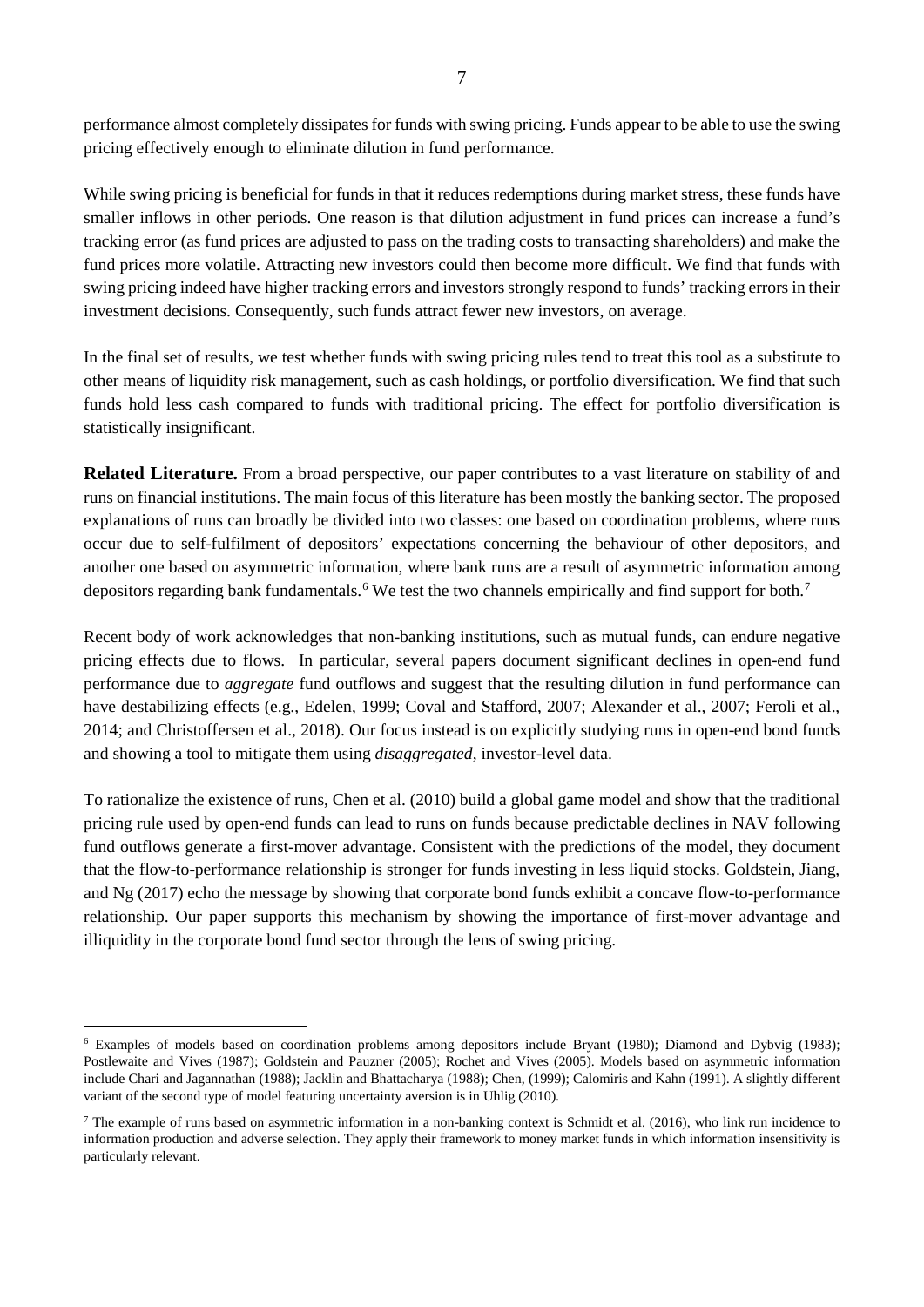A related literature discusses possible remedies to runs in open-end funds with cash being the most natural candidate. Morris, Shim, and Shin (2017) explore the cash hoarding channel and argue that funds sell more assets than required to cover outflows. Chernenko and Sunderam (2016, 2018) analyze the cash-cushioning approach and conclude that funds' cash holdings are not sufficiently large to eliminate fire sales. One theoretical explanation behind this finding is Zeng (2018) who argues that cash management cannot prevent runs; instead, cash usage can actually exacerbate the runs on open-end funds.

We offer an alternative tool to mitigate run risks that gets at the core of the friction, the pricing mechanism.<sup>[8](#page-7-0)</sup> Swing pricing, which allows for dilution adjustment on fund NAV, reduces the first-mover advantage arising from the traditional pricing and substantially reduces the outflows during crisis periods. In this respect, our findings are consistent with the recent theoretical study of Capponi, Glasserman, and Weber (2018) who show the stabilizing effects of swing pricing. Our paper corroborates their predictions empirically and provides additional cross-sectional and time-series tests of the theory.

# **II. INSTITUTIONAL BACKGROUND**

Open-end funds provide daily liquidity to their shareholders. Typically, on any given day, fund investors have the right to transact their shares at the daily-close NAV. However, trading activity and other changes in portfolio holdings associated with shareholders' transactions may occur over multiple business days following the transaction requests; hence, the costs of providing liquidity to transacting shareholders can be borne by nontransacting fund investors. Such costs reduce fund performance, thereby diluting interests of non-transacting shareholders.

To address the dilution effect arising from transacting shareholders' flows, alternative pricing rules have emerged which allow open-end mutual funds to adjust their NAVs. These rules, known as *swing* or *dual* pricing, exist in many European domiciles: Luxembourg, Finland, France, Ireland, Jersey, Norway, Switzerland, and the U.K. All registered open-end investment companies in the jurisdictions have been eligible for such pricing over the past few decades. In the U.S., the Securities and Exchange Commission (SEC) adopted rules permitting funds to use the new pricing in 2016. They have become effective in November 2018.<sup>[9](#page-7-1)</sup>

Two main alternative pricing mechanisms are employed in European jurisdictions: swing pricing and dual pricing. When a fund uses swing pricing, NAV is moved up or down, depending on whether the fund faces a net inflow or a net outflow: NAV swings up if a fund gets a net inflow, and swings down in case of a net outflow. The size of the swing, known as a *swing* or *adjustment factor*, while at the discretion of fund managers, should compensate non-transacting shareholders for the costs of trading due to capital activity by transacting shareholders. Fund managers typically use either of the two types of swing pricing: partial swing pricing or full swing pricing. Partial swing funds move the price only when the net fund flow is greater than a pre-determined threshold, the *swing threshold*. This threshold is usually set in terms of a percentage or basis point impact, and to avoid any potential gaming behavior by investors, it is not publicly disclosed. Full swing funds can swing their prices every day. The direction of the swing can depend on the direction of the daily fund flow or it can be

<span id="page-7-0"></span> <sup>8</sup> Other papers that have looked at swing pricing are Lewrick and Schanz (2018) and Malik and Lindner (217). Lewrick and Schanz (2018) analyze funds domiciled in Luxembourg. Their data span a short period, which does not include a major stress period. More importantly, they do not observe funds' pricing rules. This omission is crucial since Luxembourg-domiciled funds are permitted, but not required, to use the alternative pricing rules. Malik and Lindner (2017) find mixed evidence for swing pricing reducing first mover advantage but are limited in their analysis by a lack of fund level information and very small sample sizes.

<span id="page-7-1"></span><sup>9</sup> Other countries allowing swing/dual pricing are Australia, Cayman Islands, and Hong Kong.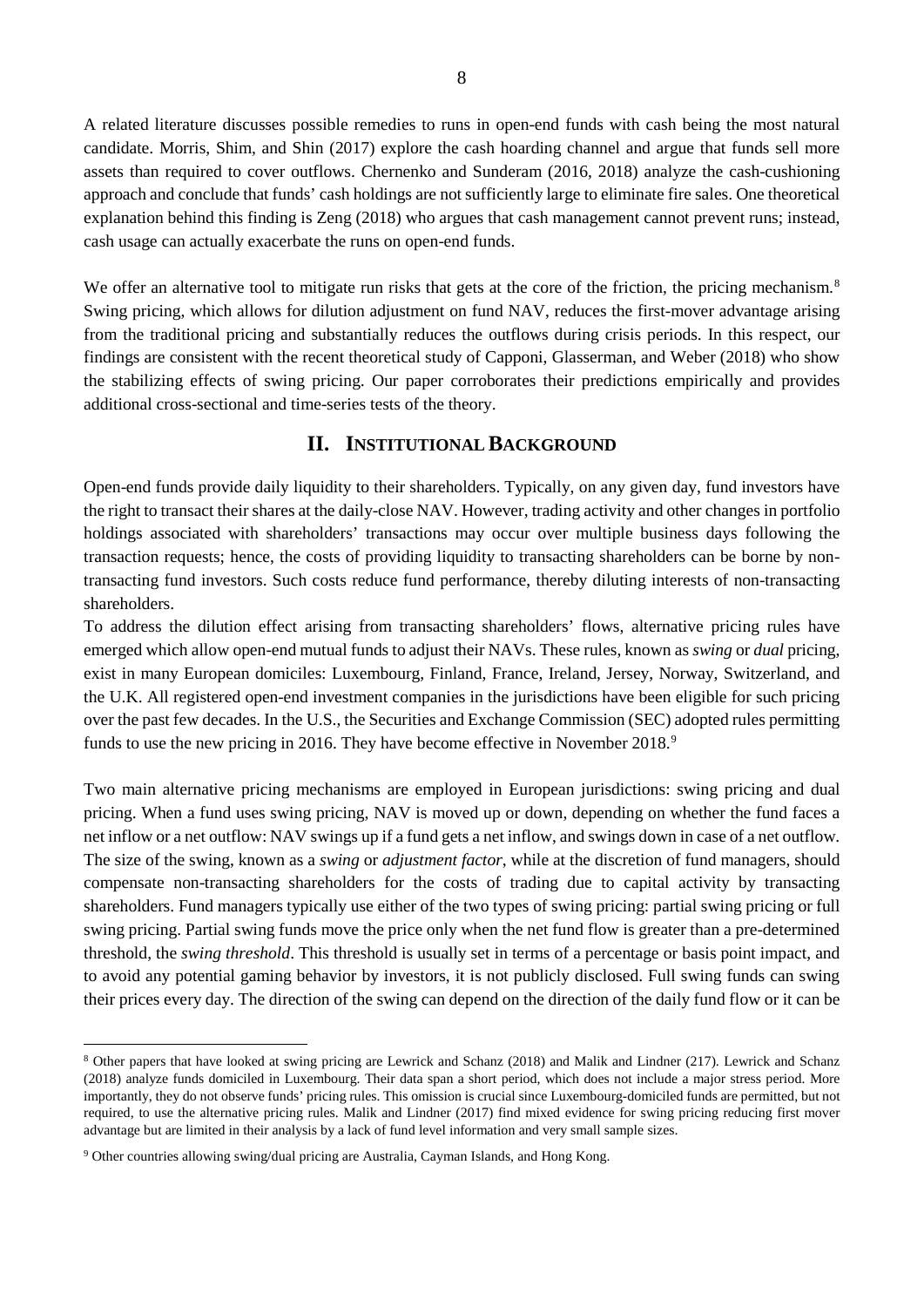set on a long-term basis based on expected flows.<sup>[10](#page-8-0)</sup> In both types of swing pricing, the final price applies to all transacting shareholders (whether they are redeeming or subscribing).

Different from swing funds, which trade at a single price, dual priced funds trade at two separate prices, bid and ask. Investors purchase them at the ask price and sell at the bid price. Depending on the net fund flows, a fund manager can adjust the spread between a fund's bid and ask prices up to the bid-ask spread of the fund's underlying assets.<sup>[11](#page-8-1)</sup> Proceeds from net inflows or net outflows are reinvested in the fund, which protects nontransacting shareholders from dilution.[12](#page-8-2) Compared with swing funds that do not disclose their adjustment factor, dual priced funds are more transparent as both bid and ask are publicly available.

Funds are permitted, but not required, to use dilution adjustments. Although no explicit regulation stipulates to do so, several swing funds choose to cap their swing factors (often self-impose a cap of 2 percent). The pricing rule is typically determined at the start of the fund, and the dilution adjustment is applied uniformly across all shares. If a fund uses swing or dual pricing, it must disclose this information in its prospectus; however, funds are not required to report swing factors and swing threshold. Investors only observe the final price.

Funds are required to ensure an equitable treatment of their investors. To oversee the use of dual/swing pricing, most funds set up valuation and pricing committees, either as a standalone committee or as part of the funds' boards. Moreover, depositary banks, which in the E.U. provide fiduciary and custodian services to investment funds authorized to be marketed in any E.U. jurisdiction, oversee the affairs of the funds, including those related to pricing. Depositary banks are obliged to ensure that the fund complies with the rules and its own constitutional documents. Most depository banks in the E.U. are custodian banks such as Barclays, JP Morgan, Goldman Sachs, HSBC, and State Street Corporation. Depository banks are prohibited from overseeing funds that belong to the same financial institution—that is, for instance, Goldman Sachs is not allowed to oversee the mutual funds offered by Goldman Sachs. However, it is possible for depositary banks to oversee investment funds from the same financial group.

Alternative liquidity management tools are, in principle, available to fund managers; however, these alternative tools are not commonly used in practice. For instance, funds can apply dilution levies to large transactions, and introduce redemption gates (deferring redemptions to the next valuation point), redemptions in kind (returning a slice of the portfolio instead of returning cash to redeeming shareholders), and fund suspensions (close the fund to all redemptions). Such measures are only used in exceptional circumstances, which are to be specified in the fund's prospectus. Except for the occasional use of dilution levies, funds in our sample do not seem to use these extreme liquidity management tools. In addition, funds can aim to manage liquidity risk by maintaining buffers of cash and cash equivalents, such as Treasury bills and commercial papers. Holding cash and cash equivalents, however, can be associated with important opportunity costs. Moreover, a recent study by Zeng (2018) casts doubt on the effectiveness of cash and cash equivalents in mitigating runs on funds. Whether alternative tools are substitute to alternative pricing is an empirical question that we examine in Section 4.8.

<span id="page-8-0"></span><sup>&</sup>lt;sup>10</sup> For full swing funds, direction of daily swing factors lines up with the direction of daily flows 85 percent of the time.

<span id="page-8-1"></span> $11$  The final price can include sales charges, if any. Sales charges are not common, and importantly, they are not retained in the fund. We calculate the spread in dual funds' bid and ask prices before any sales charges.

<span id="page-8-2"></span><sup>&</sup>lt;sup>12</sup> Recently, FCA recognized that managers of some dual-priced funds were retaining the profits from the spread on days when inflows and outflows net out (so called box profits). The new rules, which became effective on April 1, 2019, require fund managers to return box profits to the fund investors. [https://www.fca.org.uk/publication/policy/ps18-08.pdf.](https://www.fca.org.uk/publication/policy/ps18-08.pdf)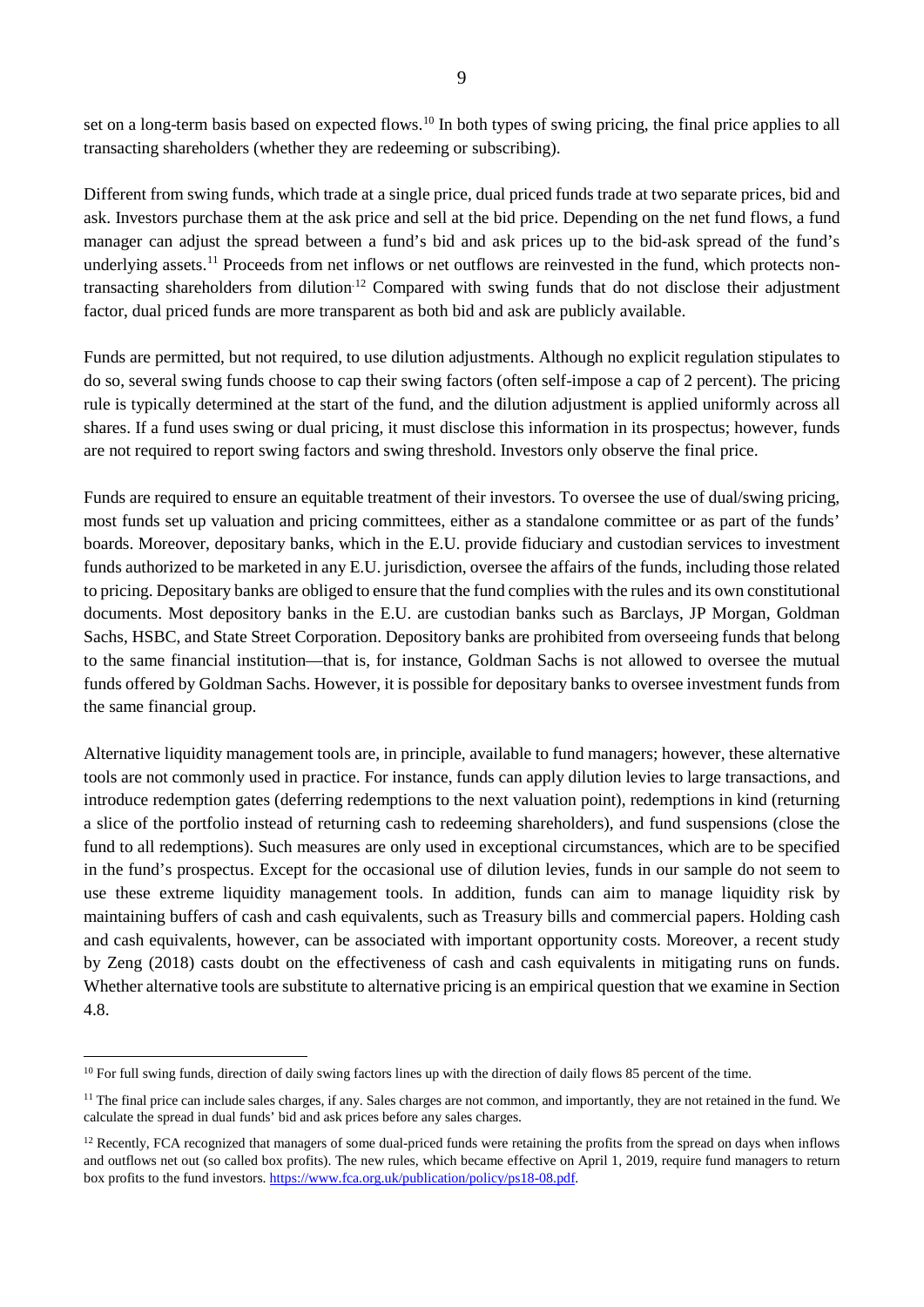#### **III. DATA**

#### **3.1. Sample Construction and Measures**

We obtain our data through a request sent by the FCA to major UK based asset management companies with corporate bond fund offerings.[13](#page-9-0) The FCA requested data on all corporate bond mutual funds domiciled in the U.K. or whose investment management decisions are taken from the U.K.<sup>[14](#page-9-1)</sup> Through this data request, the FCA received data on 299 corporate bond mutual funds (including dead funds) from 24 asset management companies.[15](#page-9-2) A fund is defined to be a corporate bond fund if at least 50 percent of its portfolio is invested in corporate bonds; however, the majority of funds in our sample have bond holdings of more than 80 percent. The data include funds from leading U.S. and European multinational asset management companies, covering the period from January 2006 to December 2016.

The FCA database has several unique features. First, it includes comprehensive information on funds' dilution adjustment practices. We observe fund NAVs, prices, swing factors, and swing thresholds at daily frequency. While funds are required to disclose the type of pricing rules that they use, they are not required to disclose swing factors and thresholds to the public. For dual funds, we also observe the daily bid and ask prices. An additional unique feature of our data is information on end-investors' holdings (at monthly frequency) and their investment type (retail vs. institution). We also observe various fund-level characteristics, such as total net assets (TNA), returns, cash, and asset holdings. We complement the FCA data with information from Morningstar on fund fees (expenses) and institutional class indicators.

Since pricing rules are applied uniformly across all share classes, we follow the literature (e.g., Kacperczyk, Sialm, and Zheng, 2005) and aggregate observations to the fund level. For qualitative attributes (year of origination and country of domicile), we use the observation of the oldest class. For fund size (total assets under management), we sum the TNAs of all share classes. We take the TNA-weighted average for the rest of the quantitative attributes (e.g., returns, alphas, and expenses).

Through the matching of various databases, we arrive at the final sample that includes 224 open-end corporate bond mutual funds in 22 families that are open to new and existing investors. The sample excludes ETFs, money funds, and index funds. 22 percent of the funds apply traditional pricing, and the rest use alternative pricing. Within the latter group, 22 percent and 57 percent use full and partial swing pricing, respectively. The remaining 21 percent use dual pricing. The funds in our sample are domiciled in various jurisdictions, the majority of which are in the United Kingdom, Luxembourg, and Ireland, representing, 55 percent, 31 percent, and 11 percent of the sample, respectively.

We conduct our baseline analysis at monthly frequency. For each fund-month observation, we define a number of variables. *Flow* is the monthly change in the quantity of shares outstanding multiplied by the share price, divided by a fund's TNA. Both the numerator and the denominator are measured as of time *t* to prevent a potential contamination in *Flow* due to fund price adjustment. Notably, our measure is based on directly

<span id="page-9-0"></span><sup>&</sup>lt;sup>13</sup> This also includes U.K subsidiaries of non-U.K. asset management companies.

<span id="page-9-1"></span> $14$  The latter condition selects funds that have a significant presence (usually office) in the U.K.

<span id="page-9-2"></span> $15$  20 funds offered by four asset management companies with combined assets under management of about £3.4bn (as of the end of 2016) failed to respond to the data request, a relatively small portion of the overall sample.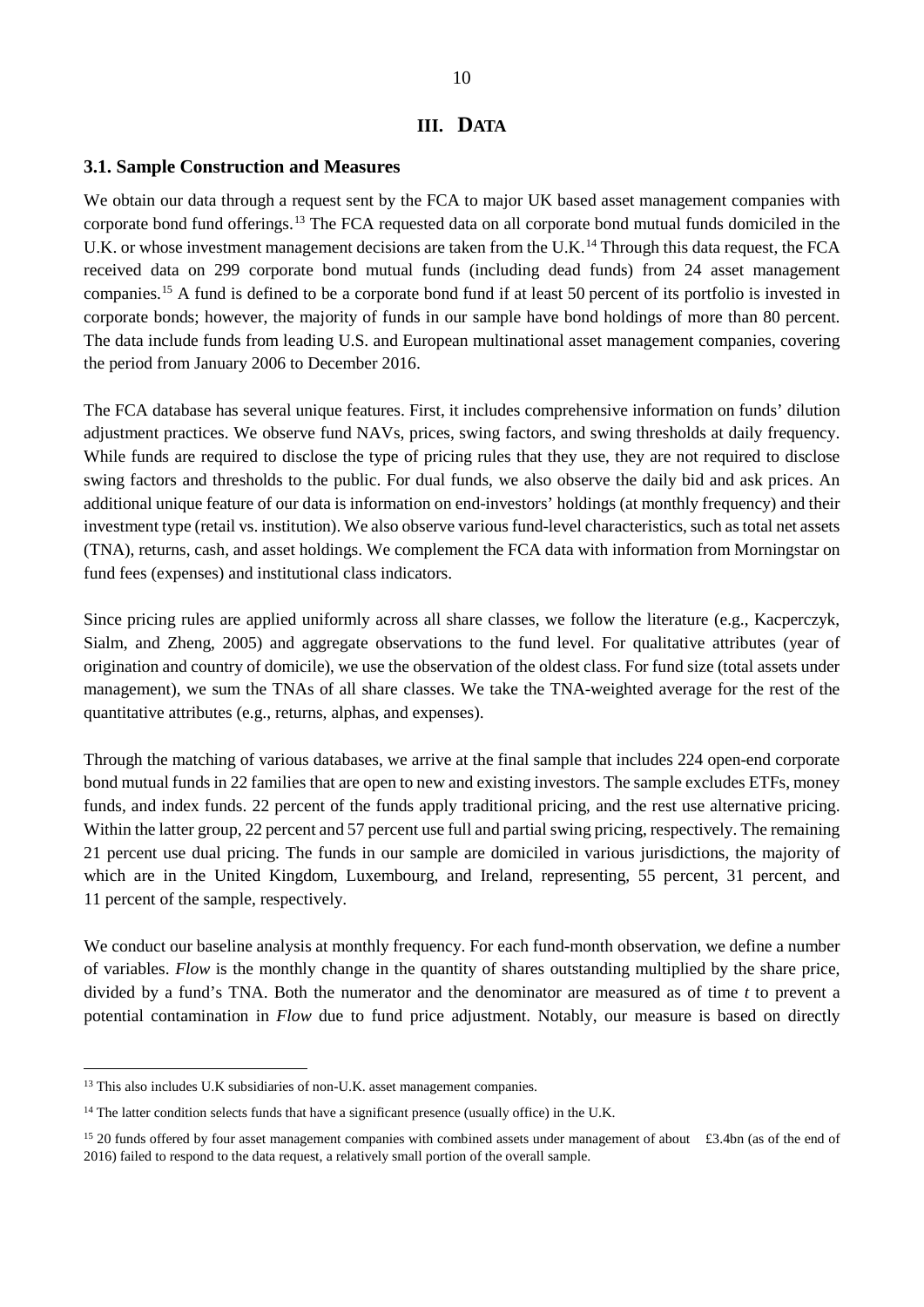observed flows rather than on indirect measures imputed from fund size as is common in the literature.[16](#page-10-0) *Return* is the fund's monthly raw return net of expenses. Following the earlier studies on corporate bond mutual funds (e.g., Goldstein et al., 2017; Choi and Shin, 2018), we estimate fund *Alpha* using a 12-month rolling-window regression model of monthly excess returns on excess aggregate bond market and aggregate stock market returns. We obtain market indexes from Barclays. *Size* is the natural logarithm of a fund's TNA; *Age* is the natural logarithm of a fund's age, in years; *Expense* is a fund total expense ratio; *Inst* is the fraction of a fund's assets held by institutional investors. *Illiquidity* is the value-weighted average of bid-ask spreads of a fund's assets. Bid-ask prices are obtained from Thomson Reuters DataStream. [17](#page-10-1) We winsorize all variables at the 1 percent level. We provide details on variable definitions in Appendix A.

We follow the literature and define *Stress* as an indicator variable equal to one if the average of the end-of-day Chicago Board Options Exchange Volatility Index (*VIX*) is above the 75<sup>th</sup> percentile of the sample in a given month. Within our sample, *Stress* covers the episodes of 2008 global financial crisis, the European debt crisis, the downgrade of the credit ratings of U.S federal government, and the Taper Tantrum. Figure 1 shows the time series of VIX during our sample period.

#### **3.2. Descriptive Statistics**

Table 1 presents the descriptive statistics for the fund characteristics in our sample. For brevity, we categorize funds into two groups: funds that use the traditional pricing rule versus those with alternative pricing rules (swing or dual). Panel A and B shows the descriptive statistics for funds with alternative and traditional pricing rules, respectively.

Table 1 shows that funds with traditional pricing appear to be similar to those with alternative pricing in a number of ways. First, they have similar TNAs. The average size for funds with alternative pricing is £141 million while the corresponding number for funds with traditional pricing is £143 million. Further, the two groups have similar expenses, with an average annual expense ratio of 0.88 percent for funds that use the traditional pricing and an average expense ratio of 0.75 percent for funds with alternative pricing. Funds with alternative pricing appear to be slightly older (7.92 vs. 5.75 years). In general, along many characteristics, our sample is quite similar to that of the U.S. corporate bond funds analyzed by Goldstein et al. (2017).

In the last two columns, we report the descriptive statistics on asset illiquidity and investor type for the two groups of funds. Funds with alternative pricing hold more illiquid assets. On average, the value-weighted bidask spread of the funds' assets is about 94 bps while it is 80 bps for funds with traditional pricing. This finding is consistent with the hypothesis that funds with more illiquid assets face higher run risk and thus are more likely to use alternative pricing to offset it. Further, ownership by retail investors in funds with alternative pricing tends to be higher (77 percent vs. 66 percent). The ownership structure is important because investors with different levels of sophistication are likely to internalize runs on funds differently.

<span id="page-10-0"></span> <sup>16</sup> Our results are robust to using the traditional flow measure in which the denominator (fund size) would be measured in *t-1,* and the numerator would be inferred from changes in fund size from *t-1* to *t*.

<span id="page-10-1"></span><sup>&</sup>lt;sup>17</sup> When available, we use Thomson Reuters' composite price, which is an average price from multiple pricing sources. When composite price is missing, we use the evaluated price, which is provided daily by the Fixed Income Pricing Service team at the Thomson Reuters. This pricing service uses proprietary evaluation models and is used by many industry participants, e.g. for NAV calculations. If this price is also missing, we use prices provided by iBOXX or ICMA.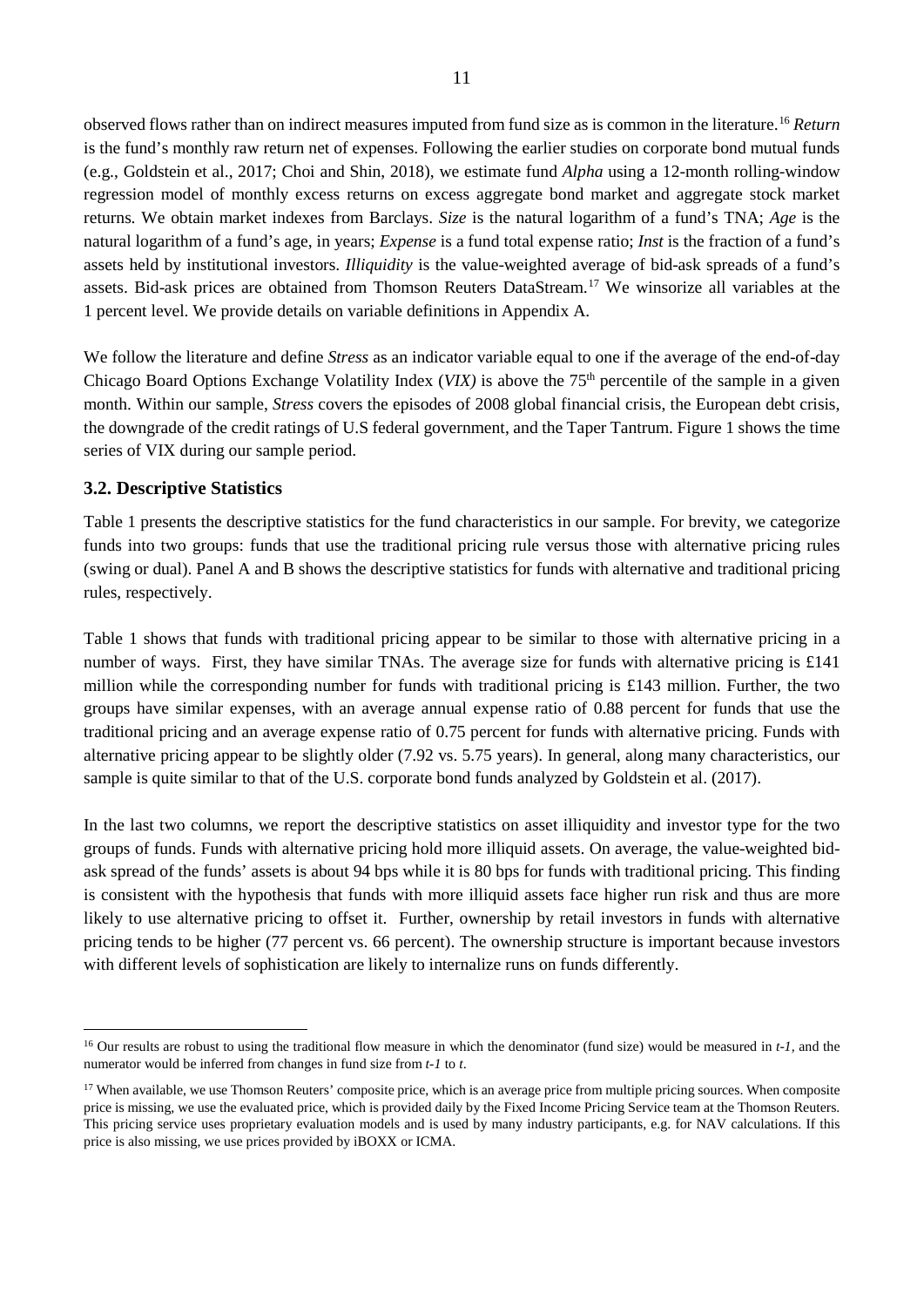# **IV. EMPIRICAL RESULTS**

#### **4.1 Dilution Adjustment Factor across Funds and Time**

We start our analysis by examining the time-series patterns in dilution adjustment factors. Alternative funds are permitted to adjust their NAVs to account for trading costs arising from price impact, bid-ask spreads, and other explicit trading costs (e.g., stamp duty, taxes). We define *Adjustment Factor* as the daily *absolute value* of swing factor for swing funds. For dual funds, it is equal to the half spread of the funds' bid and ask prices, *0.5\*(askbid)/mid*. During our sample period, *Adjustment Factor* of funds with full swing and dual pricing is approximately 33 bps. For partial swing funds, the median *Adjustment Factor* is zero because swinging is invoked only when daily net flows cross a specific threshold. As reported in Table B.1 of Appendix B, the most commonly used thresholds (in absolute terms) are 1 percent and 3 percent. [18](#page-11-0) 90 percent of partial swing funds use thresholds that are less than 3 percent. The average dilution adjustment factor for partial funds is 57 bps once we restrict our sample to days with non-zero factor values.

Figure 2 shows the time-series variation in average *Adjustment Factor* of swing and dual pricing funds. The adjustment factor is relatively small outside the crisis periods, varying from 18 bps to 25 bps, but it substantially increases in adverse market conditions. For example, the average factor spikes up–nearly quadruples–during the 2008 global financial crisis; similarly, adjustment factors are at relatively high levels during the European debt crisis. Overall, patterns in the average factor line up with those documented in other studies. Among others, Biais and Declerck (2013) document that, outside the crisis periods (from 2003 to 2005), effective spreads in European corporate bonds ranged between 12 bps and 22 bps. Also, Dick-Nielsen, Feldhutter, and Lando (2011) document dramatic increases in corporate bond illiquidity measures (such as price impact and bid-ask spreads) during 2008.[19](#page-11-1)

Next, we analyze which fund characteristics are associated with dilution adjustment factor. Since we do not observe detailed order and transaction data, estimating funds' trading costs is difficult. Because trading illiquid assets is costlier than trading liquid assets, we expect the degree of illiquidity of a fund's assets to be an important determinant of its adjustment factor. Moreover, because trading costs tend to surge during stress market conditions, we expect the adjustment factors to be particularly high during such periods. To test these predictions, we estimate the following regression model:

> $AdjustmentFactor_{i,d} = \alpha + \beta_0 Illiquality_{i,d} + Day FE + Fund FE +$  $\beta_1$  Other Fund Characteristics<sub>id</sub> +  $\varepsilon_{i,d}$  (1)

where *Illiquidity* is the daily value-weighted average of the bid-ask spread of fund *i*'s assets, *Day (Fund) FE* are day (fund) fixed effects. To assess the role of other fund characteristics, we extend the model to include *Size*, *Age*, *Expense*, and *Inst*, all measured at the end of the previous month. Furthermore, in the latter specifications, we remove day fixed effects and include *Stress (VIX* is above the 75<sup>th</sup> percentile of the sample) to capture the time-series variation. We cluster standard errors by fund and day.

We report the results in Table 2. In column (1), we present results from estimating the univariate regression model with *Illiquidity* as the main explanatory variable. In columns (2)-(3), we sequentially add other fund

<span id="page-11-0"></span><sup>&</sup>lt;sup>18</sup> These thresholds approximately correspond to 5 percent and 10 percent tails of the daily net flow distribution.

<span id="page-11-1"></span><sup>&</sup>lt;sup>19</sup> To assess trading costs, funds typically use a measure known as implementation shortfall, which is analogous to effective spread. Other costs, such as commission fees are often waived, and stamp duty and taxes make up about 5 bps (e.g., Busse et al., 2017).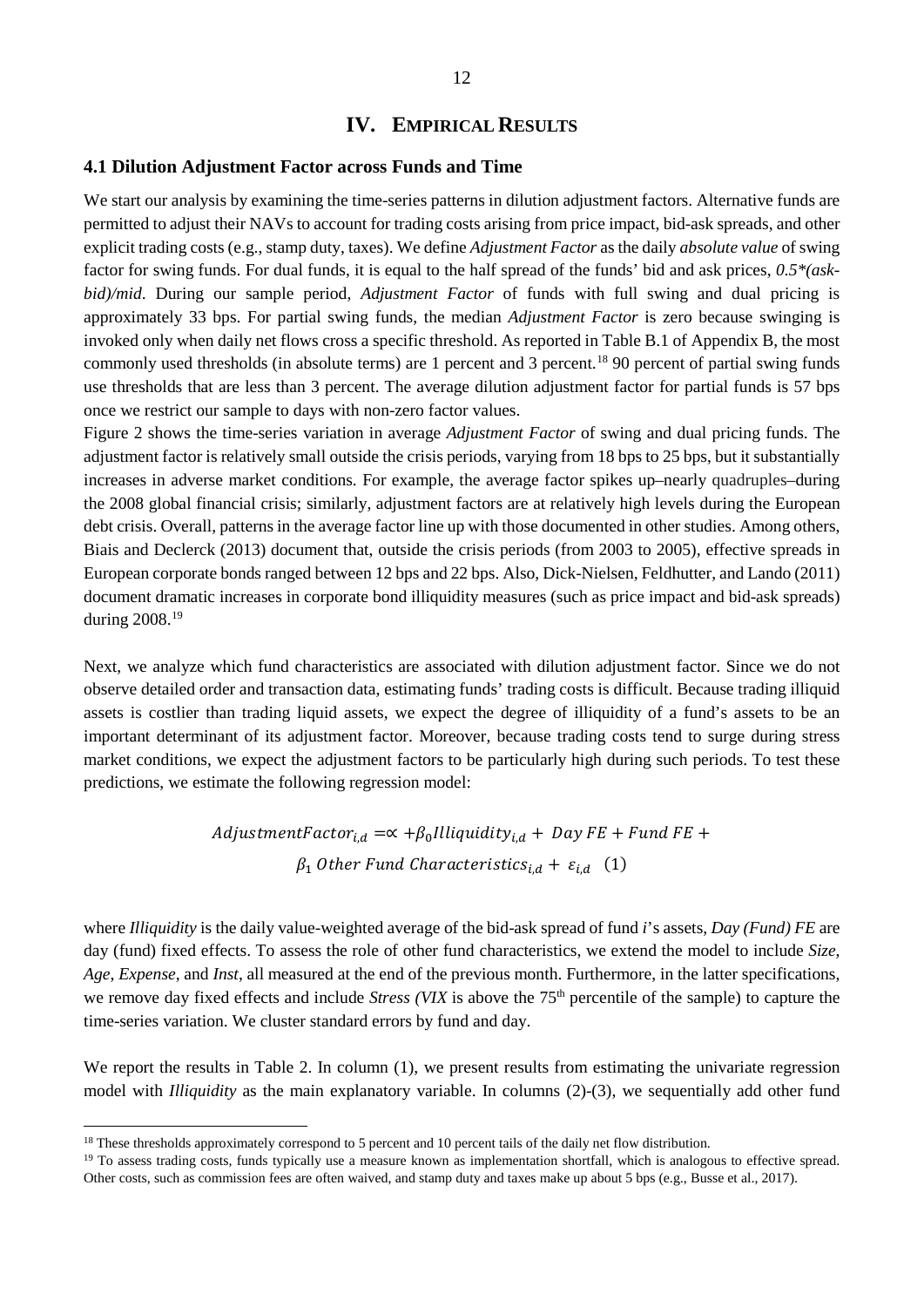characteristics and fund fixed effects. Across all specifications, we find that *Illiquidity* is significantly positive, indicating that asset illiquidity is an important determinant of funds' adjustment factors. Besides *Illiquidity*, other fund characteristics do not appear to have an important explanatory power. In columns (4) and (5), we show the results with *Stress* as the main explanatory variable. Consistent with patterns observed in Figure 2, the adjustment factor significantly increases during periods of market stress. Finally, in column (6), we present the results from the model in which we interact *Illiquidity* and *Stress*. The results indicate that the adjustment factor is particularly high for illiquid portfolios during stress periods, as one would expect.

#### **4.2. Fund Flows and Alternative Pricing: Cross-sectional Evidence**

Under the traditional pricing, fund investors have the right to redeem their shares at the fund's daily-close NAV. Following substantial outflows, a fund needs to adjust its portfolio and consequently it may conduct costly and unprofitable trades. Since most of the resulting trades are likely to be executed *after* the day of redemptions, such costs are not reflected in the NAV paid out to redeeming investors but are rather borne by those who stay in the fund, thus creating a first-mover advantage and risk of runs. Chen et al. (2010) show that this mechanism can produce a first-mover advantage and create incentives to run on funds, especially during market-wide stress when market liquidity dries up. To the extent that alternative pricing protects the interests of remaining investors by passing on the trading costs to redeeming investors, run risks can be mitigated.

Formally, we evaluate the impact of alternative pricing on fund flows by estimating the following regression model:

$$
Flow_{i,t} = \alpha + \beta_0 \text{ Alternative}_{i,t} + \beta_1 \text{Stress}_t + \beta_2 \text{ Alternative}_{i,t} \times \text{Stress}_t + \beta_3 \text{ Controls}_{i,t} + \varepsilon_{i,d} \tag{2}
$$

where *Alternative* is an indicator variable which equals one if a fund is using one of the alternative pricing mechanisms. *Flow* and *Stress* are defined as before. Control variables include lagged fund characteristics (measured previous month-end) such as *Alpha*, *Size*, *Age*, *Expense*, *Illiquidity*, and *Inst.* We cluster standard errors by fund and month.

In Table 3 we report the results of OLS regression. In column (1), we report the results for the univariate regression and in column (2) we report the results for the regression model with fund controls. In both specifications, the coefficient of *Alternative x Stress* is positive and statistically significant. Moreover, the value of the coefficient nearly cancels out the negative value of the coefficient of *Stress.* For instance, in column (1), the coefficient is 1.04 and that of *Stress* is -0.99. These results indicate that alternative pricing is effective in reducing outflows in bad times. At the same time, we also find that the coefficient of *Alternative* is negative, though statistically insignificant, which suggests that alternative funds have less inflows than traditional funds in good times. In Table B.2 of Appendix B, we decompose the effect of the alternative pricing into specific subcomponents (full swing, partial swing, and dual pricing). For each individual component, we observe similar patterns.

To the extent that funds with different pricing rules may have different characteristics, our test sample in columns (1)-(2) may be unbalanced. To sharpen the interpretation of our findings, we match each of our swing funds to the sample of funds which rely on traditional pricing. Following Loughran and Ritter (1997), we find the nearest bond fund using a matching algorithm which minimizes the sum of the absolute percentage differences in lagged values of *Alpha*, *Size*, *Age*, *Expense*, *Illiquidity,* and *Inst*. We perform the matching with replacement. If a fund is selected as a suitable match to more than one fund, we use this observation only once.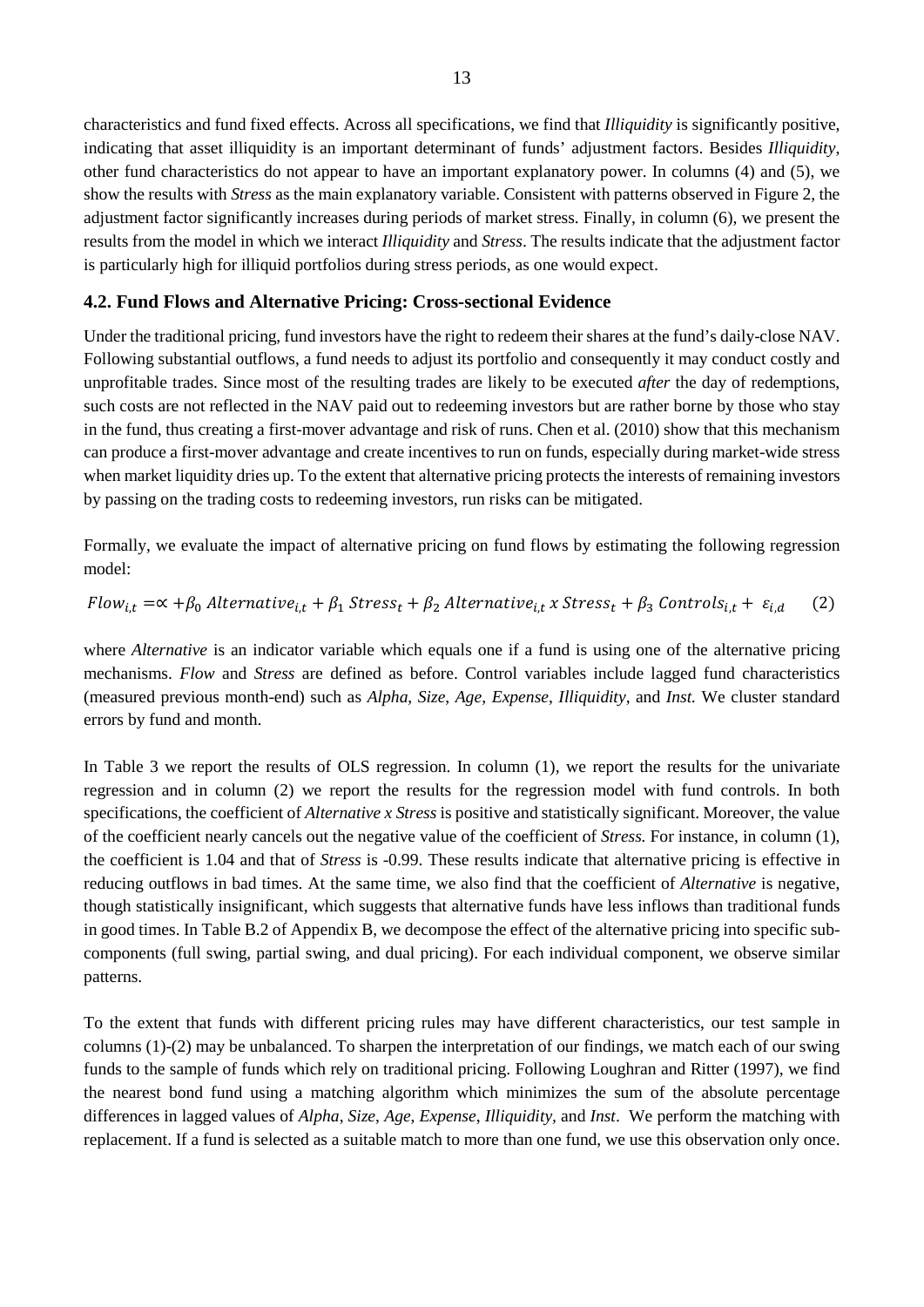In columns (3)-(7), we present the results based on the matched sample. In column (3), we repeat the same estimation as in column (2). In column (4), we include fund fixed effects to account for time-invariant omitted fund characteristics. In column (5), we include time fixed effects. In column (6), we include family fixed effects; in column (7), style fixed effects. The findings reported across the specifications appear robust. Results are both statistically and economically more significant when we use the matched sample.

In Table B.3 of Appendix B, we provide extended robustness tests using additional fixed effects (such as fund's location domicile, region of sale, investment area), and alternative definitions of market stress, which are defined based on TED spread, LIBOR rate, and Merrill Lynch's MOVE index. Results are similar throughout.

Estimates imply that, during stress, traditional funds lose, on average, capital worth of £8.86 million in each month. The corresponding loss for funds with alternative pricing is only £0.2 million. For the matched sample, the difference is even larger  $(\text{\textsterling}10.32 \text{ million vs. } \text{\textsterling}0.1 \text{ million}).$ 

# **4.3. Fund Flows and Alternative Pricing: Evidence from Switching Funds**

One potential concern with interpreting the results in Section 4.2 is that cross-sectional differences in flows to funds with different characteristics may reflect underlying differences across funds with different structures or results may reflect self-selection of funds into different structures. While including fund controls alleviates this issue, it is unlikely to solve it fully.

In this section, we address this issue by taking advantage of a subsample of funds which change its pricing method during our sample period for reasons plausibly exogenous to fund flows. Over the period 2006-2016, 34 funds from six asset management companies switched their pricing schemes from the traditional to alternative structures.[20](#page-13-0) Panel A of Table 4 lists the dates when the switch took place.

To assess whether the switch in pricing rule is plausibly exogenous with respect to our empirical investigations, we first examine the reasons for these changes. Anecdotal evidence from interviews with the companies suggests that the switches were unlikely to be related to fund performance, flows, or other characteristics correlated with flows. Since some of the funds within the same families did not change their structures, it is also unlikely that the switches were purely family-wide decisions. Finally, the staggered nature of the switches makes it less likely that the change in structure reflected a structural aggregate change in the market.

# *4.3.1 Evidence from Funds' Responses*

In order to assess the impact of the change in fund structure on fund flows, we first look at the results at the fund level. Our empirical strategy involves comparing the flows of funds that change their structures to alternative pricing—treated funds—before and after the change. For our analysis, we specify a window of 48 months, with 24 months before and 24 months after the reported switch date. Because the observed effect in flows could be correlated with an unobserved time effect, ideally, we would like to observe the counterfactual fund behavior in the absence of treatment. Obviously, such counterfactual cannot be observed in the data. We instead approximate the counterfactual with a control fund defined as a close match using the algorithm in Section 4.2.

<span id="page-13-0"></span><sup>&</sup>lt;sup>20</sup> We do not observe any switches from alternative to traditional pricing scheme during our sample period.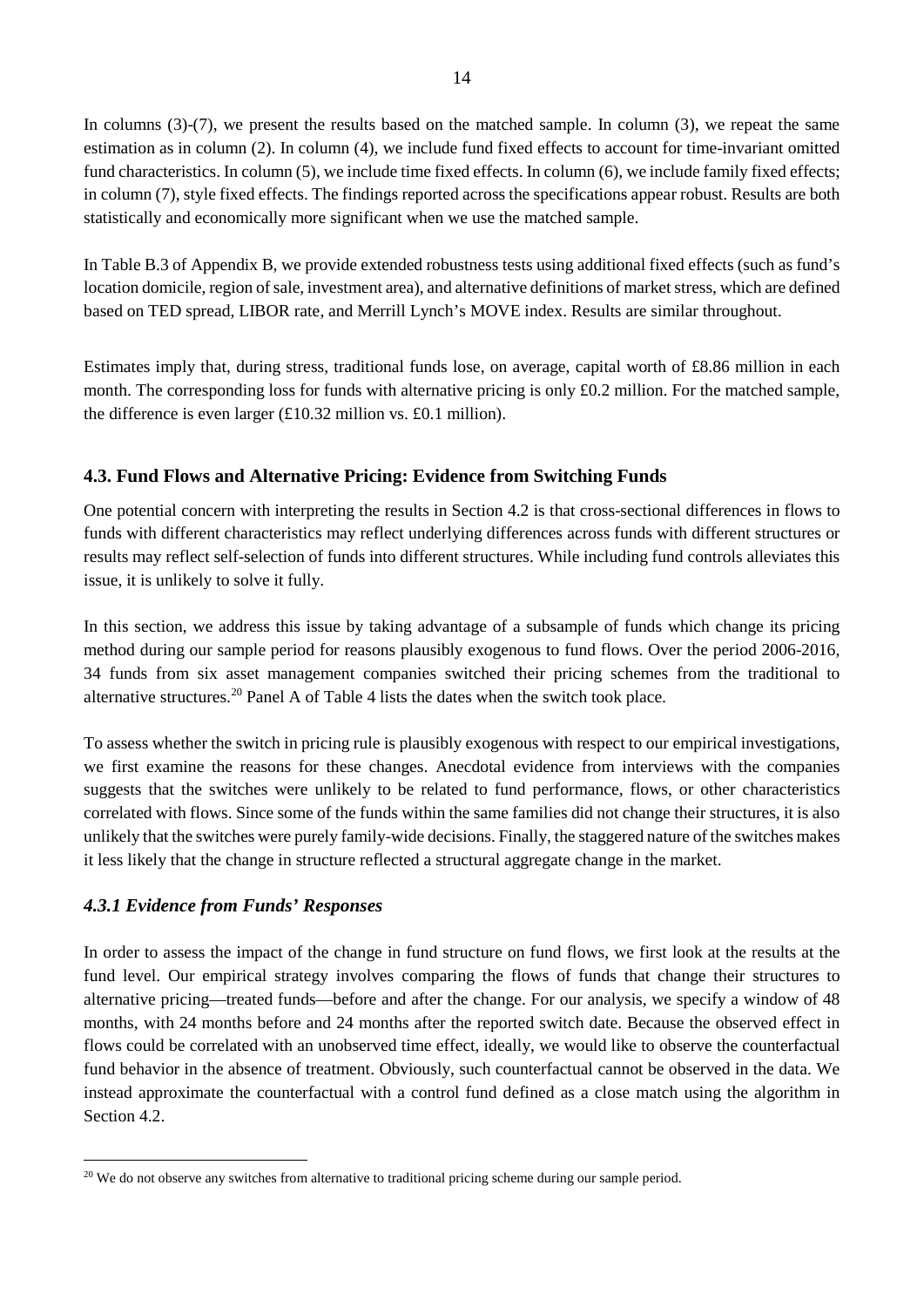The main concern for our empirical identification is that treatment funds are ex ante different from the control funds and the pre-trends determine any differential response to the shock of our interest. The presence of such pre-trends cannot be tested directly; however, we can inspect their plausibility using graphical presentation and regression evidence. In Figure 3, we present the time-series dynamics of average values for various fund characteristics around the event time. We do not observe significant differences in pre-trends or differential effects after the event for most of the characteristics.

In Panel B of Table 4, we provide a formal statistical evaluation of any differences in fund characteristics for treated funds relative to control funds before and after the event. We estimate a difference-in-differences regression model of the following form:

$$
Characteristic_{i,t} = \alpha + \beta_0 \text{Treated}_i \times \text{Post}_t + \beta_1 \text{Post}_t + \beta_2 \text{Treated}_i + \varepsilon_{i,d} \tag{3}
$$

We define an indicator variable *Post* that equals one for the period after the change and equals zero before the change. *Treated* is an indicator variable that equals one for all funds that have changed their structure, and zero for the funds in the control group. Columns (1) to (7) of Panel B in Table 4 show the results for *Alpha*, *Size*, *Age*, *Expense*, *Illiquidity*, *Inst*, and # *Inv*, respectively. Across all characteristics, we find that both  $\beta_2$  and  $\beta_0$ coefficients are statistically insignificant, which supports no significant differential pre-trends between the treatment and the control group during the event window. Further, the switch itself, on average, does not induce significant differential responses in fund characteristics that could predict any heterogeneous effects for fund flows after the switch.

We next evaluate the impact of change in fund's pricing structure on fund flows conditional on the level of stress in the market, similar to our specification in (2). Specifically, we estimate:

$$
Flow_{i,t} = \alpha + \beta_0 \text{Stress}_{t} \times Post_{t} \times Treated_i + \beta_1 \text{Stress}_{t} \times Post_{t} + \beta_2 \text{Stress}_{t} \times Treated_i
$$

$$
+ \beta_3 \text{Treated}_{i} \times Post_{t} + \beta_4 \text{Post}_{t} + \beta_5 \text{Treated}_{i}
$$

$$
+ \beta_6 \text{Stress}_{t} + \beta_7 \text{Controls}_{i,t} + \varepsilon_{i,d} \qquad (4)
$$

Our coefficient of interest is  $\beta_0$ . We present the results in Table 5. In column (1), we report the results for the specification that does not include any controls or fixed effects. We find a strong positive and statistically significant differential effect on treated funds during market stress. The coefficient,  $\beta_0$ , is positive and statistically significant. Moreover, in the absence of stress, the difference in flows between treated and control group, measured by the coefficient  $\beta_3$ , is negative. In column (2), we add the same control variables as in Section 4.2. The coefficient  $\beta_0$  remains positive and statistically significant. In column (3), we further include fund fixed effects to account for any time-invariant fund characteristics, while in column (4) we include time fixed effects. In both cases, the coefficient  $\beta_3$  is positive and statistically significant.

#### *4.3.2 Evidence from Investors' Responses*

Our fund-level analysis based on switchers helps to trace down the effect of pricing schemes on fund flows; however, one remaining identification concern is related to investor heterogeneity. Thus far, we assume that the investor base in the treated funds remains unchanged following the treatment and any estimated differences reflect the change due to pricing rule only. However, it is quite possible that the shock itself also induces a change in the composition of investors in treated funds, and funds before and after the treatment are owned by investors with different preferences for risk or investment horizon. This concern generally applies to all large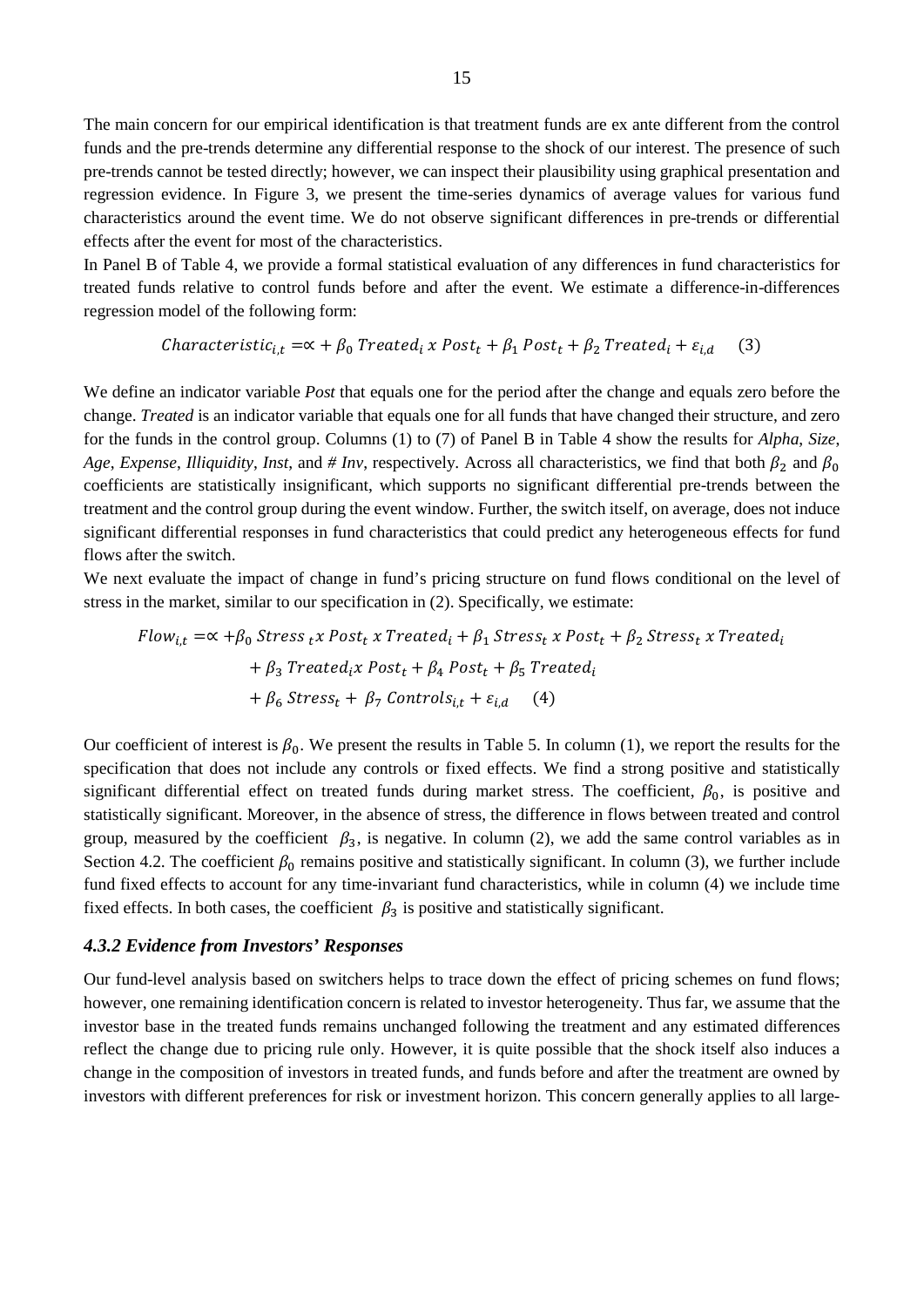sample studies of delegated asset management and has been difficult to address due to data limitations.<sup>[21](#page-15-0)</sup> In this study, we are uniquely positioned to address this issue because we can observe investment decisions at the individual investor level. Consequently, we can track the behavior of *a given* investor both before and after the change in a fund's pricing rule, conditional on the overall market stress.

We begin by presenting the overall patterns in the end-investor data.<sup>[22](#page-15-1)</sup> The average (median) fund in our sample has 596 (85) investors, 13percent of which are institutional clients. An individual investor's participation in a given fund (defined as the investor's value of holding divided by total fund size) is typically small. For retail clients, the mean and median values are 0.005 and 0.003, respectively. For institutional clients, these values are larger, with the mean equal to 0.17 and median is 0.006. The maximum individual ownership in the overall sample is 2.3 percent.

In total, we observe about 120K investor trades taking place in our event window. We calculate the frequency of trading by each investor during the event period. We first define an indicator variable *trade* which equals one if the investor is trading in a given month. We then define *trading frequency,* which is the average of *trade* for a given investor during the event period. Cross-sectional average (median) of *trading frequency* is 0.33 (0.16).

The 25<sup>th</sup> and the 75<sup>th</sup> percentiles for *trading frequency* are 0 and 0.5, indicating a significant cross-sectional variation in trading frequency. We observe that institutional investors tend to be more active traders. Mean (median) frequency of trading for institutional investors is 0.44 (0.3). In a similar vein, the average flow volatility (standard deviation of investor-level flows during the event period) for institutional versus retail clients is 3.9 and 0.78, respectively.

Even though investors in our sample do not trade too often, when they do, their trades can be large. For instance, conditional on selling, the mean and median end-investors' outflows are 50 percent and 38 percent (of their total positions), respectively. About 40 percent of sales are full-position sales. Among purchases, we observe that 10 percent of purchases are new positions. The median (mean) value of purchases that are adjustments on existing positions is 0.7 percent (5 percent). Analogous numbers for exits are 5 percent and 16 percent. Although purchases tend to be smaller than sales, they are more frequent (18 percent versus 82 percent). Overall, patterns indicate that purchases are more frequent but smaller. Sales occur less frequently but when investors sell, they sell large amounts.

Next, we assess the impact of the change in pricing structure on individual investor flows. To this end, we estimate the regression model in (4) at the investor level. Relative to equation (4), our new dependent variable is *Flow EndInv*, which is the monthly change in number of shares an investor holds in a given fund. We include investor fixed effects, which allows us to control for any permanent differences among investors and measure the differential effects due to pricing change for a given investor. We present the results in Table 6.

As a starting point, we estimate our regression model separately for investors subjected to change (in column 1) and those being part of the control group (in column 2). The results indicate that investors in switching funds react less to stressed market conditions in terms of their withdrawals after the switch. On the other hand, the

<span id="page-15-0"></span><sup>&</sup>lt;sup>21</sup> To our knowledge, the best treatment of this issue to date was to study differences in flows of funds with the same underlying fund portfolio but different share classes catering to various investor types (e.g., Kacperczyk and Schnabl (2013); Schmidt et al. (2016)). However, these studies make an implicit assumption that each share class has either homogenous or stable pool of investors, which need not be true in the data.

<span id="page-15-1"></span><sup>&</sup>lt;sup>22</sup> Detailed investor-level data are available for 230 funds in 20 families (vs. 299 in the full data); this number is reduced to 196 (vs. 224) if we constrain our sample to observations with full record of all variables used in our tests. The average fund excluded from investorlevel analysis does not appear significantly different from the average fund included in the analysis.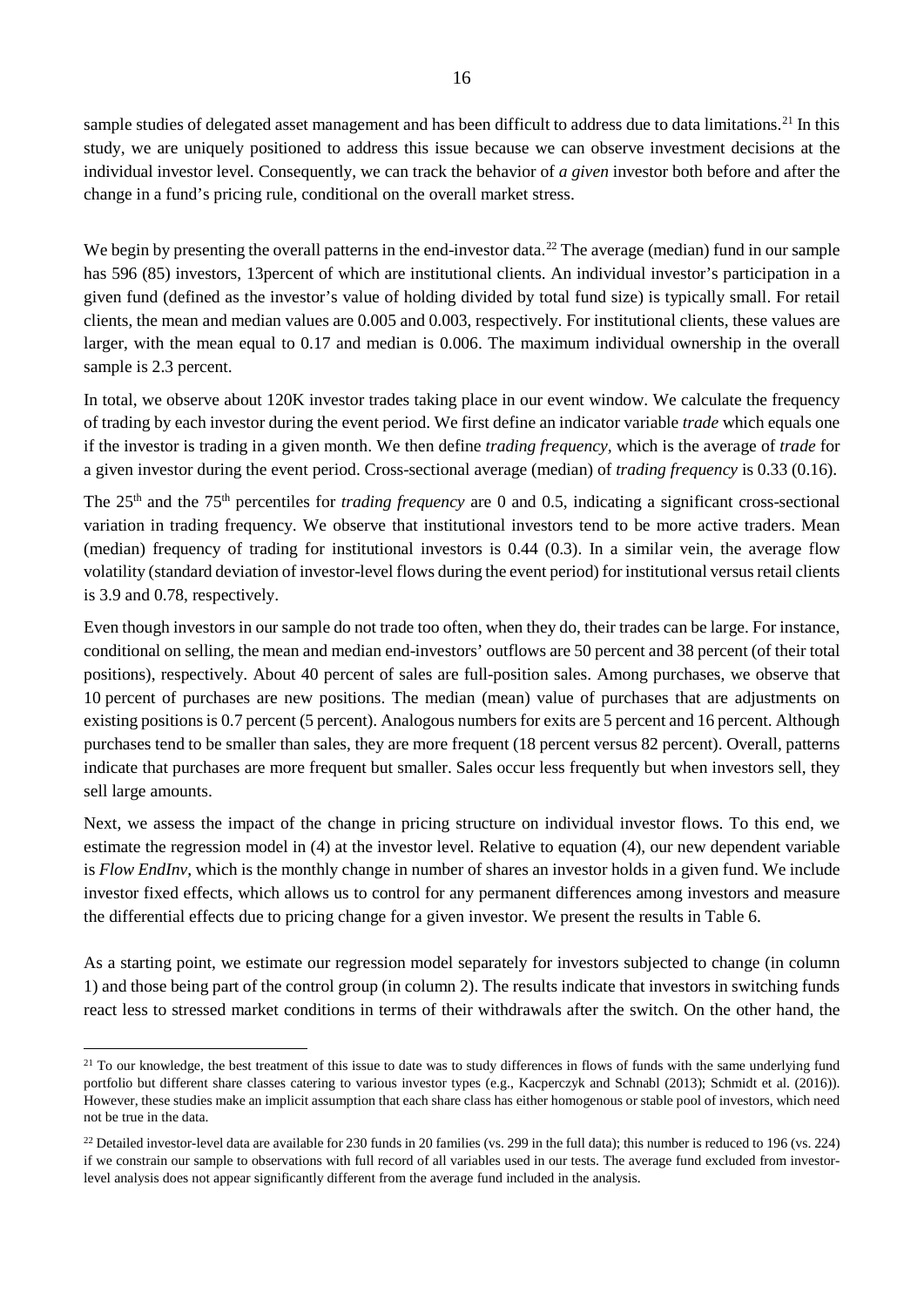behavior of investors in the control group of funds that do not switch their pricing does not seem to change significantly during the same period. If anything, the effect is slightly negative, although statistically insignificant.

In column (3), we use the combined sample with the two groups of investors and estimate the relative sensitivity of the two types of investors to change using a triple-difference regression model. The results we obtain are qualitatively similar to those we obtained from our fund-level estimation.

Investors in funds with the alternative pricing withdraw relatively less of their money than do investors in traditional funds during periods of high market stress. At the same time, they put less money to alternative funds in periods of no stress.<sup>[23](#page-16-0)</sup>

Even though the investor-level tests provide a clean identification of our economic hypothesis, our tests assume that investors differ only with respect to their time-invariant characteristics. The interpretation of the results could differ if some time-varying investor preferences (that happen to change around the switch dates) drive the differential responses of investors in pre and post periods. Given the staggered nature of switches, this is quite unlikely; moreover, the time variation in investor preferences would have to be such that investor flows are affected differently in periods of market stress versus no stress.

Overall, our investor-level analysis indicates a meaningful response of the same investor within the local event window around the pricing change and provides strong evidence that alternative pricing structures affect investors' decisions and mitigate runs on funds. The same investor is significantly less likely to redeem her shares during a stress period if a fund uses alternative pricing than if the fund uses traditional pricing.

# **4.4. Investment Stability and Alternative Pricing**

Our results so far suggest that open-end funds with alternative pricing structures enjoy greater flow stability, especially during market stress. In this section, we provide additional evidence to buttress this finding. First, we examine investors' flow-performance sensitivity. Second, we look at the volatility of individual investors' flows.

# *4.4.1 Flow-Performance Sensitivity*

A well-established finding in the equity mutual fund literature is that fund flows are strongly associated with funds' performance and that the relationship between fund flows and a fund's past performance tends to be convex (e.g., Chevalier and Ellison, 1999). A recent paper by Goldstein et al. (2017) estimates flow-performance sensitivity for corporate bond funds and finds that the relationship for corporate bond funds is concave. Corporate bond funds' outflows appear to be more sensitive to bad performance than their inflows are to good performance. Goldstein et al. (2017) interpret this finding within the theoretical model provided by Chen et al. (2010), which predicts that the traditional pricing used by open-end funds leads to strategic complementarities among investors. The expectation that some investors may redeem their shares boosts the incentives of other investors to redeem.

If alternative pricing removes the first-mover advantage arising from the traditional pricing practice, we should expect the concavity to be lessened for swing funds. To assess this, we first examine the shape of the flowperformance relationship at the fund level and estimate:

<span id="page-16-0"></span><sup>&</sup>lt;sup>23</sup> Figure 4 shows the average differences in *Flow EndInv* between switchers (treated) and their matched funds (control) after controlling for investor fixed effects. We show differences for each event month during the [-24, 24] month period. We report separate plots for periods of market stress and no stress.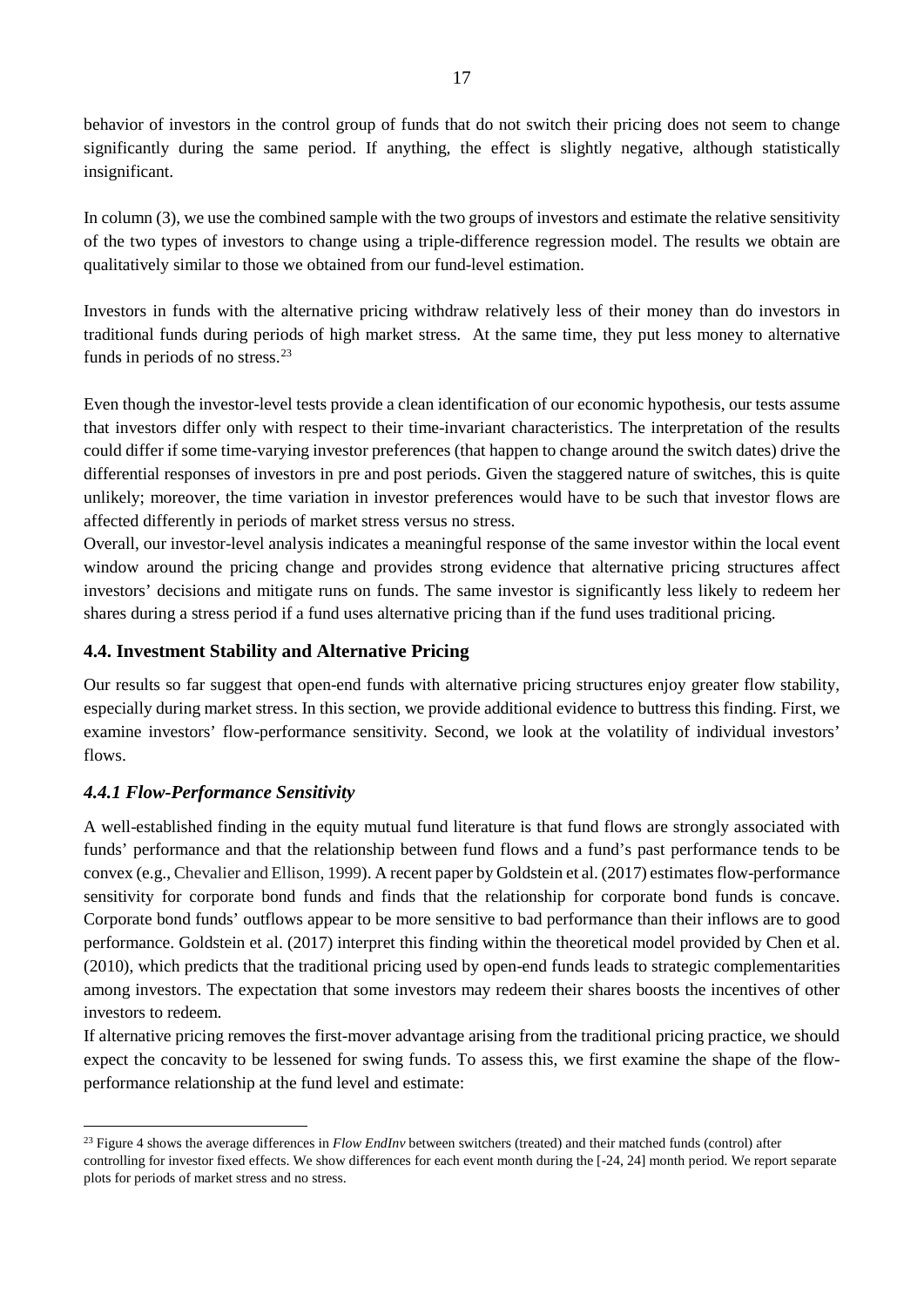$Flow_{i,t+1} = \propto +\beta_0 NegAlpha \times Alternative_{i,t}$ 

+ 
$$
\beta_1
$$
NegAlpha<sub>i,t</sub> +  $\beta_2$ Alpha *x* Alternative<sub>i,t</sub> +  $\beta_3$ Alpha<sub>i,t</sub> +  $\beta_4$ Alternative<sub>i,t</sub>  
+  $\beta_5$ Control<sub>i,t</sub> + Time FE +  $\varepsilon_{i,d}$  (5)

where  $Flow$  is the flow of fund *i* in month  $t+1$ ; *Alpha* is the average monthly fund alpha in the past 12 months; *NegAlpha* equals *Alpha* if alpha is below zero and it is set to zero, otherwise; Control variables are lagged *Size, Age, Expense, Illiquidity*, and *Inst,* all measured at month *t*. We include year-month fixed effects to remove the time-series variation in average fund flows. We cluster standard errors by fund and time.

Panel A of Table 7 presents the results. In column (1), we only include *Alpha* and *Alpha x Alternative* to estimate differences in average flow-performance sensitivity. To evaluate any potential concavity, in column (2), we add *NegAlpha* and its interaction with *Alternative*. Consistent with Goldstein et al. (2017), we find that flows to corporate bond funds are significantly positively related to funds' past performance and this relationship is more pronounced for funds with poor performance. Most important, the results show that concavity is significantly reduced for funds with alternative pricing.

In column (2), estimated coefficients for *NegAlpha* and *NegAlpha x Alternative* are 5.8227 and -4.0730; both are statistically significant at the 1percent level. While sensitivity to negative performance is significantly lower for funds with alternative pricing, we do not find any significant difference in sensitivity to positive performance for funds with different pricing methods. Column (3) repeats the analysis for the matched sample and confirms the robustness of these findings.

Furthermore, we estimate the flow-performance sensitivity at the end-investor level using the sample of switching funds and their matching pairs. Specifically, we regress *Flow EndInv* on *NegAlpha x Treated x Post* and *Alpha x Treated x Post* while saturating the model with all other interaction terms. The analysis uses the 24-month period before and after the switch occurs. Regressions include end-investor fixed effects. We report the results in Panel B of Table 7.

Our results are reassuring and consistent with the findings obtained from the full sample. In column (1), we evaluate the overall change in the sensitivity to performance, including both positive and negative fund alphas, and we find no significant effects. In column (2), we assess the asymmetry by including interaction terms with *NegAlpha*. Similar to the full-sample results, we find significant differences in sensitivity to *NegAlpha*. Our results show that, in a switching fund, the same investor is significantly less likely to redeem her shares in the post period (*NegAlpha x Treated x Post* is *-1.5247*, significant at 10 percent). In column (3), we focus on more extreme negative performance by revising the definition of *NegAlpha* as being equal to *Alpha* when it is below the 25th percentile of the sample (and zero, otherwise). Results reveal the same patterns, with amplified magnitudes—in column (3), the coefficient of *NegAlpha x Treated x Post* is -4.5641, significant at 5 percent.

These results provide strong evidence that alternative pricing affects only the sensitivity to poor performance. The asymmetry of the results supports the interpretation that alternative pricing mitigates the run incentives arising from traditional pricing. This is because, while there can be a *run for exit* effect on the downside, there is unlikely to be a *run to enter* effect on the upside as funds with recent good performance do not continue to perform well (e.g., Carhart, 1997; Chen at al., 2004). However, as we show in Section 4.6, in the absence of dilution adjustment on fund NAV, funds with poor performance experience outflows and continue performing poorly.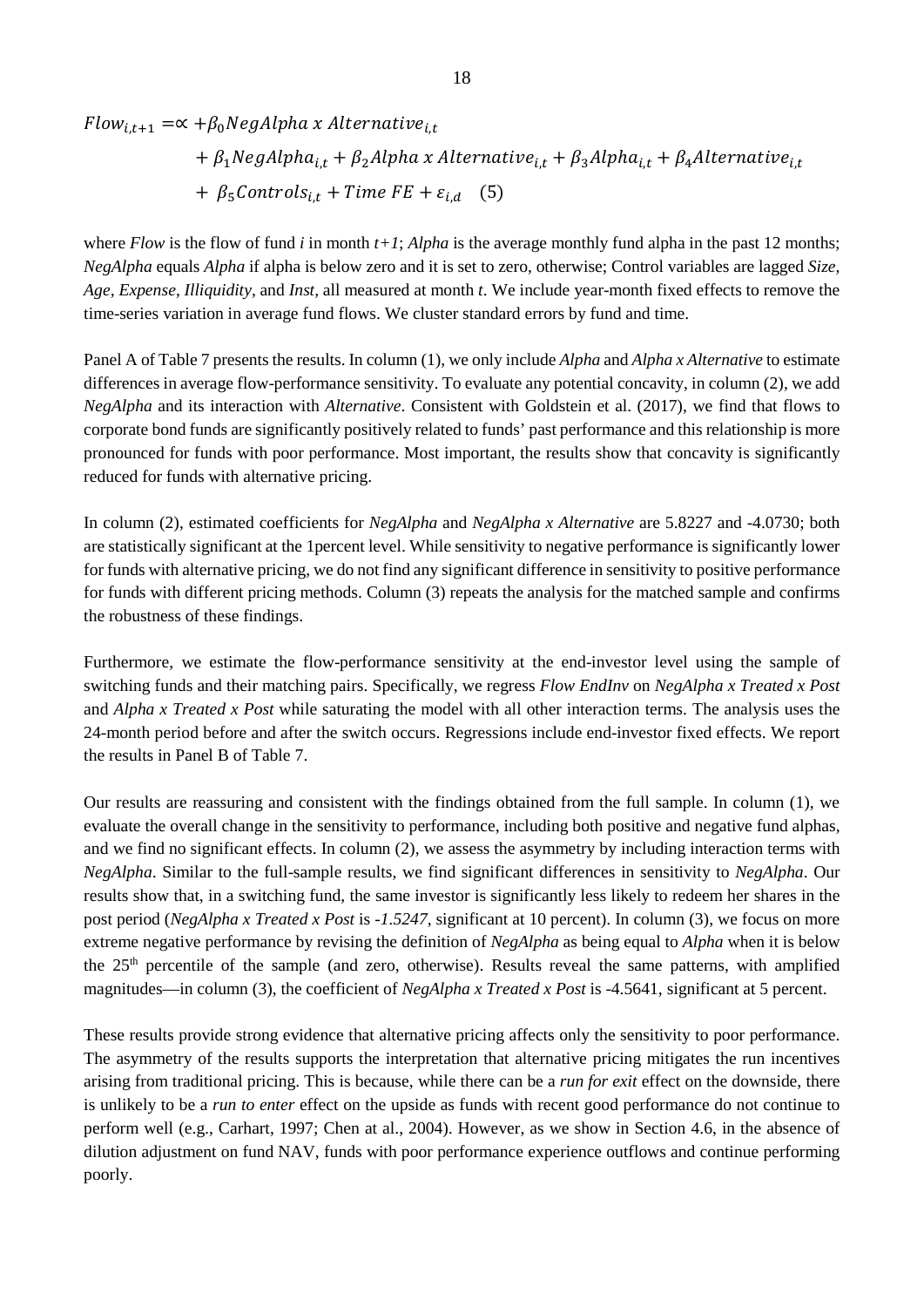# *4.4.2 Volatility of End-Investor Flows*

Another way through which fund stability may manifest is volatility of individual investors' flows. To the extent that alternative pricing reduces outflows in stress times and decreases inflows in other times, individual investors' flow volatility is expected to be lowered. To assess this, for each investor, we calculate *Vol of Flow EndInv* (volatility of *Flow EndInv*) before and after the switch date, and estimate:

Vol of Flow EndIn $v_{i,t} = \alpha + \beta_0 T$ reated<sub>i</sub>x Post<sub>t</sub> +  $\beta_1$ Post<sub>t</sub> +  $\beta_2 T$ reated<sub>i</sub> +  $\beta_3$ Controls<sub>it</sub> +  $\varepsilon_{i,d}$  (7)

We present the results in Table 8. The results show that, following the change in a fund's pricing, fund investors in the treatment group, in fact, have fewer volatile flows than investors in funds that do not undergo a change in its pricing method.

# **4.5. When Do Alternative Pricing Rules Matter More?**

Theory of runs on open-end mutual funds is linked to the presence of strategic complementarities due to firstmover advantage in the spirit of Morris and Shin (1998), Goldstein and Pauzner (2005), and Vives (2014). In this section, we exploit the variation in the strength of such complementarities across funds to provide direct evidence for the mechanism described by theoretical studies.

Our tests consider differences between funds in terms of their exposure to run risk. We explore three hypotheses. First, the sensitivity of funds to runs should increase with the degree of their portfolios' illiquidity because such portfolios take longer to liquidate, and trades are costlier. We therefore expect the impact of pricing structure to matter more for funds with highly illiquid assets. Second, in the model of Chen et al. (2010), when the primary source of complementarities is the price impact of future redemptions, a large investor can internalize the negative effects of his future actions, thus weakening complementarities. Hence, run risk is likely to be higher for funds with many small investors and we expect that the pricing structure should matter more for funds with more dispersed ownership structure. In a similar vein, we expect the dispersion of ownership to be higher among funds with a large fraction of retail investors who tend to hold small shares in the fund.

To test these hypotheses, we append the specification in (2) with interaction terms, each of which capture the three dimensions of strategic complementarities. For this test, we use the full sample as the analysis requires sufficient cross-sectional variation in fund characteristics (switchers subsample is only about 10 percent of the full sample). We present the results in Table 9. In column (1), we consider *Illiquidity*. In column (2), we characterize the dispersion in ownership using the Herfindahl–Hirschman Index. Specifically, *Ownership Concentration* is the Herfindahl–Hirschman Index of end-investors' ownership in a given fund. A lower value of *Ownership Concentration* indicates a more dispersed ownership. Finally, in column (3), we use *Retail*=1- *Inst*, defined as the fraction of a fund's assets held by retail investors. All specifications are based on a matched sample of funds and include a similar set of controls as before, measured as of previous month-end. Our results support the three hypotheses we outline. The effect of alternative pricing is significantly greater for funds with more illiquid assets, funds with more dispersed ownership, and funds with more retail investors.

# **4.6. Do Alternative Pricing Rules Affect Fund Performance?**

A central tenet of runs on open-end funds is that traditional pricing induces the dilution effect of large flows for non-transacting investors. A large body of empirical literature document that flow-induced trades (in particular, due to redemptions) are costly to funds and that such trades dilute fund performance (Edelen, 1999; Coval and Stafford, 2007; Alexander et al., 2007; Christoffersen et al., 2018; Goldstein et al., 2017; Feroli et al., 2014). In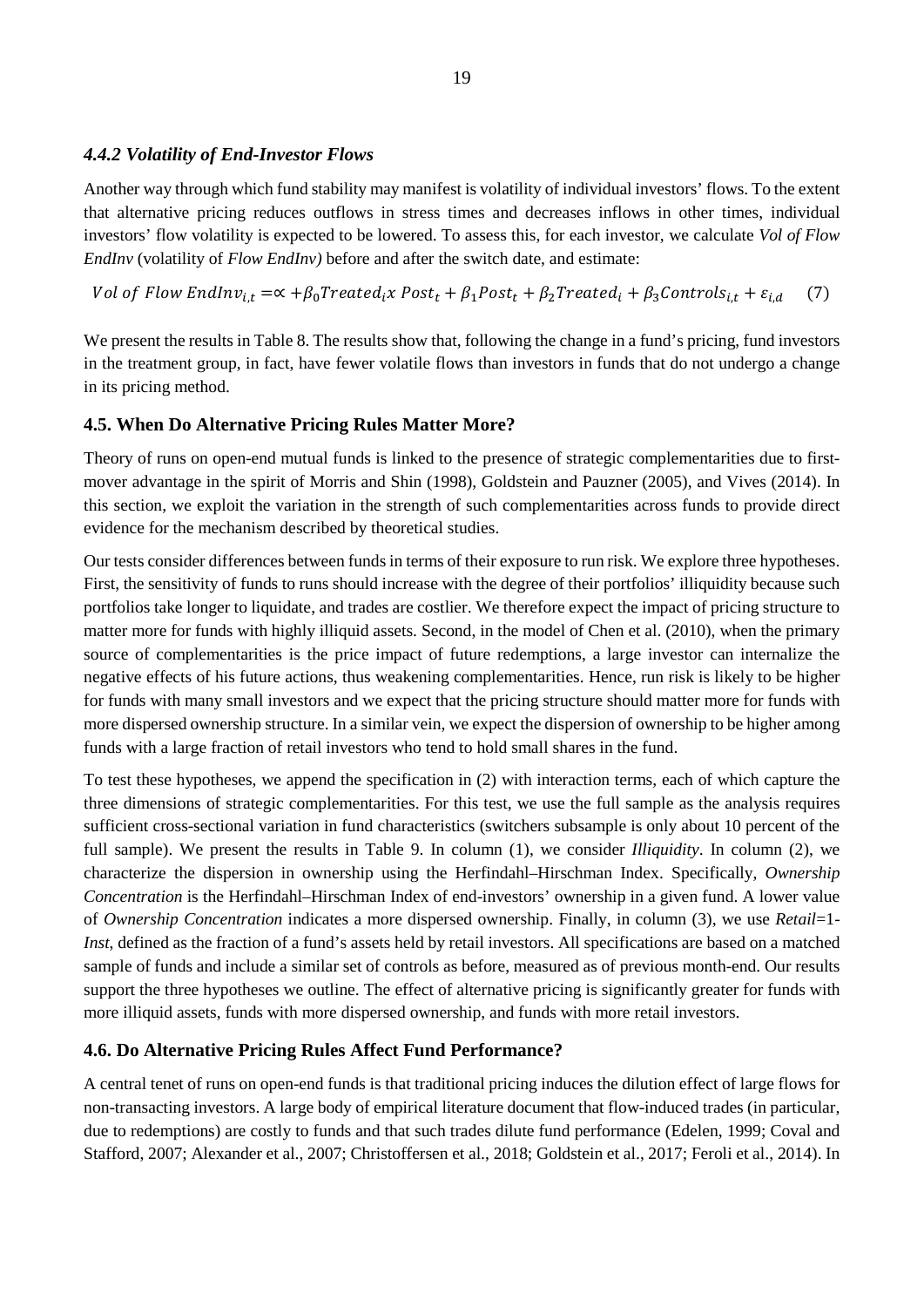this section, we examine the extent to which alternative pricing reduces the dilution in *subsequent* fund performance.

If funds effectively use the alternative pricing rules to reduce dilution, we should expect the negative impact of investor flows on subsequent fund performance to dissipate. Moreover, the effect should be stronger for funds more illiquid portfolios, and it should be present mostly for outflows, as outflows trigger forced liquidations. In turn, inflows need not to be immediately put to force if they are to create undesired consequences. To assess this hypothesis, we estimate the following regression model:

$$
AbReturn_{i,t+1} = \alpha + \beta_0 Net flow_{i,t} \times Alternative_{i,t} + \beta_1 Net flow_{i,t} + \beta_2 Alternative_{i,t} + \beta_5 Contents_{i,t} + Time FE + \varepsilon_{i,d} \quad (9)
$$

where *AbReturn* in month  $t+1$  is calculated as the difference between a fund's return and fund's exposure to global bond market and global stock market returns. We calculate fund returns using unadjusted prices, since our focus is on the unadjusted fund performance. Fund exposures to benchmarks are calculated as  $\beta1_{t-11,t}$  x Bond market return<sub>t+1</sub> and  $\beta2_{t-11,t}$  x Stock market return<sub>t+1</sub>, where  $\beta1_{t-11,t}$  and  $\beta2_{t-11,t}$ are obtained from the same 12-month rolling window regressions as alphas. *Net flow* includes both inflows and outflows. *Net Outflow* is the net outflow at month *t*, equal to *Flow* if *Flow<0*, and to zero if *Flow>=0*. *Net Inflow* is the net inflow at month *t*, equal to *Flow* if *Flow>0*, and to zero if *Flow<=0.* We cluster standard errors by fund and month.

We present the results in Table 10. In column (1), we consider the full sample and the effect of increasing outflows on future performance. Consistent with the literature, we observe that higher outflows deteriorate subsequent fund performance for funds with traditional pricing. However, the negative impact of outflows on fund performance is almost fully eliminated for funds with alternative pricing. In column (2), we restrict our sample to funds with highly illiquid portfolios and show that the unconditional effect is amplified for such subsample. The magnitude of the effect is almost twice as large as that in the unconditional sample.

In columns (3) and (4), we present the respective results for the group of funds with inflows. The results are statistically insignificant, which corroborates our view that larger inflows may not be distortionary because fund companies have more flexibility in deploying their new capital which mitigates the associated costs.

#### **4.7. The Costs of Alternative Pricing**

Our analysis shows that funds with alternative pricing tend to mitigate redemption risk during stress periods. This result may suggest that funds with such pricing structure should be preferred over those with traditional pricing. Yet, we observe that the market features both types of funds, which warrants additional examination. A closer inspection of our results reveals that funds with alternative pricing tend to receive less inflows outside the periods of market stress, which could rationalize the existence of the two pricing structures. In this section, we provide more detailed explanation behind the results.

We propose two plausible channels. First, the finding might reflect a possible concern among investors that fund managers' full discretion in setting adjustment factors may be detrimental to performance of their portfolios. Alternatively, the finding might be a consequence of an increase in funds' tracking errors. Funds with alternative pricing rules may arguably have higher tracking errors as these funds move their prices in response to flows which may not necessarily correspond to changes in underlying asset valuations. In our tests, we focus on the tracking error channel. Notably, while the tracking error force operates at all times, its relative detriment to investors is higher in good market conditions when the run-mitigating benefits of alternative pricing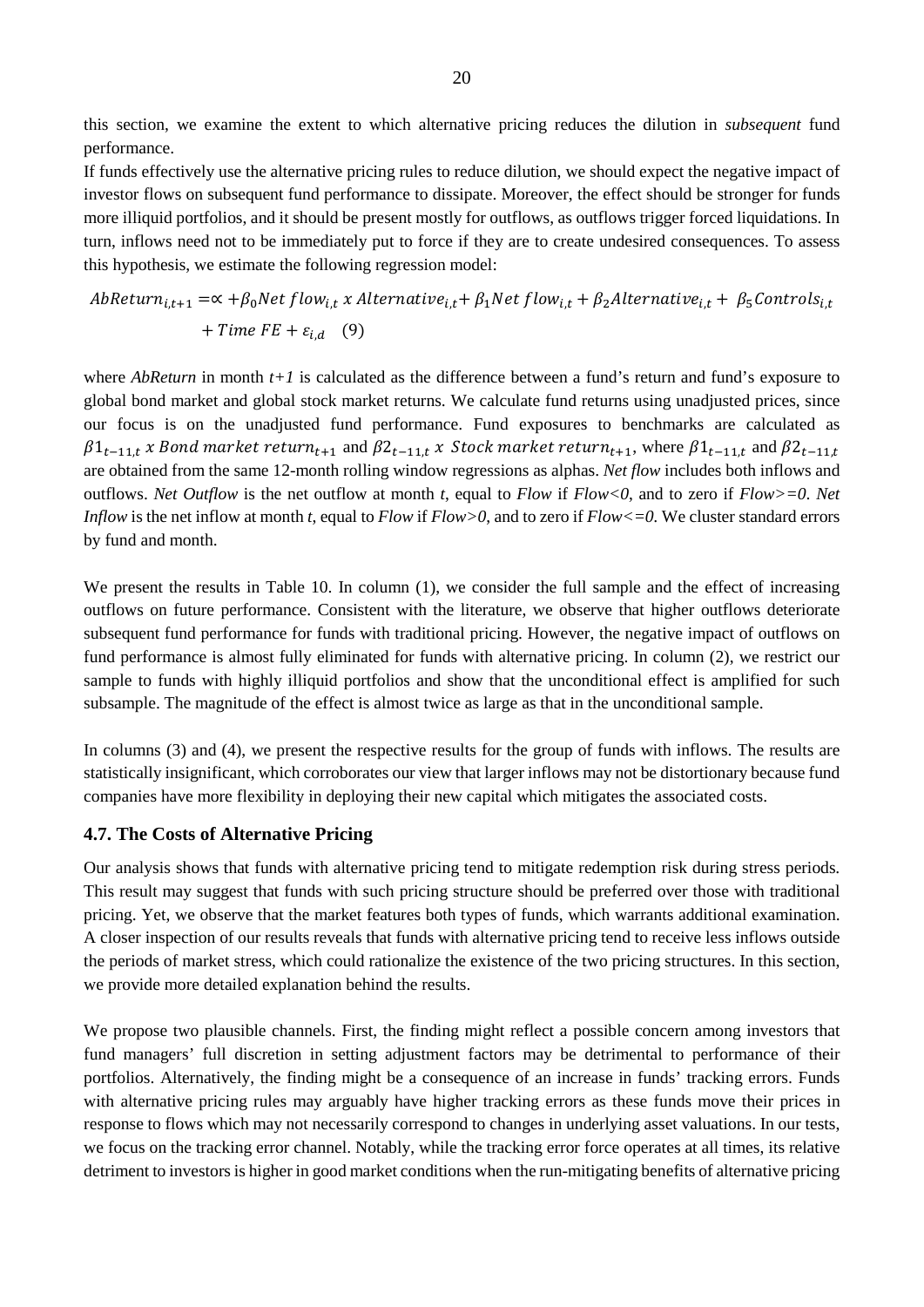are relatively smaller. Hence, the overall effect on fund flows that we observe in the data could plausibly vary over the market conditions.

We define *Tracking Error* as the R-squared obtained from the rolling 12-month factor model regressions of fund returns on global bond market and global stock market excess returns. We multiply this value by *-1* so that a higher value indicates higher tracking error. Subsequently, we estimate the regression model with *Tracking Error* as the dependent variable and *Alternative* as the main independent variable. We also include the same set of controls as before. We present the results in column (1) of Table 11.

Consistent with our hypothesis, we find a positive and statistically significant coefficient of *Alternative*, which means that funds with alternative pricing generate higher tracking errors. The relevant question is whether the higher error inhibits the level of flows these funds receive. In column (2), we provide a benchmark specification of fund flows conditional on the pricing structure. The coefficient of *Alternative* is negative but borderline insignificant. In column (3), we additionally include *Tracking Error* as an explanatory variable. The results indicate that tracking error is in fact an important determinant of fund flows; the coefficient of *Tracking Error*  is negative and statistically highly significant. At the same time, once we include *Tracking Error* in the regression, the coefficient of *Alternative* becomes nearly zero, suggesting that an important part of its negative effect on flows is captured by differences in tracking error.

As a final test, we evaluate whether the negative effect of tracking error diminishes the growth of investor base in funds with alternative pricing in good market conditions, which is when the effect of tracking error is particularly costly. To this end, we define *New investor*, which is the number of new investors entering a fund in a given month divided by the fund's total number of investors as of previous month-end. We present the results from estimating the regression of *New investor* on *Alternative*. Column (4) shows that funds with alternative pricing are in fact able to attract significantly fewer new investors outside periods of high market stress.

# **4.8 Do Fund Companies Internalize their Investors' Decisions?**

Given that a fund's pricing structure is a way to alleviate possible fund runs, and the alternative pricing rules carry potential costs, the question is whether fund companies use additional means to protect themselves against runs or whether they treat their pricing scheme as a substitute for other hedging instruments. Based on the literature, we examine two options: increased cash holdings and reduced asset concentration.

We define cash (*Cash*) as a fund's total cash holdings (including cash equivalents) divided by the fund's total assets. Asset concentration (*Asset Conc*) *is H*erfindahl–Hirschman Index of a fund's asset holdings in each month. We assess the relationship between pricing structure and the alternative hedging instruments by estimating the following regression model:

Hedging Instrument<sub>i,t+1</sub> = 
$$
\propto
$$
 + $\beta_0$ Alternative<sub>i,t</sub> +  $\beta_1$ Controls<sub>i,t</sub> + Time FE +  $\varepsilon_{i,d}$  (10)

where *Hedging Instrument* is a generic name for different instruments*.* We present the results in Table 12. We find that funds with alternative pricing rules hold less cash, on average, consistent with the hypothesis that cash and alternative pricing rule are substitutes for each other. On the other hand, the coefficient for asset concentration, though negative, is statistically insignificant.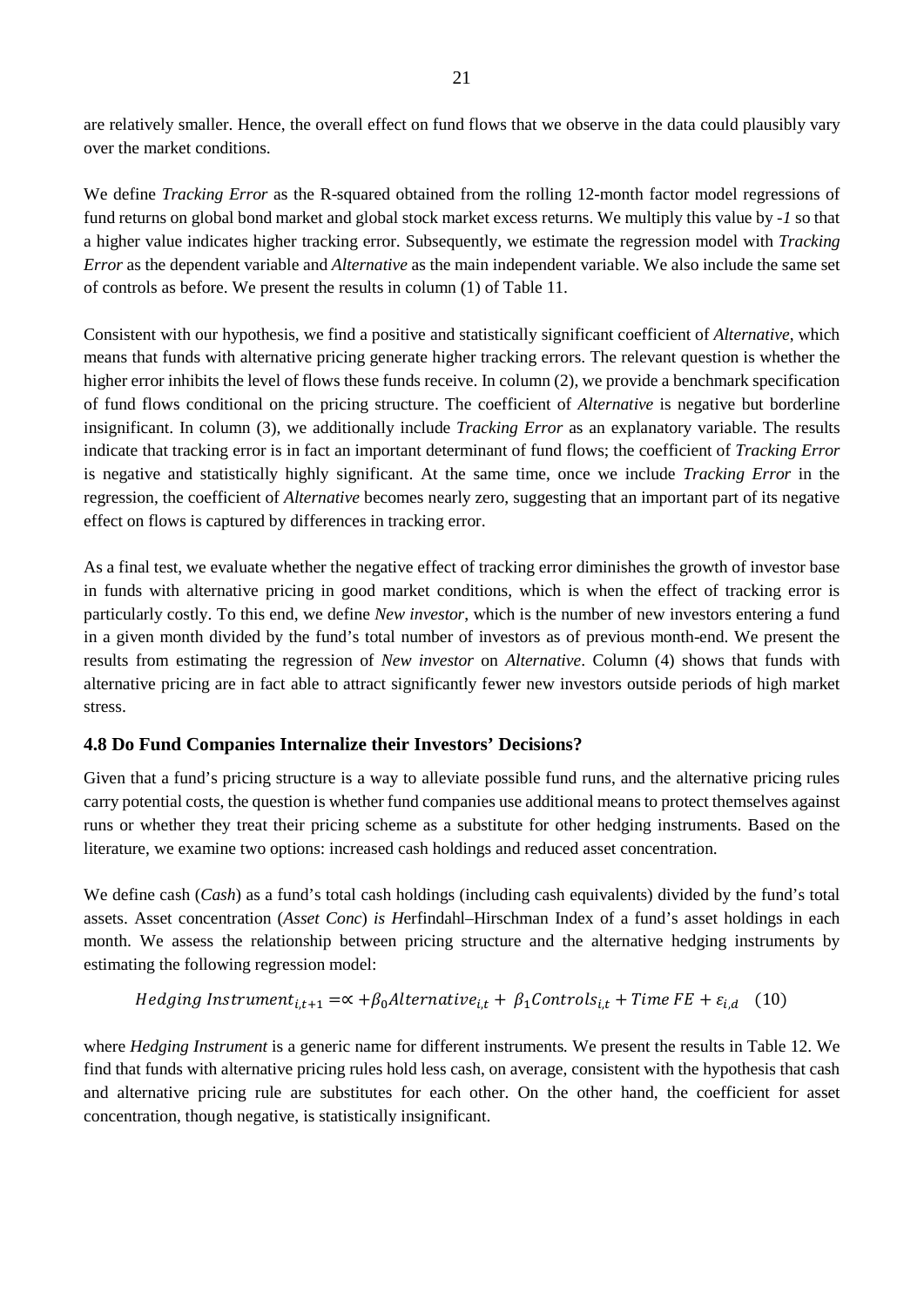#### **V. CONCLUSION**

Open-end mutual funds globally manage tens of trillion of dollars in assets. Quite often, these assets are illiquid making the conversion to liquid assets difficult, especially at times of significant market stress. Such liquidity mismatch in combination with strategic complementarities arising from first-move advantage pose a significant threat of runs on such companies. Mitigating the possibility of such runs seems of first-order importance to financial institutions managing these companies, their investors, and policy makers concerned with financial stability and social welfare. In this paper, we empirically evaluate the effectiveness of one tool, swing pricing, that allows for dilution adjustment of funds' net asset values.

Through the FCA, we obtain detailed data on U.K-based corporate bond mutual funds with different pricing practices and investors' base. Using a combination of micro-level identification strategies that address endogeneity concerns, we show that alternative pricing rules change open-end funds' operations in a way that enables funds to more effectively manage their liquidity risk. They reduce the degree of redemptions during periods of high market stress.

Although the results indicate that swing pricing may be a useful financial stability tool, our analysis also documents an important cost associated with such rules: funds with alternative pricing rules have difficulty attracting new investor capital outside the crisis periods, largely because their portfolios exhibit greater tracking errors. The clear dominance of alternative pricing structure is therefore difficult to establish. Future research can aim to evaluate swing pricing relative to its potential alternatives.

Our results offer important policy implications. Recently, policy makers have expressed concerns with the growing illiquidity mismatch in various parts of the asset management industry. For example, in his policy speech on June 26, 2019, the Governor of the Bank of England, Mark Carney, called for actions preventing possible systemic runs on the industry arising from significant illiquidity mismatch. However, such concerns may be muted if managers efficiently use available pricing rules. Simultaneously, regulation permitting alternative pricing rules has become effective in the U.S. only recently, in November 2018. Given similarity in investor types and general development of European and U.S. markets, our results may help to understand the expected effects of the new regulation for the U.S. market.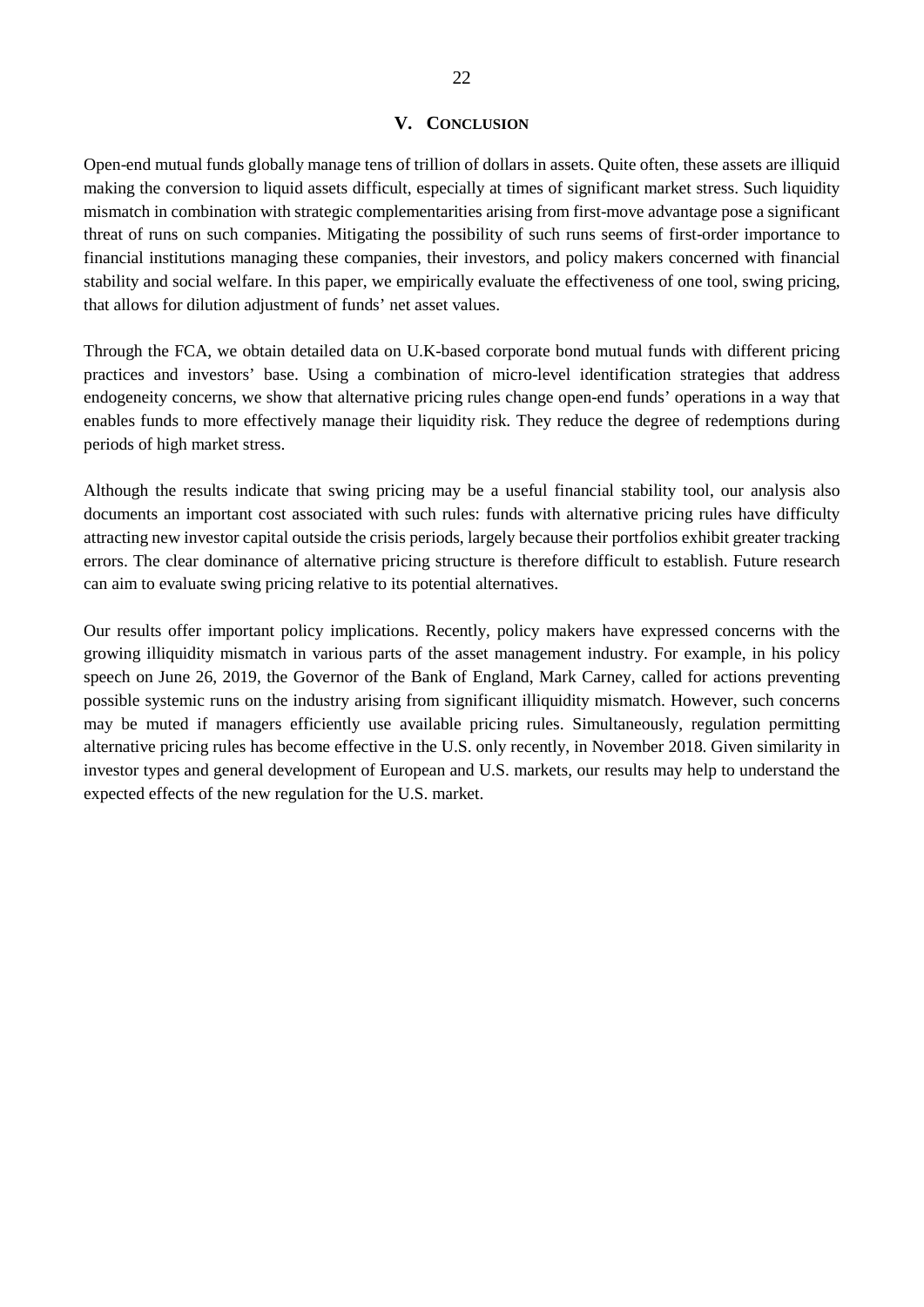#### **VI. REFERENCES**

Alexander, G. J., Cici, G., and Gibson, S. (2006). Does motivation matter when assessing trade performance? An analysis of mutual funds. Review of Financial Studies 20(1), 125-150.

Allen, F., Babus, A., and Carletti, E. (2009). Financial crises: theory and evidence. Annual Review of Financial Economics 1, 97–116.

Ben-David, I., Franzoni, F., and Moussawi, R. (2011). Hedge fund stock trading in the financial crisis of 2007–2009. Review of Financial Studies 25(1), 1-54.

Biais, B. and Declerck, F. (2007). Liquidity, competition, and price discovery in the European corporate bond market (No. 475). Institut d'Économie Industrielle (IDEI), Toulouse. Bryant, J. (1980). Model of reserves, bank runs, and deposit insurance. Journal of Banking and Finance 4, 335-344.

Busse J., Chordia T., Jiang L., and Tang, Y. (2017). Mutual fund trading costs and diseconomies of scale. Working Paper. Research Collection Lee Kong Chian School of Business.

Calomiris, C. and Kahn, C. (1991), The role of demandable debt in structuring optimal banking arrangements. American Economic Review 81, 497 -513.

Capponi A., Glasserman P., and Weber, M. (2018). Swing pricing for mutual funds: breaking the feedback loop between fire sales and fund runs. Working Paper, Columbia University.

Carhart, M. M. (1997). On persistence in mutual fund performance. Journal of Finance 52, 57-82. Chari, V. V. and Jagannathan, R. (1988). Banking panics, information, and rational expectations equilibrium. Journal of Finance 43, 749-763.

Chen, Y. (1999). Banking panics: the role of the first-come, first-served rule and information externalities. Journal of Political Economy 107, 946-968.

Chen, Q., Goldstein, I., and Jiang, W. (2010). Payoff complementarities and financial fragility: evidence from mutual fund outflows. Journal of Financial Economics 97(2), 239-262.

Chen, J., Hong, H., Huang, M., and Kubik, J. D. (2004). Does fund size erode mutual fund performance? The role of liquidity and organization. American Economic Review 94(5), 1276-1302.

Chernenko, S. and Sunderam, A. (2016). Liquidity transformation in asset management: evidence from the cash holdings of mutual funds (No. w22391). National Bureau of Economic Research.

\_\_\_\_\_\_\_\_\_\_\_\_\_ (2018). Do fire sales create externalities? Journal of Financial Economics, forthcoming.

Chevalier, J. and Ellison, G. (1999). Career concerns of mutual fund managers. Quarterly Journal of Economics 114(2), 389-432.

Choi, J. and Shin, S. S. (2018). Liquidity sensitive trading and fire sales by corporate bond mutual funds. Working Paper, University of Illinois.

Christoffersen, S., Keim, D., Musto, D., and Rzeznik, A. (2018). Valuable information and costly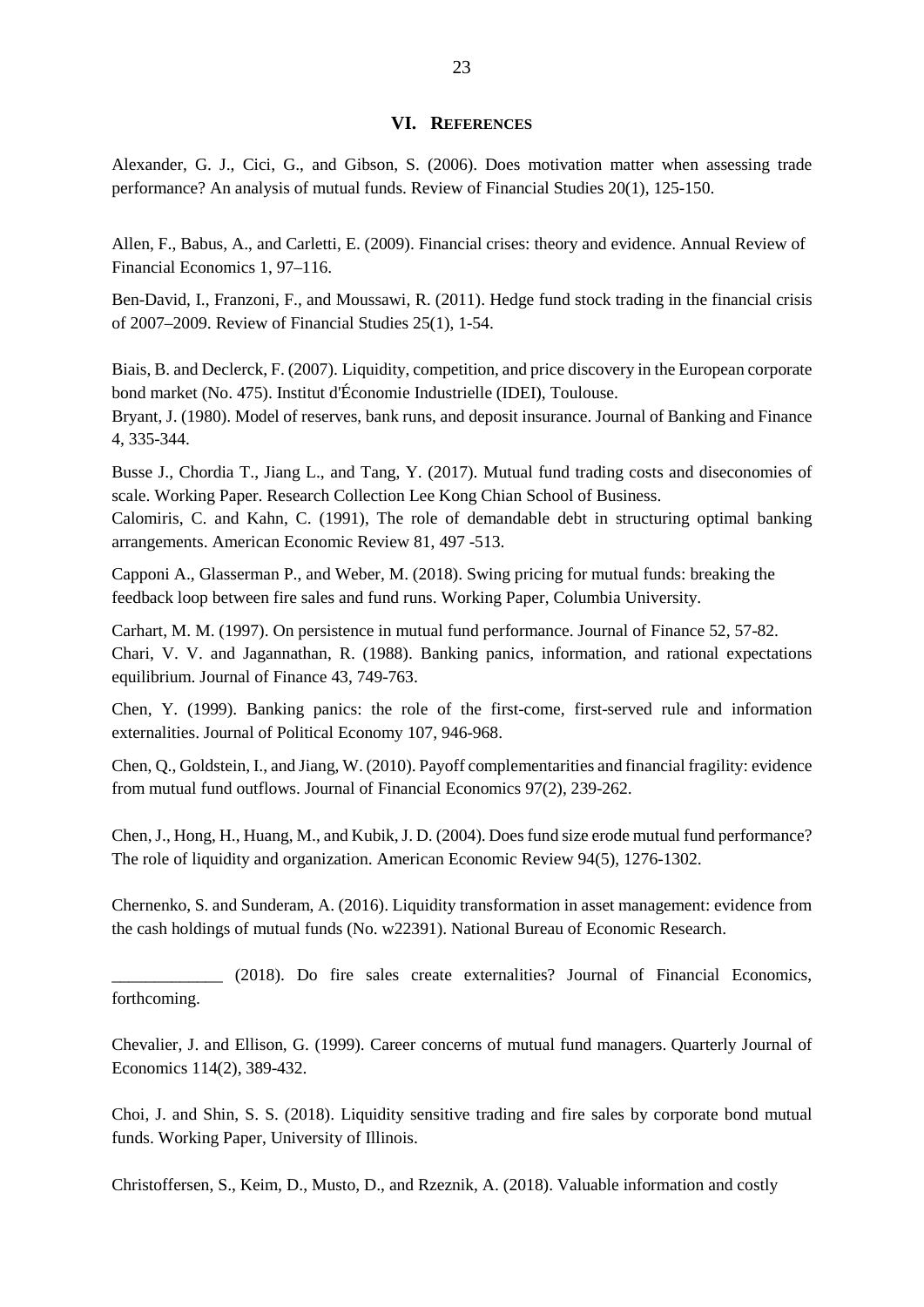liquidity: Evidence from individual mutual fund trades. Working Paper, University of Toronto.

Cipriani, M., Martin, A., McCabe P., and Parigi, B. (2014). Gates, fees, and preemptive runs. Federal Reserve Bank of New York, Staff Report No. 670.

Coval, J. and Stafford, E. (2007). Asset fire sales (and purchases) in equity markets. Journal of Financial Economics 86(2), 479-512.

Diamond, D. W. and Dybvig, P. H. (1983). Bank runs, deposit insurance, and liquidity. Journal of Political Economy 91 (3), 401–419.

Dick-Nielsen, J., Feldhütter, P., and Lando, D. (2012). Corporate bond liquidity before and after the onset of the subprime crisis. Journal of Financial Economics 103(3), 471-492.

Edelen, R. M. (1999). Investor flows and the assessed performance of open-end mutual funds. Journal of Financial Economics 53(3), 439-466.

Feroli, M., Kashyap, A., Schoenholtz, K., and Shin, H. (2014). Market tantrums and monetary policy. Working Paper, University of Chicago.

Gennaioli, N., Shleifer A., and Vishny, R. W. (2013). A model of shadow banking. Journal of Finance 68 (4), 1331–1363.

Goldstein, I., Jiang, H., and Ng, D. T. (2017). Investor flows and fragility in corporate bond funds. Journal of Financial Economics 126(3), 592-613.

Goldstein, I. and Pauzner, A. (2005). Demand deposit contracts and the probability of bank runs. Journal of Finance 60, 1293-1328.

Iyer, R. and Puri, M. (2012). Understanding bank runs: the importance of depositor-bank relationships and networks. American Economic Review 102 (4), 1414–45.

Jacklin, C. and Bhattacharya, S. (1988). Distinguishing panics and information-based bank runs: welfare and policy implications. Journal of Political Economy 96, 568-592.

Kacperczyk, M. and Schnabl, P. (2013). How safe are money market funds? Quarterly Journal of Economics 128(3), 1073-1122.

Kacperczyk, M., Sialm, C., and Zheng, L. (2005). On the industry concentration of actively managed equity mutual funds. Journal of Finance 60, 1983-2012.

Lewrick, U. and Schanz, J. (2017). Is the Price right? Swing pricing and investor redemptions. BIS Working Papers, No 664.

Loughran, T. and Ritter, J. R. (1997). The operating performance of firms conducting seasoned equity offerings. Journal of Finance 52(5), 1823-1850.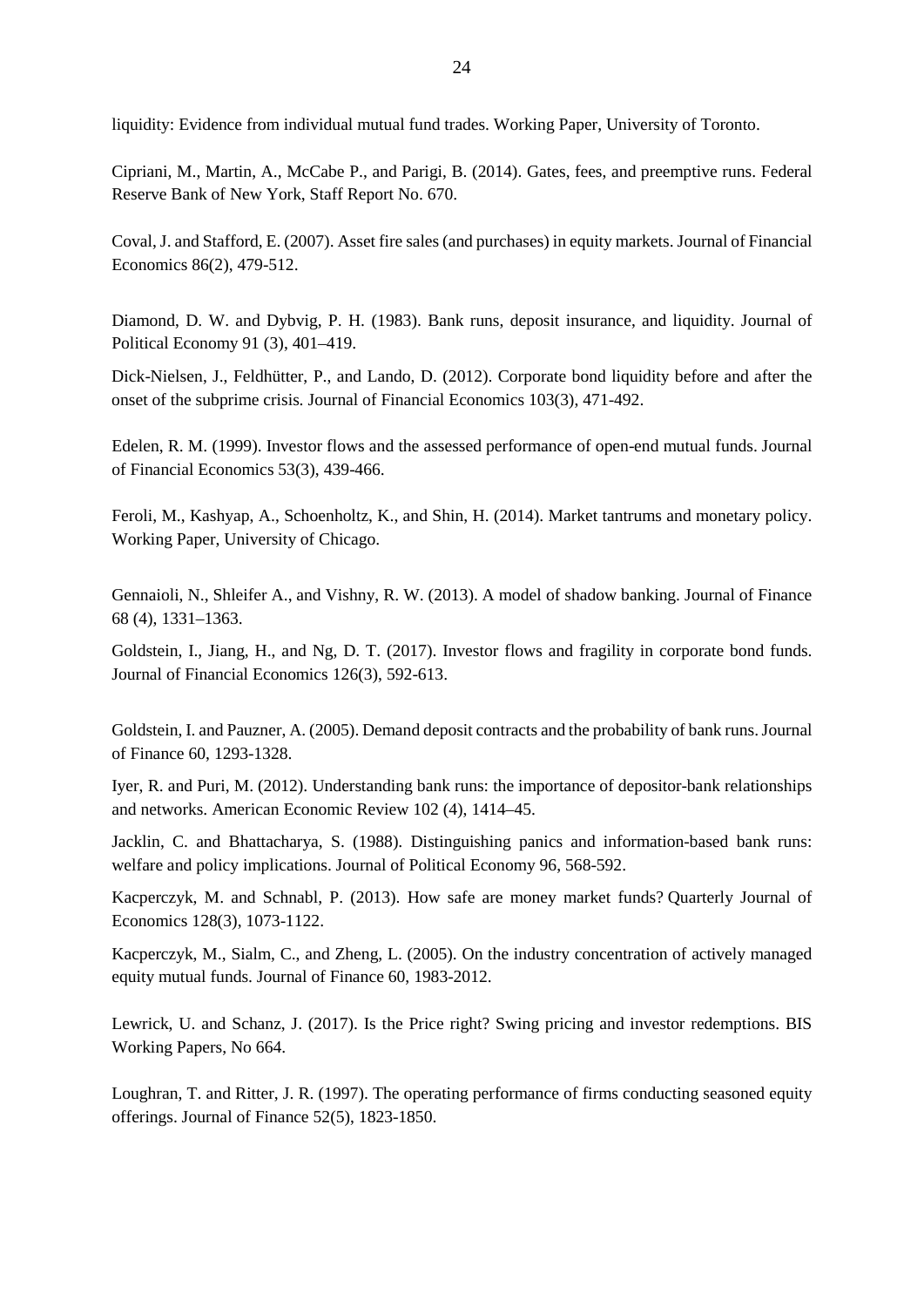Malik, S. and Lindner, P. (2017). On Swing Pricing and Systemic Risk Mitigation. IMF Working Paper, WP/17/159

Morris, S. and Shin, H.S. (1998). Unique equilibrium in a model of self-fulfilling currency attacks. American Economic Review 88, 587–597.

Morris, S., Shim, I., and Shin, H.S. (2017). Redemption risk and cash hoarding by asset managers. Journal of Monetary Economics 89, 71-87.

Postlewaite, A. and Vives, X. (1987). Bank runs as an equilibrium phenomenon. Journal of Political Economy 95, 485-491.

Rochet, J-C. and Vives, X. (2004). Coordination failure and the lender of last resort. Journal of European Economic Association 2, 1116-1147.

Schmidt, L., Timmermann, A., and Wermers, R. (2016). Runs on money market mutual funds. American Economic Review 106, 2625-2657.

Uhlig, H. (2010). A model of a systemic bank run. Journal of Monetary Economics 57, 78-96.

Vives, X. (2014). [Strategic complementarity, fragility, and regulation.](https://academic.oup.com/rfs/article-lookup/doi/10.1093/rfs/hhu064) Review of Financial Studies 27, 3547-3592.

Zeng, Y. (2018). A dynamic theory of mutual fund runs and liquidity management. Working Paper, University of Washington.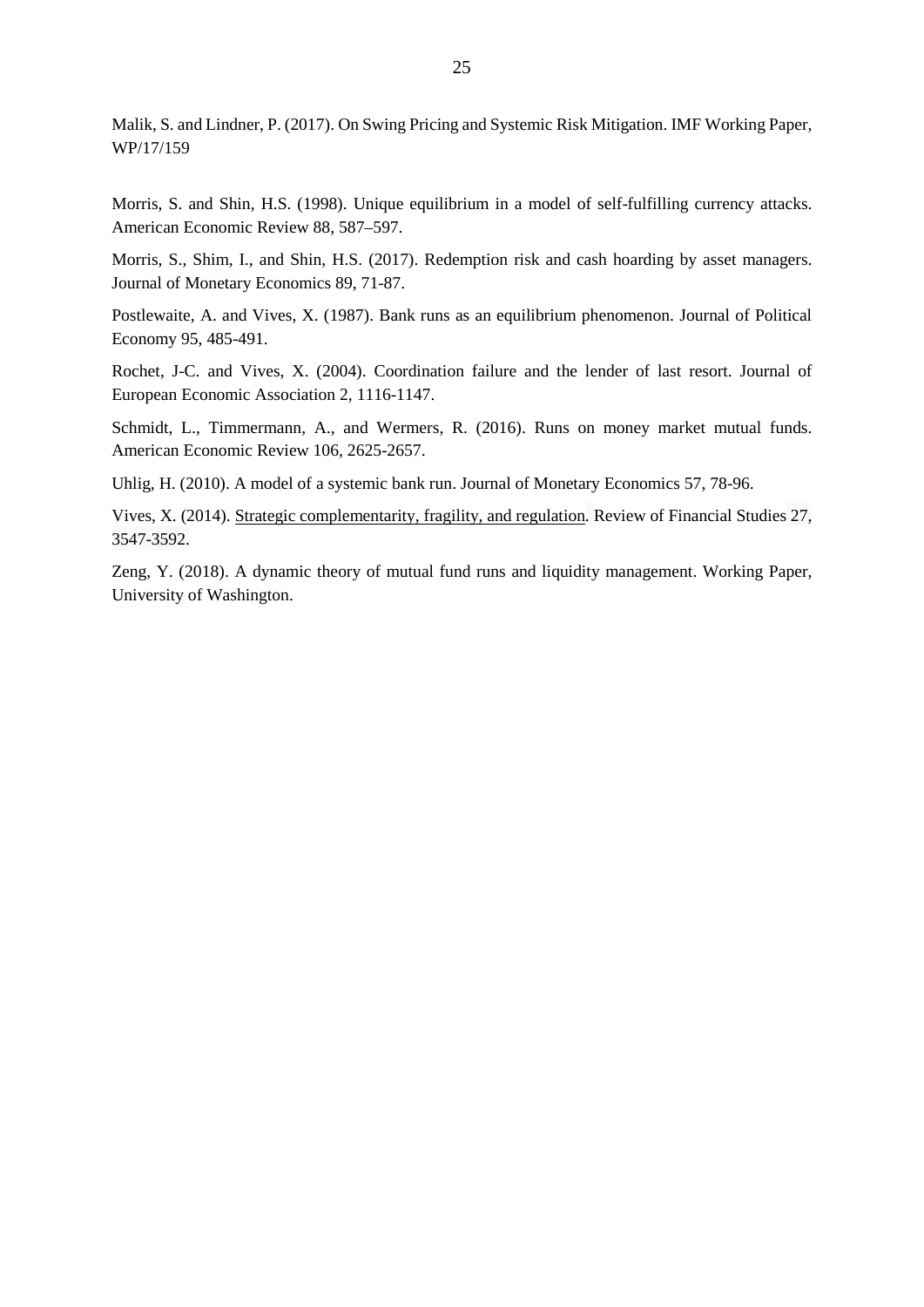#### **Table 1: Descriptive Statistics on Fund Characteristics**

This table presents the descriptive statistics for characteristics of corporate bond funds in our sample from January 2006 to December 2016. The unit of observation is fund-month. Panel A shows the descriptive statistics for funds with alternative pricing; Panel B shows the descriptive statistics for funds with traditional pricing. *Flow* is the monthly capital flows into a fund divided by fund's total net assets (in percent); *Alpha* is the fund's alpha in the past 12 months (in percent); *Size* is natural logarithm of fund's total net assets; *Age* is the natural logarithm of fund age in years; *Expense* is funds' total expense ratio (in percent); *Inst* is the fraction of fund's assets held by institutional investors (in percent); *Illiquidity* is the value-weighted average of bid-ask spreads of fund's assets. Details on the definitions of the variables are provided in Appendix A.

| <b>Panel A. Alternative Pricing</b> |           |           |                                     |        |         |             |         |
|-------------------------------------|-----------|-----------|-------------------------------------|--------|---------|-------------|---------|
|                                     | Flow      | Alpha     | <b>Size</b>                         | Age    | Expense | Illiquidity | Inst    |
| P <sub>25</sub>                     | $-0.6052$ | $-0.0628$ | 17.9023                             | 1.3863 | 0.5643  | 0.0054      | 0.0000  |
| Mean                                | 0.7958    | 0.2658    | 18.7737                             | 2.0778 | 0.8807  | 0.0094      | 23.3599 |
| Median                              | 0.0590    | 0.1948    | 19.2709                             | 2.1972 | 0.9218  | 0.0078      | 0.0000  |
| P75                                 | 1.6364    | 0.5561    | 20.1997                             | 2.7081 | 1.1912  | 0.0108      | 42.5579 |
| Std                                 | 6.8569    | 0.5478    | 2.4715                              | 0.8578 | 0.4462  | 0.0072      | 35.9562 |
|                                     |           |           |                                     |        |         |             |         |
|                                     |           |           | <b>Panel B. Traditional Pricing</b> |        |         |             |         |
|                                     | Flow      | Alpha     | <b>Size</b>                         | Age    | Expense | Illiquidity | Inst    |
| P <sub>25</sub>                     | $-0.4185$ | $-0.0888$ | 17.7389                             | 1.0986 | 0.4214  | 0.0047      | 0.0000  |
| Mean                                | 1.3315    | 0.2341    | 18.7888                             | 1.7591 | 0.7570  | 0.0080      | 34.5601 |
| Median                              | 0.1124    | 0.1765    | 18.9854                             | 1.7918 | 0.7500  | 0.0072      | 1.3872  |
| P75                                 | 2.1596    | 0.5450    | 19.9881                             | 2.3026 | 1.0200  | 0.0097      | 73.7224 |
| Std                                 | 7.1247    | 0.5408    | 1.7037                              | 0.7749 | 0.3926  | 0.0056      | 40.6099 |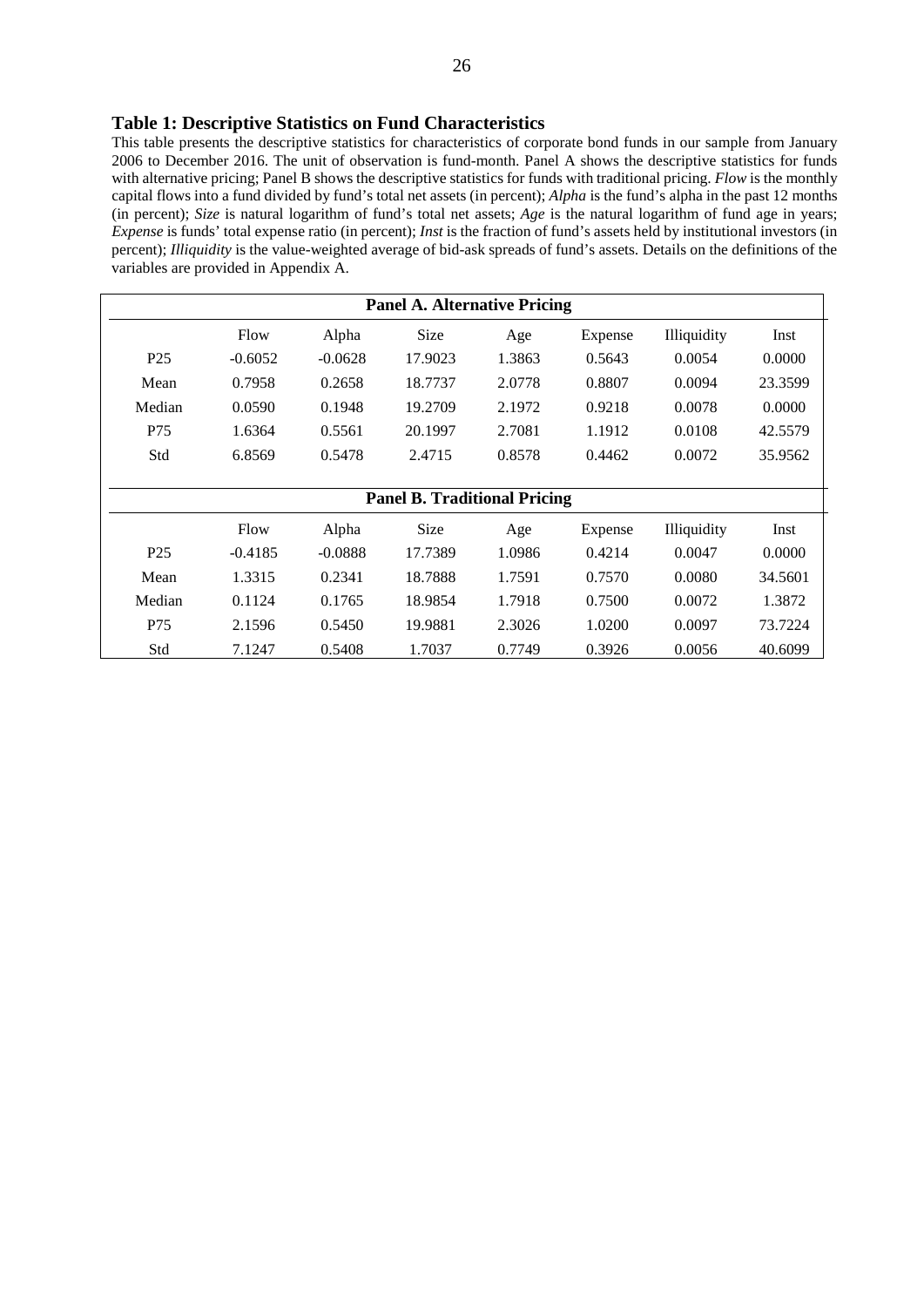#### **Table 2: Determinants of Dilution Adjustment Factors**

Dependent variable is the daily *Adjustment Factor*, defined as the factor by which the fund NAV is adjusted on a given day. It equals the absolute value of swing factor for swing funds, and equals the half spread in funds' bid and ask prices for dual funds. The unit of observation is fund-day. *Stress* is an indicator variable that equals one if monthly *VIX* is above the 75th percentile of the sample. *Daily Illiquidity* is the daily value-weighted average of bid-ask spreads of fund's assets; *High Illiquidity* is an indicator variable that equals one for funds with *Daily Illiquidity* above the sample median in a given date. Other fund variables include lagged *Alpha*, *Size*, *Age*, *Expense*, and *Inst*. Appendix A lists the detailed definitions and calculations of all variables in the regression. Regressions use only swing pricing and dual priced funds. We cluster standard errors by fund and day. \*, \*\*, \*\*\* indicate 10 percent, 5 percent, and 1 percent level of significance, respectively.

| <b>VARIABLES</b>                 | (1)       | (2)         | (3)         | (4)         | (5)          | (6)        |
|----------------------------------|-----------|-------------|-------------|-------------|--------------|------------|
|                                  |           |             |             |             |              |            |
| Daily Illiquidity                | 0.2449*** | $0.2164***$ | $0.1642***$ |             |              |            |
|                                  | (0.0805)  | (0.0798)    | (0.0573)    |             |              |            |
| <b>Stress</b>                    |           |             |             | $0.2411***$ | $0.1404***$  | 0.0010     |
|                                  |           |             |             | (0.0581)    | (0.0357)     | (0.0193)   |
| <b>High Illiquidity x Stress</b> |           |             |             |             |              | $0.1930**$ |
|                                  |           |             |             |             |              | (0.0786)   |
| <b>High Illiquidity</b>          |           |             |             |             |              | $-0.0451$  |
|                                  |           |             |             |             |              | (0.0295)   |
| Alpha                            |           | $0.0903*$   | 0.0372      |             | 0.0146       | 0.0248     |
|                                  |           | (0.0475)    | (0.0315)    |             | (0.0254)     | (0.0214)   |
| Size                             |           | $-0.0293*$  | 0.0058      |             | 0.0150       | $-0.0099$  |
|                                  |           | (0.0168)    | (0.0187)    |             | (0.0251)     | (0.0170)   |
| Age                              |           | 0.0470      | 0.0204      |             | $-0.2311***$ | $-0.1278*$ |
|                                  |           | (0.0509)    | (0.1274)    |             | (0.0733)     | (0.0751)   |
| Expense                          |           | 0.0391      | 0.2541      |             | 0.1909       | 0.3183     |
|                                  |           | (0.1058)    | (0.1843)    |             | (0.1527)     | (0.2037)   |
| Inst                             |           | $-0.0016$   | 0.0034      |             | $-0.0057$    | $0.0043*$  |
|                                  |           | (0.0011)    | (0.0024)    |             | (0.0037)     | (0.0025)   |
| Observations                     | 172,007   | 133,262     | 133,262     | 270,793     | 199,336      | 133,262    |
| R-squared                        | 0.077     | 0.136       | 0.684       | 0.022       | 0.633        | 0.662      |
| Day FE                           | Y         | Y           | Y           |             |              |            |
| Controls                         |           | Y           | Y           |             | Y            | Y          |
| Fund FE                          |           |             | Y           |             | Y            | Y          |
|                                  |           |             |             |             |              |            |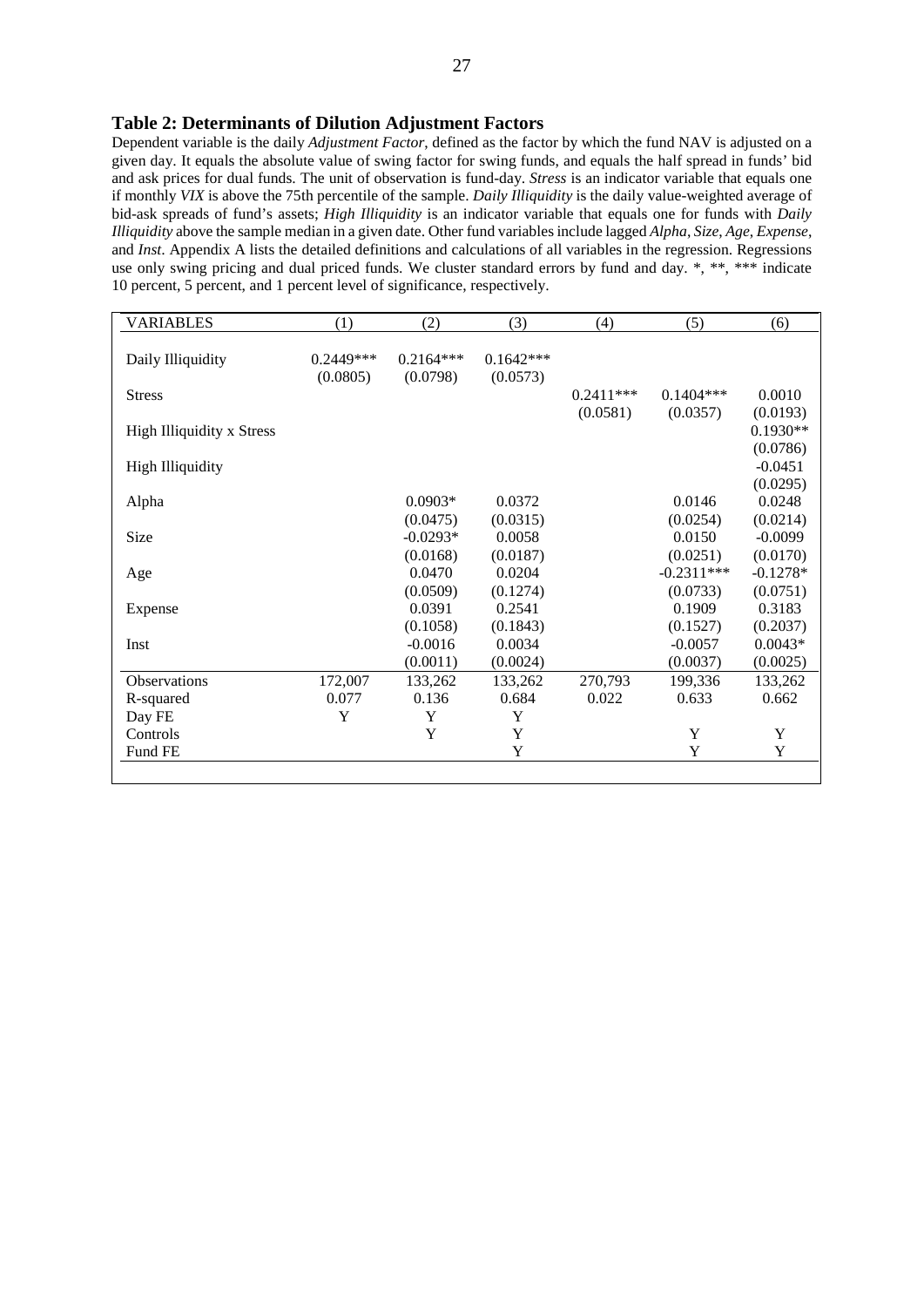#### **Table 3: Fund Flows during Market Stress**

Dependent variable is *Flow*, defined as the net monthly capital flows into a fund divided by the fund's total net assets. *Alternative* is an indicator variable that equals one if the fund is using one of the alternative pricing mechanisms. *Stress* is an indicator variable that equals one if monthly *VIX* is above the 75th percentile of the sample. Control variables include lagged values (previous month-end) of *Alpha*, *Size*, *Age*, *Expense*, *Illiquidity*, and *Inst*. The results in columns (1) and (2) are based on the full sample; while those in columns (3) to (7) use the matched sample. Standard errors are clustered by fund and month. \* \*\*, \*\*\* indicate 10percent, 5percent, and 1percent level of significance, respectively.

| <b>VARIABLES</b> | (1)         | (2)         | (3)         | (4)         | (5)         | (6)        | (7)         |
|------------------|-------------|-------------|-------------|-------------|-------------|------------|-------------|
|                  |             |             |             |             |             |            |             |
| Alternative      | $-0.7866$   | $-0.7260$   | $-0.6895$   | $-0.0993$   | $-0.6579$   | $-0.3028$  | $-0.8621*$  |
|                  | (0.5297)    | (0.5219)    | (0.5393)    | (0.6608)    | (0.5413)    | (0.7042)   | (0.5157)    |
| Alternative x    | 1.0410**    | $0.9934*$   | 1.3711**    | 1.6676***   | 1.6369***   | $1.1131**$ | 1.2982**    |
| <b>Stress</b>    |             |             |             |             |             |            |             |
|                  | (0.4391)    | (0.5589)    | (0.5765)    | (0.6368)    | (0.5876)    | (0.5191)   | (0.5489)    |
| <b>Stress</b>    |             |             |             |             |             |            |             |
|                  | 0.9890***   | 1.0140***   | 1.3467***   | 1.7250***   |             | 1.1241***  | 1.3075***   |
|                  | (0.2767)    | (0.3688)    | (0.3904)    | (0.5021)    |             | (0.3832)   | (0.3884)    |
| Alpha            |             | $0.3526*$   | 0.3212      | $0.7116***$ | $0.6712**$  | $0.4920**$ | $0.5901***$ |
|                  |             | (0.1993)    | (0.2060)    | (0.2190)    | (0.3234)    | (0.2040)   | (0.2094)    |
| Size             |             | $0.3001*$   | $0.3164*$   | $-0.6081**$ | 0.3498**    | 0.0944     | $0.2648*$   |
|                  |             | (0.1660)    | (0.1679)    | (0.2432)    | (0.1665)    | (0.0902)   | (0.1515)    |
| Age              |             |             |             | $-1.0089*$  |             |            |             |
|                  |             | 1.2669***   | 1.3062***   |             | 1.3192***   | 1.4305***  | 1.0009***   |
|                  |             | (0.2811)    | (0.2884)    | (0.5299)    | (0.2820)    | (0.2162)   | (0.2630)    |
| Expense          |             | 0.5694      | 0.5711      |             | 0.5419      | 0.3574     | $-0.3392$   |
|                  |             |             |             | 2.8110***   |             |            |             |
|                  |             | (0.4194)    | (0.4294)    | (0.9704)    | (0.4584)    | (0.4003)   | (0.4365)    |
| Illiquidity      |             | 12.3444     | 11.3720     | 52.2817**   | $-16.1868$  | 22.9051    | 32.1082     |
|                  |             | (24.6152)   | (25.9732)   | (25.3218)   | (28.6746)   | (26.2625)  | (25.4202)   |
| Inst             |             |             |             | $-0.0278**$ |             | $-0.0085*$ |             |
|                  |             | $0.0126***$ | $0.0128***$ |             | $0.0133***$ |            | $0.0143***$ |
|                  |             | (0.0041)    | (0.0040)    | (0.0118)    | (0.0041)    | (0.0046)   | (0.0040)    |
| Observations     | 16,693      | 10,125      | 9,670       | 9.669       | 9.665       | 9,670      | 9.670       |
| R-squared        | 0.002       | 0.026       | 0.026       | 0.164       | 0.048       | 0.057      | 0.040       |
| Controls         | $\mathbf N$ | Y           | Y           | Y           | Y           | Y          | Y           |
| Fund FE          |             |             |             | Y           |             |            |             |
| Time FE          |             |             |             |             | Y           |            |             |
| Family FE        |             |             |             |             |             | Y          |             |
| Style FE         |             |             |             |             |             |            | Y           |
|                  |             |             |             |             |             |            |             |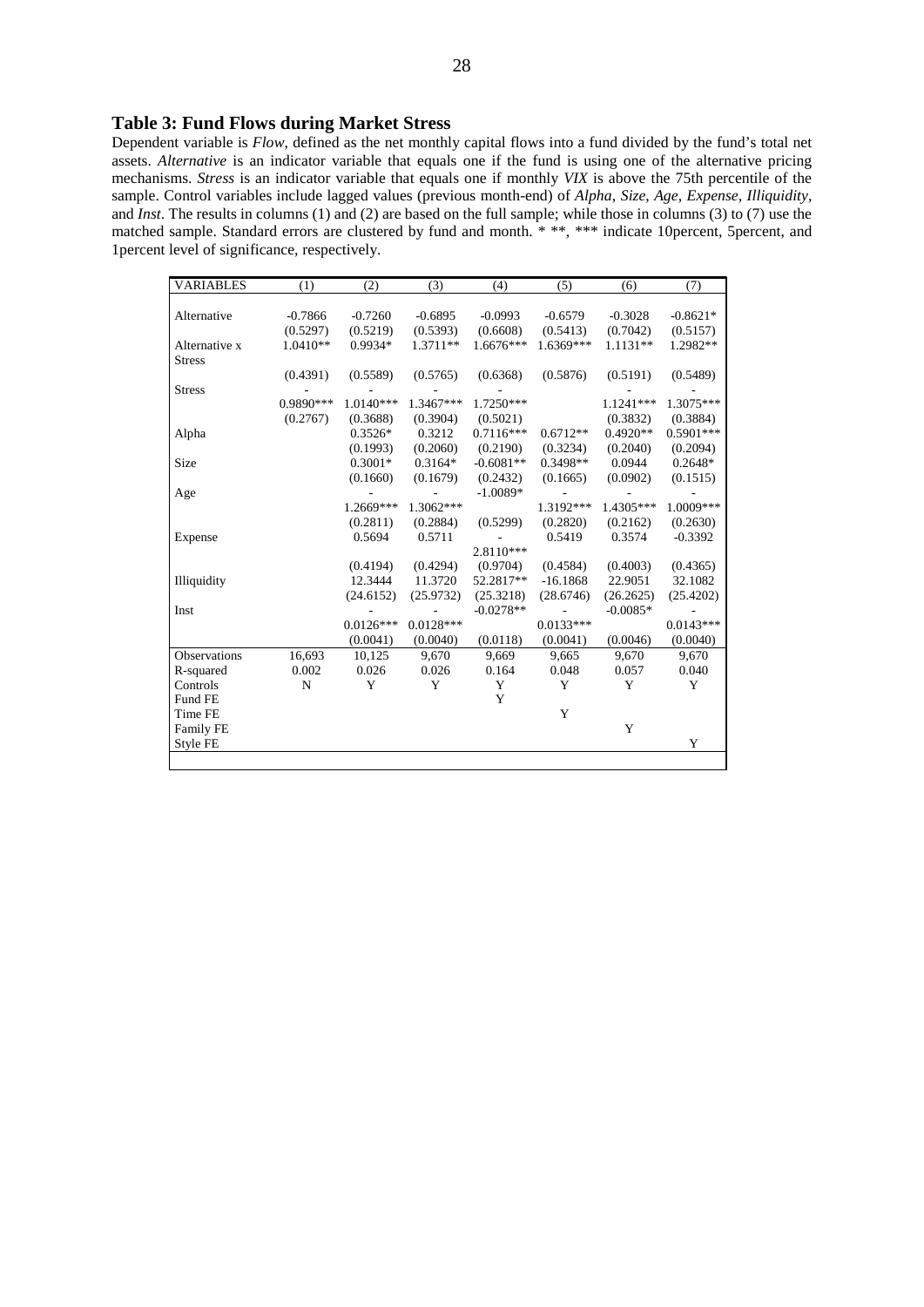#### **Table 4: Summary Information on Switching Funds**

Panel A shows the frequency table of switch dates funds which switch from being a traditionally priced fund to a fund with an alternative pricing rule. The total number of funds in our sample is 224. Panel B reports the differences in fund characteristics between switchers and their matched pairs during the event period from -24 months before to 24 months after the switch. Matching is performed on the last (monthly) observation before the switch occurs. We describe the matching algorithm in the text. *Treated* is an indicator variable that equals one for switching funds; *Post* is an indicator variable that equals one for the period after the switch. Columns (1) to (7) show results for *Alpha*, *Size*, *Age*, *Expense*, *Illiquidity*, *Inst*, and *N of Inv*, respectively. Variable definitions are in Appendix A.). \* \*\*, \*\*\* indicate 10percent, 5percent, and 1percent level of significance, respectively.

| I anci A. Dates of Bwitch |       |         |  |  |  |  |
|---------------------------|-------|---------|--|--|--|--|
| <b>Switch Date</b>        | Freq. | Percent |  |  |  |  |
|                           |       |         |  |  |  |  |
| 2006-11                   | 8     | 23.53   |  |  |  |  |
| 2007-10                   | 3     | 8.82    |  |  |  |  |
| 2007-12                   | 5     | 14.71   |  |  |  |  |
| 2010-11                   | 2     | 5.88    |  |  |  |  |
| 2011-01                   | 1     | 2.94    |  |  |  |  |
| 2011-03                   | 2     | 5.88    |  |  |  |  |
| 2012-04                   | 3     | 8.82    |  |  |  |  |
| 2012-05                   | 6     | 17.65   |  |  |  |  |
| 2015-02                   | 3     | 8.82    |  |  |  |  |
| 2016-01                   | 1     | 2.94    |  |  |  |  |
|                           |       |         |  |  |  |  |
| Total                     | 34    | 100.00  |  |  |  |  |
|                           |       |         |  |  |  |  |

|         | Panel A. Dates of Switch |     |
|---------|--------------------------|-----|
| ch Date | Frea                     | Per |

#### Panel B. Fund Characteristics during the Event Period

|                     | I and D. I and Characteristics daring the Event I criba |             |             |             |            |                    |           |  |
|---------------------|---------------------------------------------------------|-------------|-------------|-------------|------------|--------------------|-----------|--|
|                     | $\left(1\right)$                                        | (2)         | (3)         | (4)         | (5)        | (6)                | (7)       |  |
| <b>VARIABLES</b>    | Alpha                                                   | <b>Size</b> | Age         | Expense     | Inst       | <b>Illiquidity</b> | # Inv     |  |
|                     |                                                         |             |             |             |            |                    |           |  |
| Post                | $-0.0530$                                               | $0.7280*$   | $0.3698***$ | 0.1061      | $-8.4894$  | 0.0011             | 1.0645*** |  |
|                     | (0.0759)                                                | (0.4121)    | (0.1133)    | (0.0896)    | (5.4755)   | (0.0010)           | (0.3967)  |  |
| Treated             | $-0.0120$                                               | 1.0215      | 0.2032      | $-0.1291$   | $-14.3628$ | 0.0022             | 0.6520    |  |
|                     | (0.1508)                                                | (0.6647)    | (0.2412)    | (0.1835)    | (15.6695)  | (0.0022)           | (0.9748)  |  |
| Post x Treated      | $-0.0638$                                               | $-0.6143$   | $-0.0418$   | $-0.0856$   | 6.2260     | $-0.0025$          | $-0.6686$ |  |
|                     | (0.1463)                                                | (0.4420)    | (0.1258)    | (0.0923)    | (6.1336)   | (0.0018)           | (0.4258)  |  |
| Constant            | $0.3595***$                                             | 18.3541***  | 1.4856***   | $0.7350***$ | 57.5929*** | $0.0083***$        | 3.7339*** |  |
|                     | (0.0760)                                                | (0.6199)    | (0.1953)    | (0.1509)    | (13.3108)  | (0.0014)           | (0.8401)  |  |
| <b>Observations</b> | 1.201                                                   | 1.628       | 1.628       | 1.321       | 1.628      | 1.345              | 1.606     |  |
| R-squared           | 0.009                                                   | 0.059       | 0.085       | 0.041       | 0.023      | 0.010              | 0.026     |  |
|                     |                                                         |             |             |             |            |                    |           |  |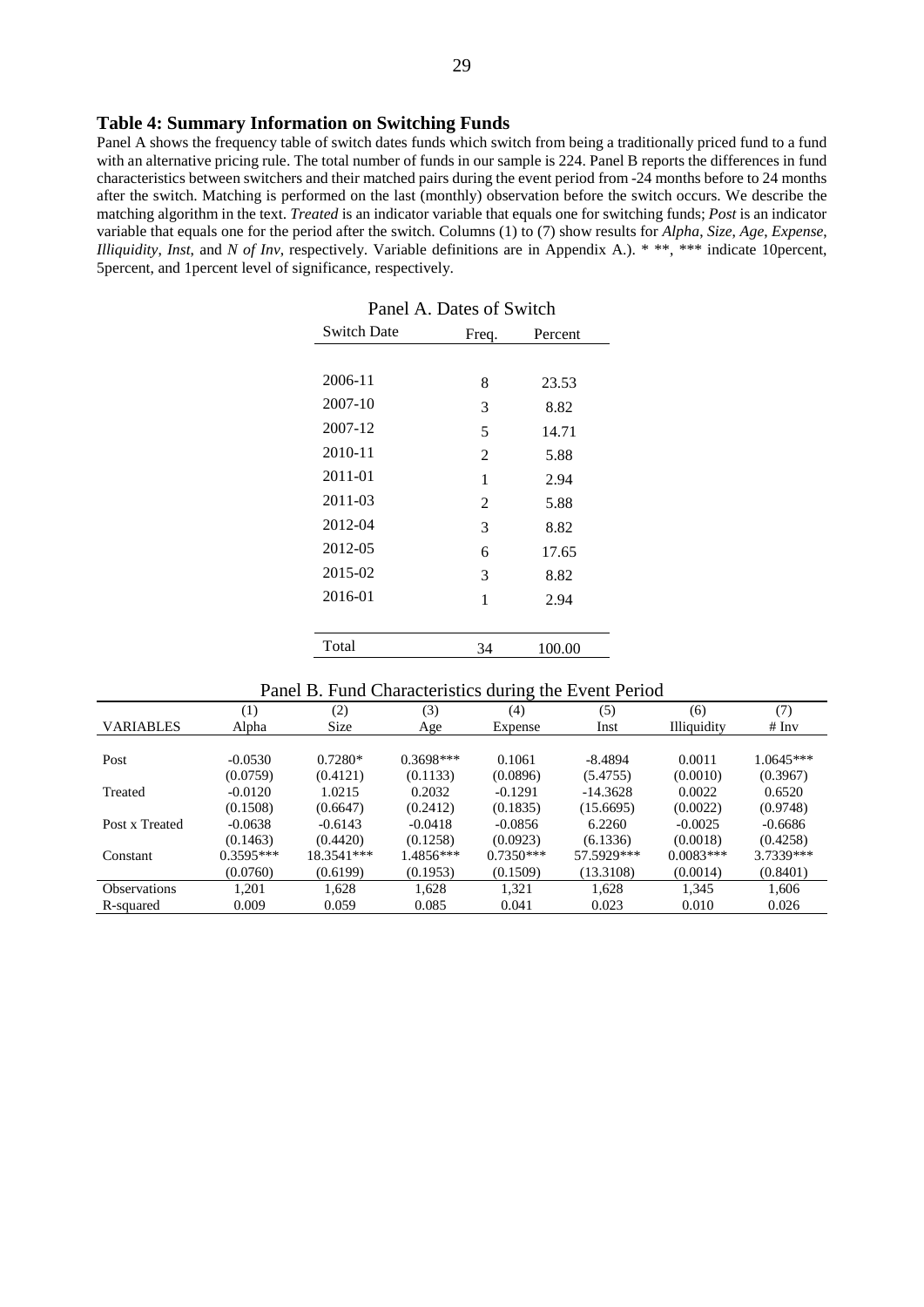#### **Table 5: Fund Flows during Market Stress for Switchers and their Matched Funds**

Unit of observation is fund-month. Dependent variable is *Flow*, which is the net monthly capital flows into a fund divided by fund's total net assets. Event period is [-24, 24] months relative to the switching date. *Treated* is an indicator variable that equals one for switching funds; *Stress* is an indicator variable that equals one if monthly *VIX* is above the 75th percentile of the sample; *Post* is an indicator variable that equals one for the period after the switch. Matching algorithm minimizes the sum of the absolute percentage differences in lagged values of *Alpha*, *Size*, *Age*, *Expense*, *Illiquidity*, and *Inst*. Matching is performed with replacement. Control variables include lagged values (previous month-end) of *Alpha*, *Size*, *Age*, *Expense*, *Illiquidity*, and *Inst*. Variable definitions are in Appendix A. We cluster standard errors by fund and month. \*, \*\*, \*\*\* indicate 10 percent, 5 percent, and 1 percent level of significance, respectively

| $\mathbf{c}$ operations.<br><b>VARIABLES</b> | (1)         | (2)         | (3)         | (4)         |
|----------------------------------------------|-------------|-------------|-------------|-------------|
| <b>Stress x Treated x Post</b>               | 2.4757**    | $2.6541*$   | 3.5240*     | 2.6970*     |
|                                              | (1.0303)    | (1.4025)    | (1.7650)    | (1.5681)    |
| <b>Stress x Post</b>                         | $-1.2530$   | $-1.4835$   | $-2.3806$   | $-1.5535$   |
|                                              | (0.9583)    | (1.2186)    | (1.6241)    | (1.1058)    |
| <b>Stress x Treated</b>                      | 0.4778      | $-0.0509$   | 0.2844      | 0.1874      |
|                                              | (0.6170)    | (0.6646)    | (0.7919)    | (0.6212)    |
| <b>Treated x Post</b>                        | $-2.4801**$ | $-1.5066**$ | $-1.6612*$  | $-1.5362*$  |
|                                              | (1.0216)    | (0.7094)    | (0.8544)    | (0.7972)    |
| Post                                         | 2.0499**    | 1.5639**    | 1.1906      | 0.8393      |
|                                              | (0.9555)    | (0.7033)    | (0.7795)    | (0.7084)    |
| Treated                                      | $-0.3813$   | $-0.5795$   |             | $-0.6717$   |
|                                              | (0.5039)    | (0.5636)    |             | (0.6080)    |
| <b>Stress</b>                                | $-0.7108$   | $-0.3546$   | $-0.7276$   |             |
|                                              | (0.5042)    | (0.6225)    | (0.7263)    |             |
| Alpha                                        |             | 0.3742      |             | 0.9244      |
|                                              |             | (0.3318)    |             | (0.6159)    |
| Size                                         |             | $0.6698***$ |             | $0.6777**$  |
|                                              |             | (0.2541)    |             | (0.2531)    |
| Age                                          |             | $-1.1006**$ |             | $-1.1896**$ |
|                                              |             | (0.4946)    |             | (0.5790)    |
| Expense                                      |             | 1.3328*     |             | 1.5484*     |
|                                              |             | (0.7993)    |             | (0.8086)    |
| Illiquidity                                  |             | 28.7498     |             | 14.0949     |
|                                              |             | (32.1364)   |             | (47.5349)   |
| Inst                                         |             | $-0.0153**$ |             | $-0.0166**$ |
|                                              |             | (0.0064)    |             | (0.0079)    |
| Observations                                 | 1,374       | 1,042       | 1,374       | 1,042       |
| R-squared                                    | 0.060       | 0.124       | 0.276       | 0.194       |
| Controls                                     | $\mathbf N$ | Y           | $\mathbf N$ | Y           |
| Fund FE                                      |             |             | Y           |             |
| Time FE                                      |             |             |             | Y           |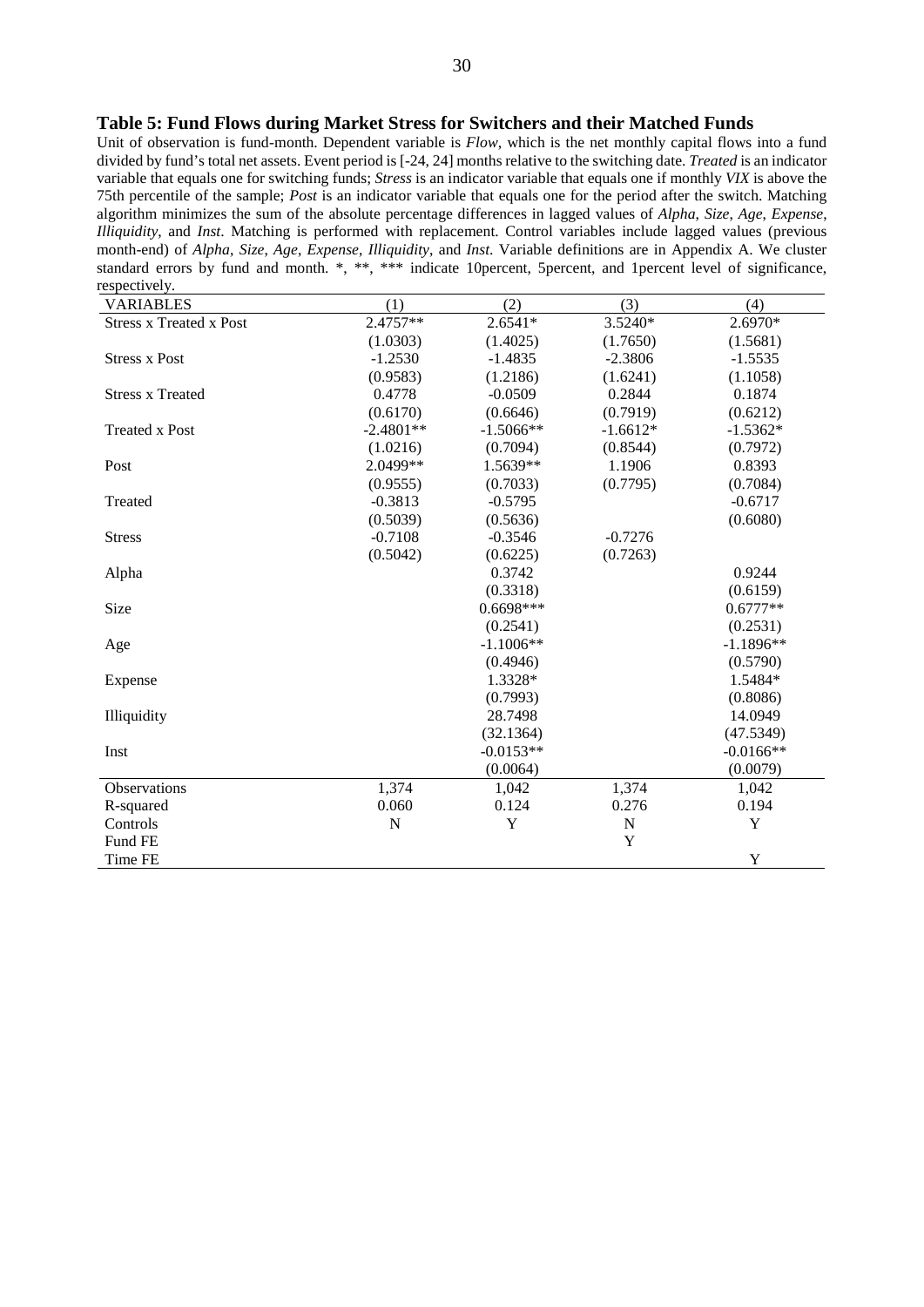**Table 6: End-Investor Flows during Market Stress for Switchers and their Matched Funds**

This table shows the effect of alternative pricing rules on end-investor flows during periods of market stress using the sample of switchers and their matched funds. Event period is [-24, 24] months. Matching algorithm is described in the text. Unit of observation is investor-month. Dependent variable is *Flow EndInv*, which is the percentage monthly change in each investor's holding (in number of shares). Columns (1) and (2) show the results for switchers and their matching pairs, respectively; column (3) presents the matched sample results. *Treated* is an indicator variable that equals one for switching funds; *Stress* is an indicator variable that equals one if monthly *VIX* is above the 75th percentile of the sample; *Post* is an indicator variable that equals one for the period after the switch. Control variables include lagged values (previous month-end) of *Alpha*, *Size*, *Age*, *Expense*, *Illiquidity*, and *Inst*. Variable definitions are available in Appendix A. We cluster standard errors by investor and month.<sup>\*</sup>, \*\*, \*\*\* indicate 10 percent, 5 percent, and 1 percent level of significance, respectively.

| <b>VARIABLES</b>               | (1)          | (2)           | (3)            |
|--------------------------------|--------------|---------------|----------------|
|                                | Switchers    | Control group | Matched sample |
|                                |              |               |                |
| <b>Stress x Treated x Post</b> |              |               | $0.6341***$    |
|                                |              |               | (0.2230)       |
| <b>Stress x Post</b>           | $0.2596*$    | $-0.3205$     | $-0.3869**$    |
|                                | (0.1346)     | (0.2163)      | (0.1817)       |
| <b>Stress x Treated</b>        |              |               | $-0.3941**$    |
|                                |              |               | (0.1929)       |
| <b>Treated x Post</b>          |              |               | $-0.6698***$   |
|                                |              |               | (0.1597)       |
| Post                           | $-0.2127*$   | $0.5194***$   | $0.5219***$    |
|                                | (0.1106)     | (0.1376)      | (0.1303)       |
| Treated                        |              |               |                |
|                                |              |               |                |
| <b>Stress</b>                  | $-0.1581**$  | $-0.1020$     | $-0.2525$      |
|                                | (0.0736)     | (0.2131)      | (0.1789)       |
| Alpha                          | $0.2757***$  | $0.4374**$    | 0.3281***      |
|                                | (0.1040)     | (0.1704)      | (0.0856)       |
| Size                           | $-0.5059**$  | $-0.7041***$  | $-0.6739***$   |
|                                | (0.1919)     | (0.1294)      | (0.1157)       |
| Age                            | $-1.4022*$   | $-1.6378***$  | $-1.7709***$   |
|                                | (0.7129)     | (0.4361)      | (0.3480)       |
| Expense                        | $-1.8653***$ | $-1.1982$     | $-1.6870***$   |
|                                | (0.6098)     | (1.3946)      | (0.5755)       |
| Illiquidity                    | $-3.6082$    | 72.1860***    | $-3.2257$      |
|                                | (8.6290)     | (25.3514)     | (8.0409)       |
| Inst                           | $-0.0232$    | $-0.0137$     | $-0.0199**$    |
|                                | (0.0139)     | (0.0121)      | (0.0087)       |
| Observations                   | 251,718      | 132,675       | 384,393        |
| R-squared                      | 0.250        | 0.363         | 0.338          |
| <b>Investor FE</b>             | Y            | Y             | Y              |
| Controls                       | Y            | Y             | Y              |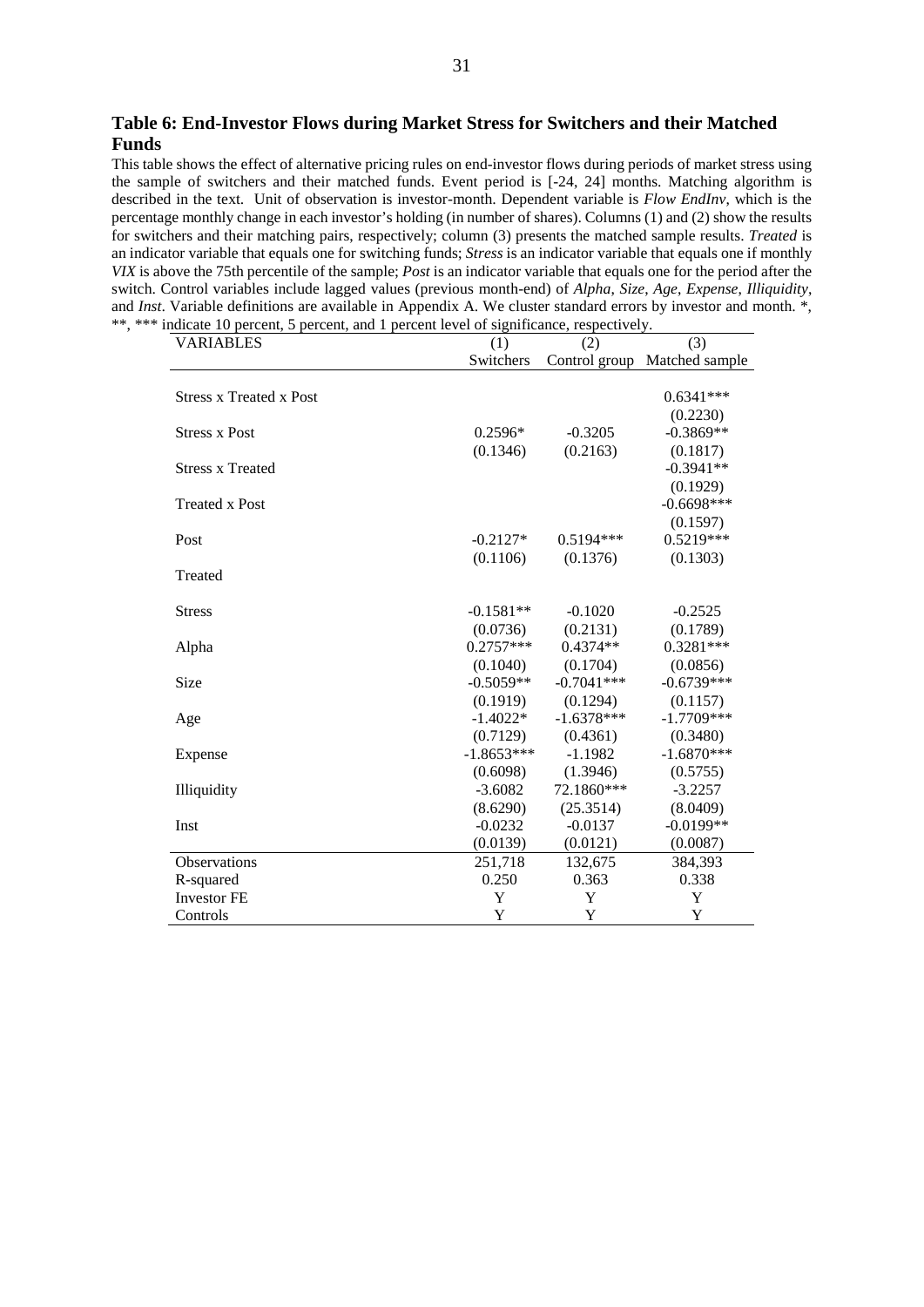#### **Table 7: Flow-Performance Sensitivity**

This table shows the effect of alternative pricing rules on flow-performance sensitivity. Panel A shows the results for the full sample (and their matching pairs) using fund flows. Panel B shows the results for the switching funds (and their matching pairs) using end-investor flows. Matching algorithm is described in the text. Control variables include lagged *Size*, *Age*, *Expense*, *Illiquidity*, and *Inst.* Variable definitions are available in Appendix A. \*, \*\*, \*\*\* indicate 10 percent, 5 percent, and 1 percent level of significance, respectively.

#### *Panel A. Using Fund Flows for the Full Sample*

The dependent variable is *Flow*, which is the net monthly capital flows into a fund divided by fund's total net assets. *NegAlpha* equals lagged *Alpha* if it is below zero; it is set to zero otherwise. *Alternative* is an indicator variable that equals one if the fund is using one of the alternative pricing mechanisms. Column (3) presents results for the matched sample.

|                        | (1)          | (2)          | (3)            |
|------------------------|--------------|--------------|----------------|
|                        |              |              | Matched Sample |
| <b>VARIABLES</b>       | Fund Flow    | Fund Flow    | Fund Flow      |
|                        |              |              |                |
| NegAlpha               |              | 5.8227***    | 7.0479***      |
|                        |              | (1.4523)     | (1.8523)       |
| NegAlpha x Alternative |              | $-4.0730***$ | $-5.0280***$   |
|                        |              | (1.4817)     | (1.8578)       |
| Alpha                  | 1.5287***    | 0.2767       | 0.1114         |
|                        | (0.5412)     | (0.5690)     | (0.6177)       |
| Alpha x Alternative    | $-0.5253$    | 0.2639       | 0.4354         |
|                        | (0.4838)     | (0.5415)     | (0.5797)       |
| Alternative            | $-0.3690$    | $-0.8427$    | $-0.9280*$     |
|                        | (0.5165)     | (0.5441)     | (0.5530)       |
| Size                   | $0.2743*$    | $0.2766*$    | $0.3005**$     |
|                        | (0.1459)     | (0.1465)     | (0.1494)       |
| Age                    | $-1.0158***$ | $-1.0127***$ | $-1.0070***$   |
|                        | (0.2576)     | (0.2552)     | (0.2630)       |
| Expense                | $-0.3771$    | $-0.2997$    | $-0.3126$      |
|                        | (0.4647)     | (0.4572)     | (0.4695)       |
| Illiquidity            | 12.3976      | 22.8068      | 20.3520        |
|                        | (27.0505)    | (27.5163)    | (28.2355)      |
| Inst                   | $-0.0149***$ | $-0.0138***$ | $-0.0142***$   |
|                        | (0.0040)     | (0.0039)     | (0.0039)       |
| Observations           | 10,125       | 10,125       | 9,670          |
| R-squared              | 0.060        | 0.063        | 0.064          |
| Time FE                | Yes          | Yes          | Yes            |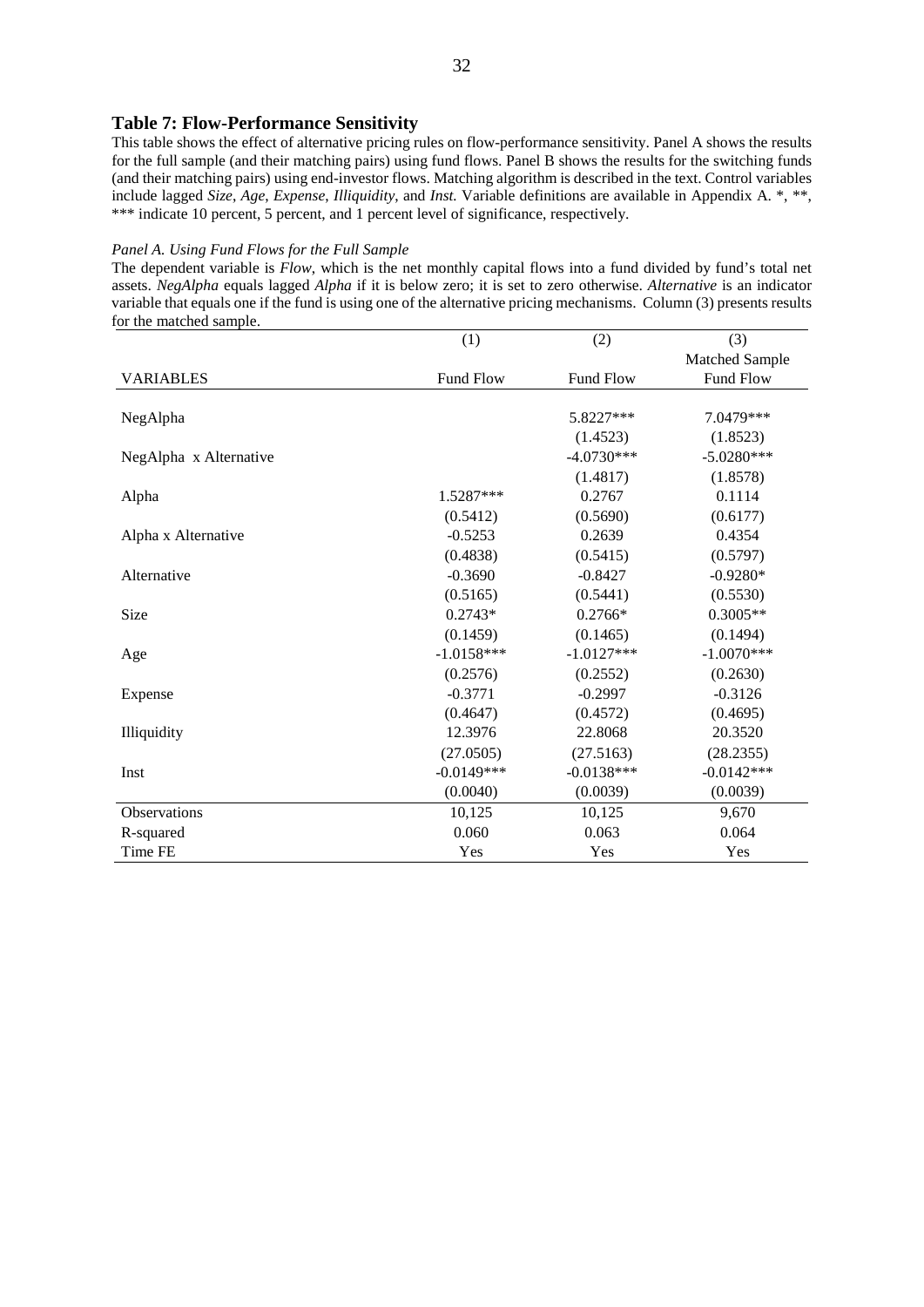|                           | (1)                | (2)                | (3)                |
|---------------------------|--------------------|--------------------|--------------------|
| <b>VARIABLES</b>          | <b>Flow EndInv</b> | <b>Flow EndInv</b> | <b>Flow EndInv</b> |
|                           |                    |                    |                    |
| NegAlpha x Treated x Post |                    | $-1.5247*$         | $-4.5641**$        |
|                           |                    | (0.8013)           | (1.8491)           |
| NegAlpha x Post           |                    | 1.3472*            | 4.4680**           |
|                           |                    | (0.7123)           | (1.8426)           |
| NegAlpha x Treated        |                    | $-0.3741$          | 0.6165             |
|                           |                    | (1.6914)           | (1.8189)           |
| NegAlpha                  |                    | 0.4240             | $0.5432*$          |
|                           |                    | (0.6908)           | (0.3189)           |
| Alpha x Treated x Post    | 0.0180             | 0.2071             | 0.1053             |
|                           | (0.1364)           | (0.1588)           | (0.1477)           |
| Alpha x Post              | 0.0178             | $-0.1013$          | $-0.0392$          |
|                           | (0.1268)           | (0.1297)           | (0.1220)           |
| Alpha x Treated           | $-0.1445$          | $-0.1122$          | $-0.1750$          |
|                           | (0.1138)           | (0.1208)           | (0.1185)           |
| Alpha                     | $0.4578***$        | $0.3965***$        | $0.4675***$        |
|                           | (0.1059)           | (0.0989)           | (0.0977)           |
| <b>Treated x Post</b>     | $-0.4371***$       | $-0.5233***$       | $-0.4847***$       |
|                           | (0.1010)           | (0.1146)           | (0.1075)           |
| Post                      | $0.4163***$        | $0.4475***$        | $0.4411***$        |
|                           | (0.1000)           | (0.1000)           | (0.0980)           |
| Size                      | $-0.6631***$       | $-0.6537***$       | $-0.6675***$       |
|                           | (0.0683)           | (0.0697)           | (0.0696)           |
| Age                       | $-1.7081***$       | $-1.6450***$       | $-1.6804***$       |
|                           | (0.2161)           | (0.2202)           | (0.2205)           |
| Expense                   | $-1.4161***$       | $-1.4042***$       | $-1.3883***$       |
|                           | (0.1848)           | (0.1868)           | (0.1852)           |
| Inst                      | $-0.0187***$       | $-0.0181***$       | $-0.0186***$       |
|                           | (0.0057)           | (0.0057)           | (0.0057)           |
| Illiquidity               | $-1.7149$          | $-0.9046$          | $-1.7574$          |
|                           | (1.6117)           | (1.8760)           | (1.8032)           |
| Observations              | 384,393            | 384,393            | 384,393            |
| R-squared                 | 0.338              | 0.338              | 0.338              |
| <b>Investor FE</b>        | Y                  | Y                  | Y                  |
| Controls                  | Y                  | Y                  | Y                  |

*Panel B. Using End-Investor Flows for Switchers and their Matched Funds*

The dependent variable is *Flow EndInv*, which is percentage monthly change in each investor's holding (in number of shares). *Treated* is an indicator variable that equals one for switching funds; *Post* is an indicator variable that equals one for the period after the switch. *Alpha* is the fund's alpha in the past 12 months*.* Event period is [-24, 24] months. *NegAlpha* equals lagged *Alpha* if the fund's lagged *Alpha* is negative (or below the 25<sup>th</sup> percentile, in column 3); it is set to zero, otherwise. Regressions include the interaction terms of *Alpha (*and *NegAlpha)* with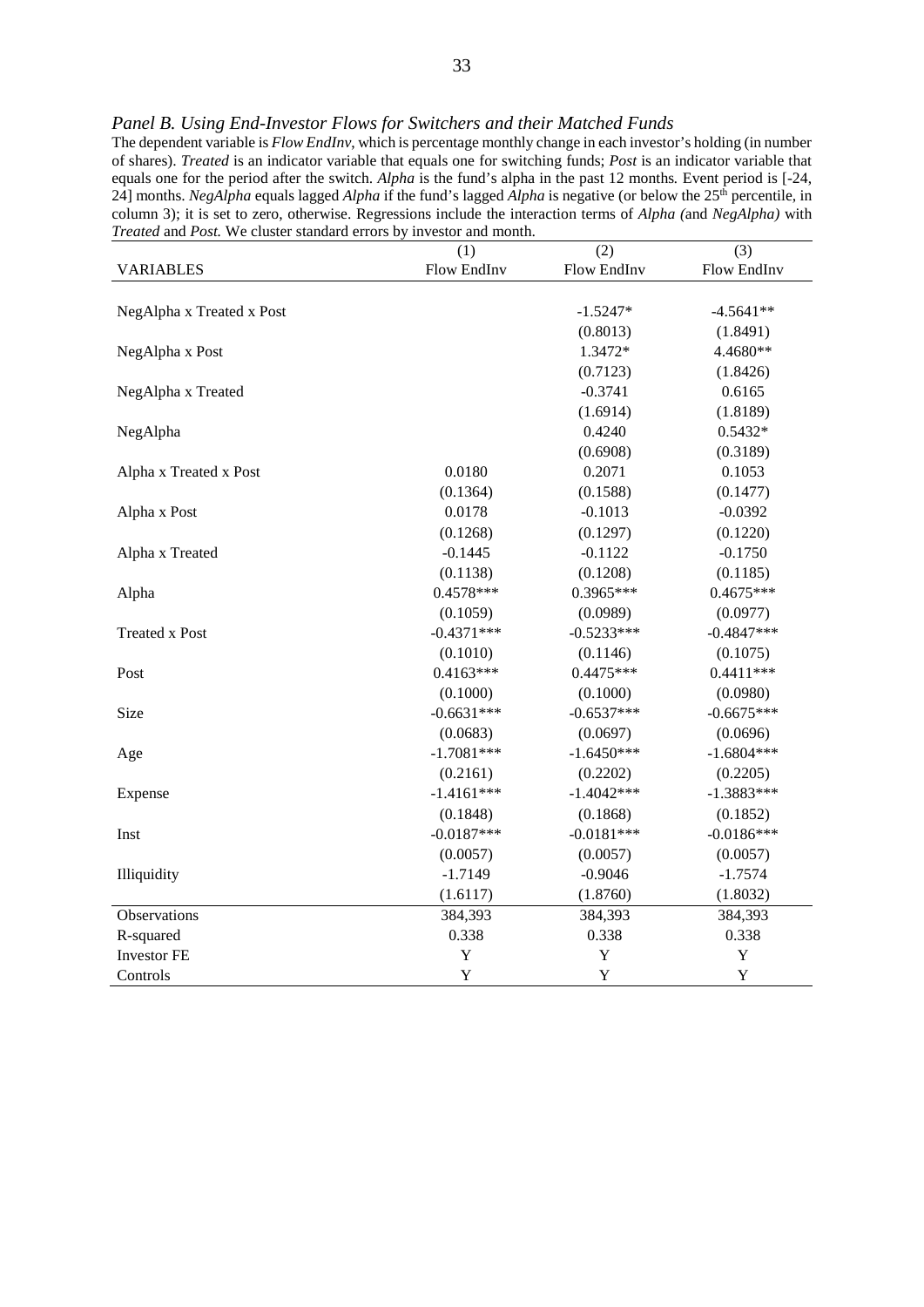#### **Table 8: Volatility of End-Investor Flows**

The sample includes investors in funds that changed their pricing rules (switchers) along with investors in the control group of no-switchers. Dependent variable is the volatility of *Flow EndInv*, defined as the percentage monthly change in each investor's holding, in number of shares. *Treated* is an indicator variable that equals one for switching funds and zero for the matched sample; *Post* is an indicator variable that equals one for the period after the switch. The event period is [-24, 24] months around the pricing change. Matching algorithm is described in the text. Control variables include lagged values (previous month-end) of *Alpha*, *Size*, *Age*, *Expense*, *Illiquidity*, and *Inst*. Variable definitions are available in Appendix A. We also include investor fixed effects. We cluster standard errors by investor and month. \*, \*\*, \*\*\* indicate 10 percent, 5 percent, and 1 percent level of significance, respectively.

| <b>VARIABLES</b>      | (1)        |
|-----------------------|------------|
| <b>Treated x Post</b> | $-0.2121*$ |
|                       | (0.1119)   |
| Post                  | $0.2598**$ |
|                       | (0.1136)   |
| Alpha                 | $0.1491**$ |
|                       | (0.0658)   |
| Size                  | $-0.1124$  |
|                       | (0.1057)   |
| Age                   | $-0.8237*$ |
|                       | (0.4709)   |
| Expense               | $-0.0645$  |
|                       | (0.3121)   |
| Illiquidity           | $-0.1686$  |
|                       | (3.6408)   |
| Inst                  | 0.0098     |
|                       | (0.0111)   |
| Observations          | 15,824     |
| R-squared             | 0.778      |
| <b>Investor FE</b>    | Y          |
| Controls              | Y          |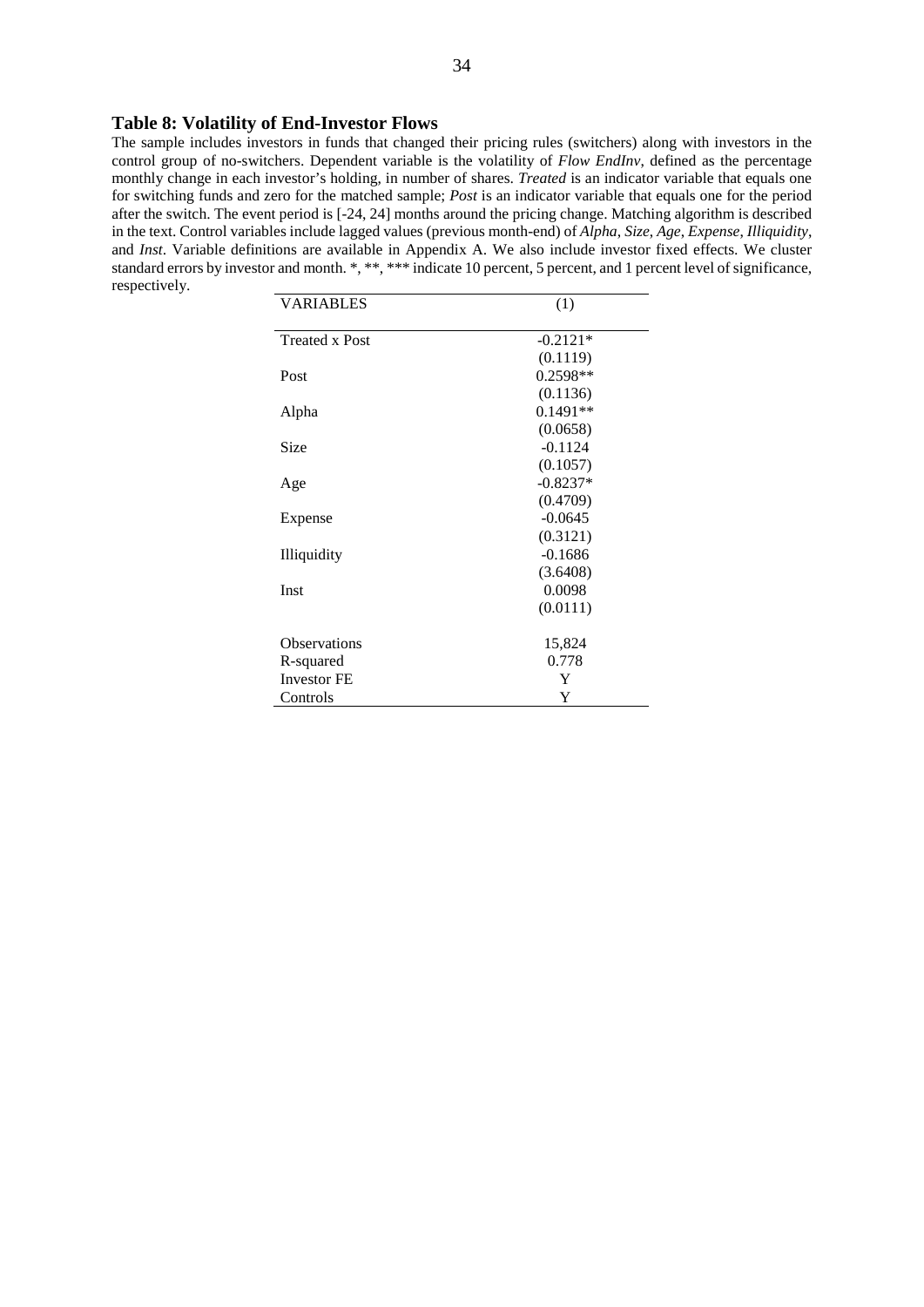#### **Table 9: Cross-Fund Differences**

Dependent variable is *Flow*, defined as the net monthly capital flows into a fund divided by the fund's total net assets. *Alternative* is an indicator variable that equals one if the fund is using one of the alternative pricing mechanisms. *Stress* is an indicator variable that equals one if monthly *VIX* is above the 75th percentile of the sample. Regressions use the matched sample including the control variables of lagged *Alpha*, *Size*, *Age*, *Expense*, *Illiquidity*, and *Inst* (*Retail* in column (3)). Column (1) introduces interaction terms with lagged *Illiquidity*; column (2) with lagged *Ownership Concentration,* which is the Herfindahl–Hirschman Index of end-investors' ownership; column (3) with *Retail*, which is 1- *Inst*. Appendix A lists the detailed definitions and calculations of all variables in the regression. The unit of observation is fund-month. We cluster standard errors by fund and month. \*, \*\*, \*\*\* indicate 10 percent, 5 percent, and 1 percent level of significance, respectively.

| <b>VARIABLES</b>                               | (1)          | (2)          | (3)         |
|------------------------------------------------|--------------|--------------|-------------|
|                                                |              |              |             |
| Alternative x Stress x Illiquidity             | 26.7550*     |              |             |
|                                                | (14.5103)    |              |             |
| <b>Stress x Illiquidity</b>                    | $-28.7799*$  |              |             |
|                                                | (17.2803)    |              |             |
| Alternative x Stress x Ownership Concentration |              | $-6.0387*$   |             |
|                                                |              | (3.5858)     |             |
| <b>Stress x Ownership Concentration</b>        |              | 3.9060       |             |
|                                                |              | (3.0725)     |             |
| Alternative x Stress x Retail                  |              |              | $0.0243**$  |
|                                                |              |              | (0.0114)    |
| <b>Stress x Retail</b>                         |              |              | $-0.0121$   |
|                                                |              |              | (0.0098)    |
| <b>Alternative x Stress</b>                    | 1.9128**     | 2.4103***    | 2.2904**    |
|                                                | (0.9164)     | (0.6379)     | (0.9016)    |
| <b>Stress</b>                                  | $-1.8045***$ | $-1.8842***$ | $-1.9369**$ |
|                                                | (0.6519)     | (0.6172)     | (0.7769)    |
| Alternative x Illiquidity                      | $-88.0525$   |              |             |
|                                                | (61.1618)    |              |             |
| Alternative x Ownership Concentration          |              | $6.1098***$  |             |
|                                                |              | (2.2760)     |             |
| Alternative x Retail                           |              |              | $-0.0101$   |
|                                                |              |              | (0.0118)    |
| Alternative                                    | $-0.8307*$   | $-1.8383***$ | $-1.1000$   |
|                                                | (0.4745)     | (0.3880)     | (0.9592)    |
| Illiquidity                                    | 78.7570      |              |             |
|                                                | (59.6897)    |              |             |
| <b>Ownership Concentration</b>                 |              | $-6.8252***$ |             |
|                                                |              | (2.0888)     |             |
| Retail                                         |              |              | $0.0194*$   |
|                                                |              |              | (0.0101)    |
| Observations                                   | 9,670        | 8,303        | 9,670       |
| Controls                                       | Y            | Y            | Y           |
| R-squared                                      | 0.031        | 0.027        | 0.026       |
|                                                |              |              |             |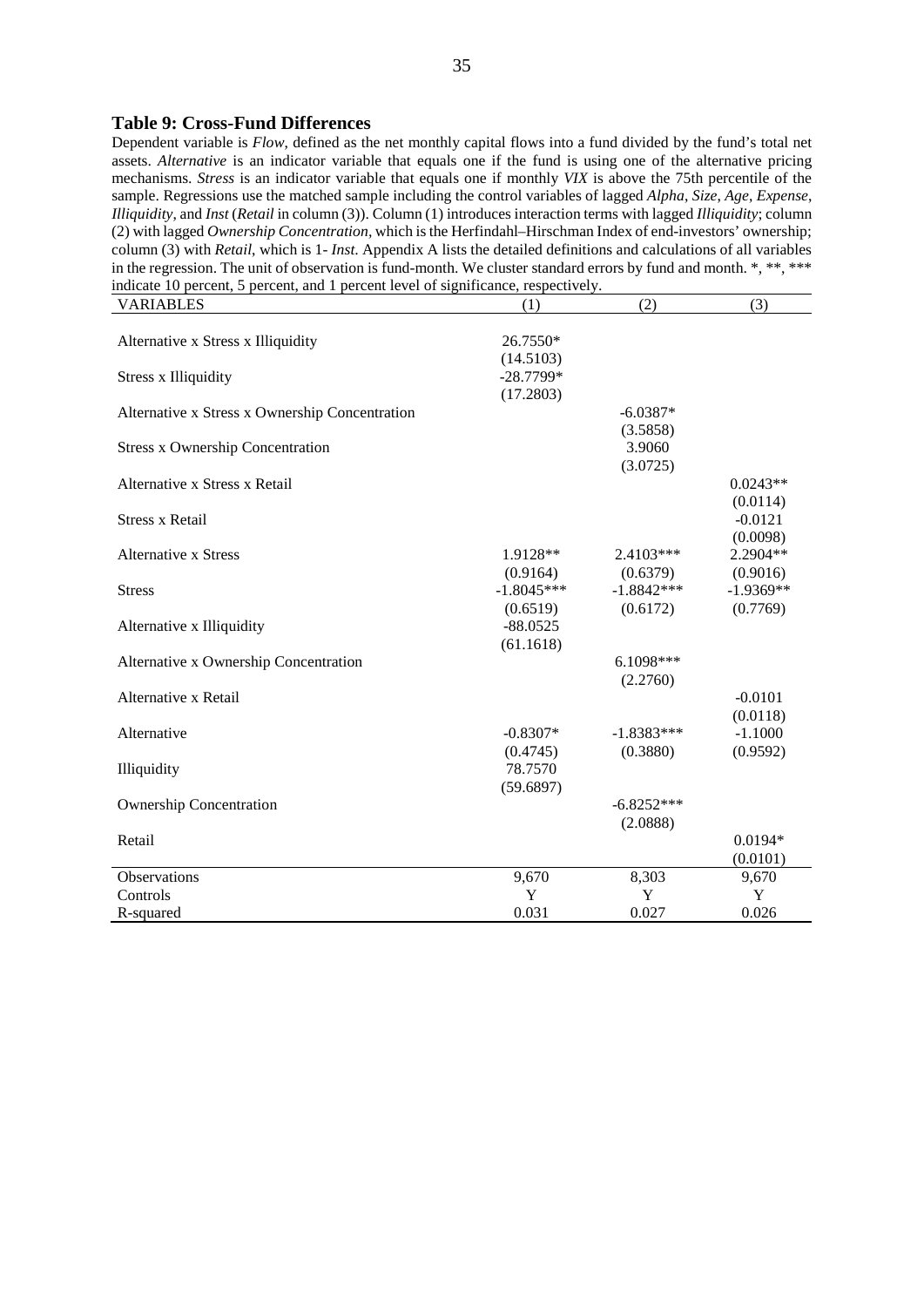#### **Table 10: Fund Flows and Future Fund Performance**

Dependent variable is the abnormal fund return in month  $t+1$ , calculated as the difference between fund's return (calculated using unadjusted fund prices) and fund's exposure to global bond market and global stock market returns. Fund's exposure to global bond market and global stock market returns are calculated as  $\beta1_{t\to t-11}$  *x* Bond market return<sub>t+1</sub> and  $\beta2_{t\to t-11}$  *x* Stock market return<sub>t+1</sub>. Net Outflow is the net monthly outflows in *t*, which equals *Flow* if *Flow<0*, and it equals zero if *Flow>=0*. *Net Inflow* is the net monthly inflows in *t*, which equals *Flow* if *Flow>0*, and it equals to zero if *Flow<=0. Alternative* is an indicator variable that equals one if the fund is using one of the alternative pricing mechanisms. Control variables include year-month fixed effects, as well as *Size*, Age, Expense, Illiquidity, and *Inst* measured as of time *t*. Appendix A lists definitions of all variables in the regression. Columns (1) and (3) report results for the full sample; columns (2) and (4) report results for the subsample of funds with more illiquid assets (*Illiquidity* above sample median). The unit of observation is fund-month. We cluster standard errors by fund and month. \*, \*\*, \*\*\* indicate 10 percent, 5 percent, and 1 percent level of significance, respectively.

|                           | (1)          | (2)          | (3)          | (4)          |
|---------------------------|--------------|--------------|--------------|--------------|
| <b>VARIABLES</b>          | Full         | High         | Full         | High         |
|                           | Sample       | Illiquidity  | Sample       | Illiquidity  |
|                           |              |              |              |              |
| <b>Net Outflow</b>        | $-0.0352**$  | $-0.0546*$   |              |              |
|                           | (0.0170)     | (0.0300)     |              |              |
| Net Outflow x Alternative | $0.0372**$   | $0.0662**$   |              |              |
|                           | (0.0184)     | (0.0317)     |              |              |
| Net Inflow                |              |              | 0.0028       | 0.0079       |
|                           |              |              | (0.0081)     | (0.0111)     |
| Net Inflow x Alternative  |              |              | $-0.0019$    | $-0.0101$    |
|                           |              |              | (0.0117)     | (0.0160)     |
| Alternative               | $-0.0313$    | $-0.0161$    | $-0.0019$    | 0.0461       |
|                           | (0.0557)     | (0.0589)     | (0.0580)     | (0.0679)     |
| Size                      | $-0.0157$    | 0.0087       | $-0.0161$    | 0.0082       |
|                           | (0.0098)     | (0.0128)     | (0.0100)     | (0.0128)     |
| Age                       | 0.0400       | 0.0099       | 0.0382       | 0.0109       |
|                           | (0.0442)     | (0.0467)     | (0.0437)     | (0.0454)     |
| Expense                   | $-0.2079***$ | $-0.2039***$ | $-0.2104***$ | $-0.2122***$ |
|                           | (0.0792)     | (0.0784)     | (0.0783)     | (0.0766)     |
| Illiquidity               | 1.7642       | $-0.1276$    | 1.7650       | $-0.2475$    |
|                           | (6.2322)     | (7.3500)     | (6.2592)     | (7.3619)     |
| Inst                      | 0.0006       | 0.0006       | 0.0006       | 0.0006       |
|                           | (0.0007)     | (0.0008)     | (0.0007)     | (0.0008)     |
| Observations              | 7,827        | 4,146        | 7,827        | 4,146        |
| R-squared                 | 0.415        | 0.480        | 0.415        | 0.479        |
| Month-Year FE             | Y            | Y            | Y            | Y            |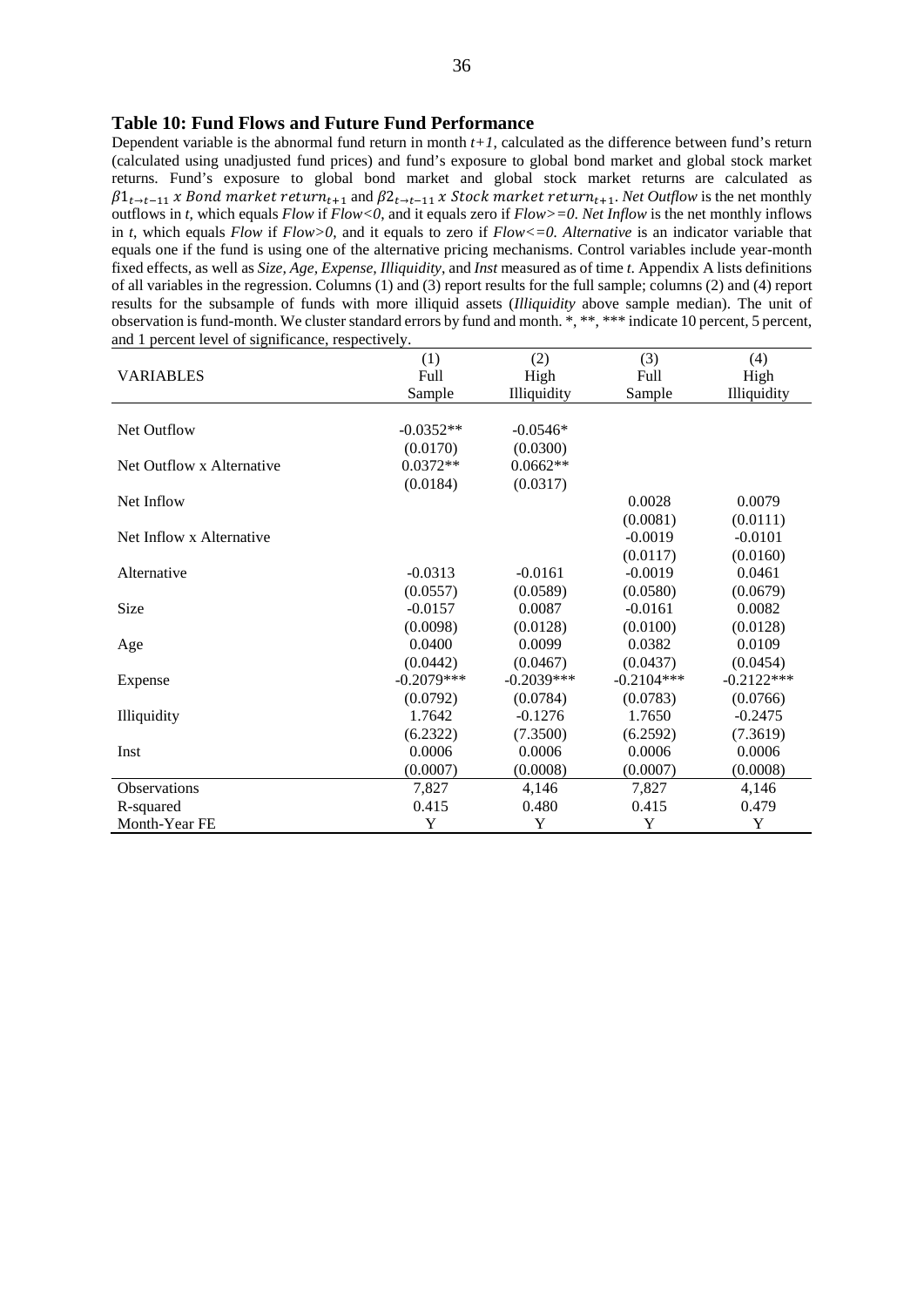#### **Table 11: Tracking Error and New Investors**

In column (1) and (2), the dependent variable is *Tracking Error* defined as *-1* times the R-squared obtained from the rolling 12-month one-factor regression; in column (3), the dependent variable is *Flow* defined as the net monthly capital flows into a fund divided by the fund's total net assets.; in column (4), the dependent variable is *New Investors* defined as the number of a fund's new investors divided by the fund's total number of investors in each month. Columns (1) to (3) use the full sample; column (4) uses periods outside stress. Control variables include lagged (previous month-end) values of *Alpha*, *Size*, *Age*, *Expense*, *Inst*, and *Illiquidity*. Definitions of variables are in Appendix A. We cluster standard errors by fund and month. \*, \*\*, \*\*\* indicate 10 percent, 5 percent, and 1 percent level of significance, respectively.

|                       | (1)                   | (2)          | (3)          | (4)           |
|-----------------------|-----------------------|--------------|--------------|---------------|
| <b>VARIABLES</b>      | <b>Tracking Error</b> | Fund Flow    | Fund Flow    | New Investors |
|                       |                       |              |              |               |
| Alternative           | 0.0989***             | $-0.3721$    | $-0.0318$    | $-0.8640**$   |
|                       | (0.0306)              | (0.5098)     | (0.5122)     | (0.4247)      |
| <b>Tracking Error</b> |                       |              | $-3.2157**$  |               |
|                       |                       |              | (1.4418)     |               |
| Alpha                 | 0.0153                | $0.6748**$   | $0.7278**$   | $0.4183**$    |
|                       | (0.0109)              | (0.3133)     | (0.3213)     | (0.2084)      |
| Size                  | $-0.0038*$            | $0.3214**$   | $0.3085*$    | 0.1150        |
|                       | (0.0020)              | (0.1638)     | (0.1624)     | (0.0829)      |
| Age                   | $-0.0037$             | $-1.2900***$ | $-1.3029***$ | $-1.5679***$  |
|                       | (0.0085)              | (0.2791)     | (0.2777)     | (0.2288)      |
| Expense               | $-0.0448*$            | 0.5208       | 0.4037       | 0.5554        |
|                       | (0.0231)              | (0.4461)     | (0.4607)     | (0.3911)      |
| Inst                  | $-0.0007$ ***         | $-0.0135***$ | $-0.0155***$ | $-0.0036$     |
|                       | (0.0002)              | (0.0041)     | (0.0043)     | (0.0045)      |
| Illiquidity           | 4.0906***             | $-12.0907$   | 0.9509       | 40.1989       |
|                       | (1.0807)              | (27.9568)    | (28.6336)    | (37.2428)     |
| Observations          | 10,604                | 10,125       | 10,125       | 7,259         |
| R-squared             | 0.257                 | 0.045        | 0.047        | 0.087         |
| Controls              | Y                     | Y            | Y            | Y             |
| Month-Year FE         | Y                     | Y            | Y            | Y             |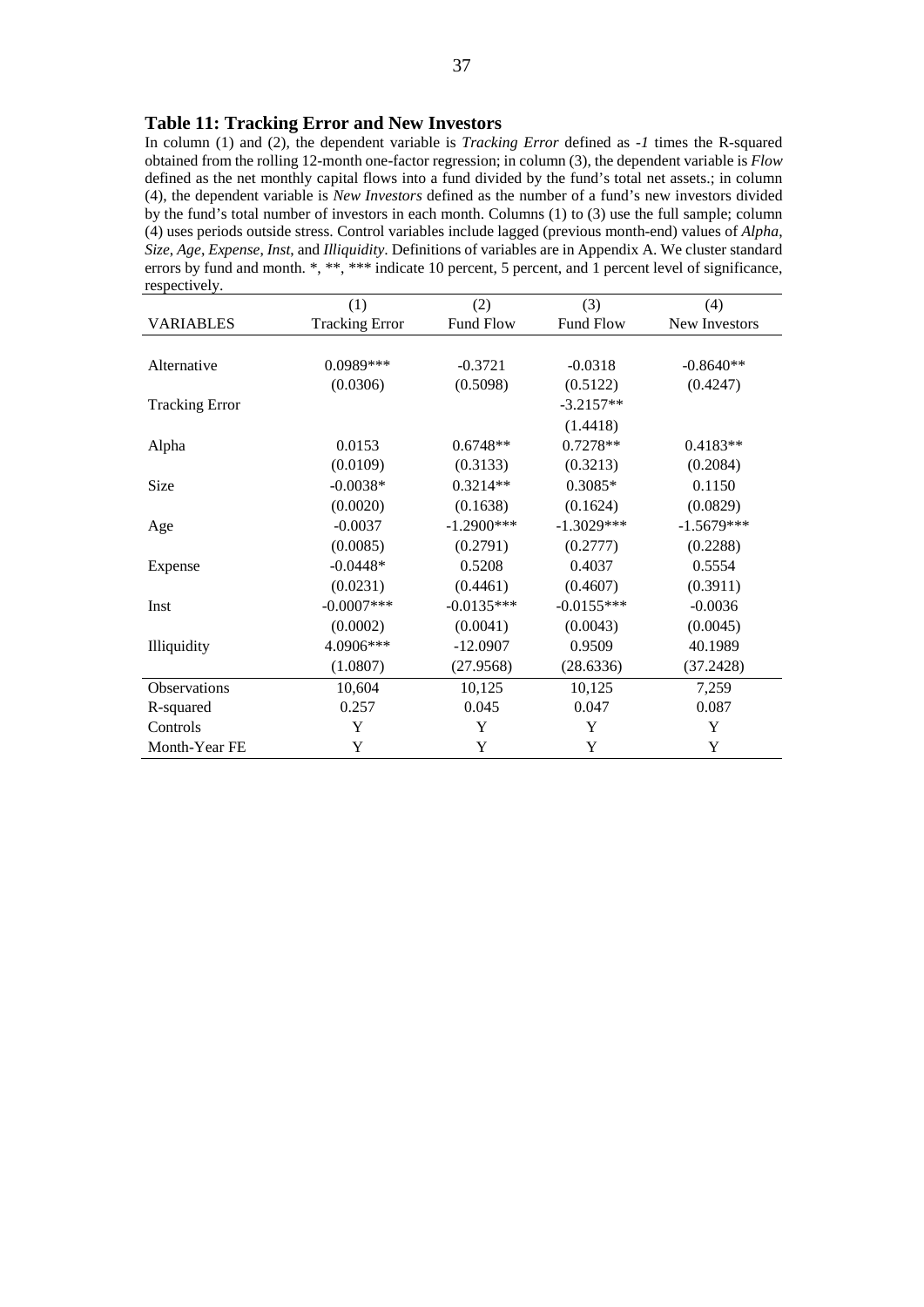#### **Table 12: Pricing Rules and Fund Portfolio Adjustments**

This table shows the effect of alternative pricing rules on fund's cash holdings (column 1) and asset concentration (column 2). *Cash* is fund's total cash holdings (including cash equivalents) divided by fund's total assets; *Asset Conc is H*erfindahl–Hirschman Index of fund's asset holdings in each month; Variable definitions are in Appendix A. *Alternative* is an indicator variable that equals one if the fund is using one of the alternative pricing mechanisms. Control variables include lagged values (previous month-end) of *Alpha*, *Size*, *Age*, *Expense*, *Illiquidity*, and *Inst*. We cluster standard errors by fund and month. \*, \*\*, \*\*\* indicate 10 percent, 5 percent, and 1 percent level of significance, respectively.

|                     | (1)         | (2)               |
|---------------------|-------------|-------------------|
| VARIABLES           | Cash        | <b>Asset Conc</b> |
|                     |             |                   |
| Alternative         | $-3.2586**$ | $-0.0051$         |
|                     | (1.2938)    | (0.0123)          |
| Alpha               | $-0.1688$   | $-0.0181*$        |
|                     | (0.5638)    | (0.0094)          |
| Size                | $-0.0470$   | $-0.0010$         |
|                     | (0.2794)    | (0.0019)          |
| Age                 | $-0.7100$   | 0.0059            |
|                     | (0.5017)    | (0.0068)          |
| Expense             | 0.9906      | 0.0159            |
|                     | (1.3146)    | (0.0100)          |
| Inst                | $-0.0090$   | 0.0000            |
|                     | (0.0115)    | (0.0001)          |
| Illiquidity         | 13.5219     | $-1.1383**$       |
|                     | (64.2152)   | (0.4474)          |
| <b>Observations</b> | 9,158       | 10,563            |
| R-squared           | 0.278       | 0.039             |
| Controls            | Y           | Y                 |
| Time FE             | Y           | Y                 |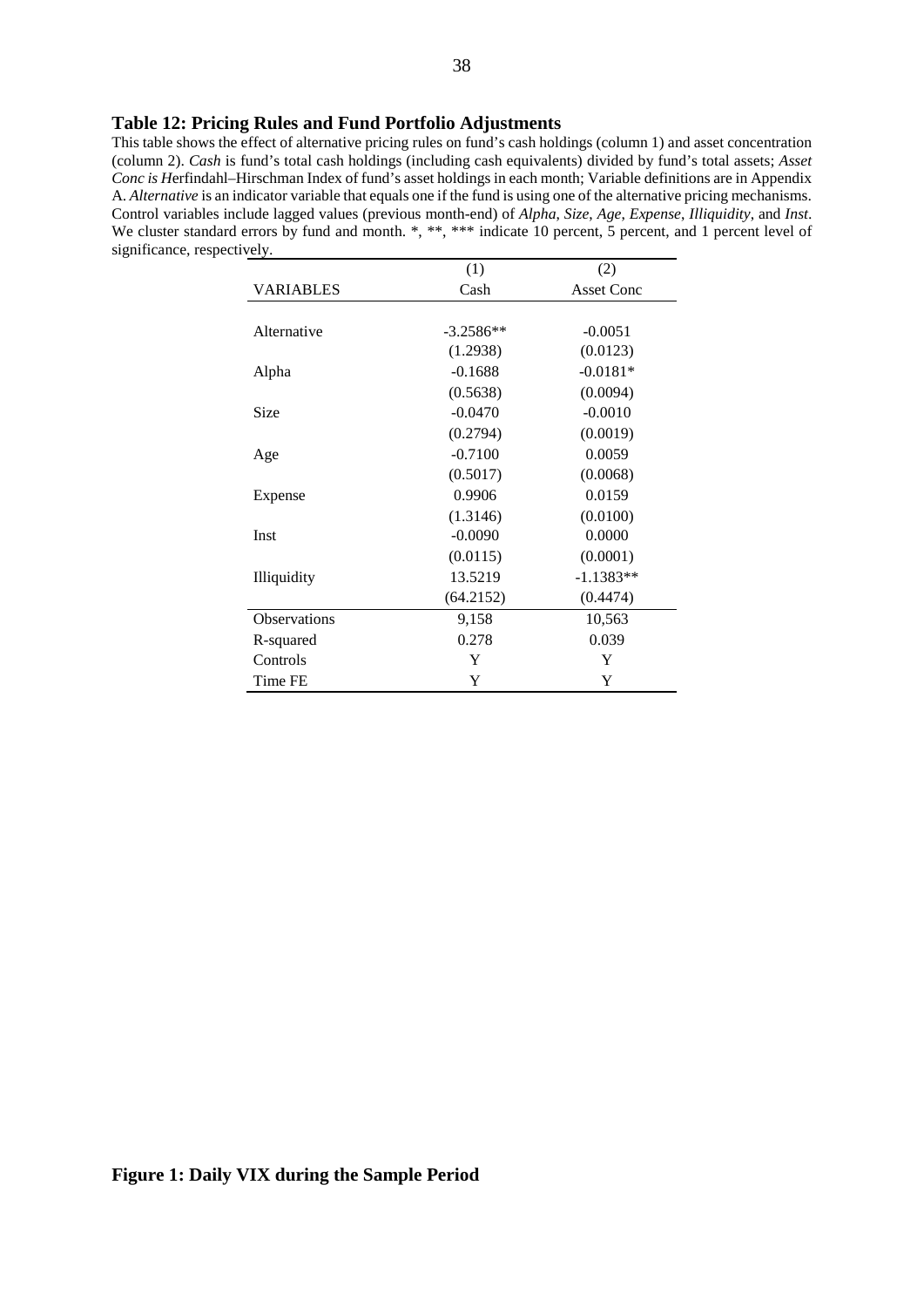The figure shows the daily (end-of-day day) values of Chicago Board Options Exchange Volatility Index (VIX) during our sample period, which is from January 2006 to December 2016. Vertical dashed lines indicate a number of important events. *Lehman* marks the bankruptcy of Lehman Brothers on September 15 2008; *Greek bailout* marks the launch of the bailout loan to Greece on 2 May 2010; *U.S. AA+* marks the downgrade of U.S. sovereign debt by S&P on 5 August 2011; *Draghi* marks the 26 July 2012 when Mario Draghi announced that the ECB is ready to do 'whatever it takes' to preserve the Euro; *TT* marks the beginning of the bond market crisis called 'Taper Tantrum' on 22 May 2013, and *ECB QE* marks the 10 March 2016 when the ECB increased its monthly bond purchases to €80bn and started including corporate bonds.



#### **Figure 2: Dilution Adjustment Factor**

A fund's dilution adjustment factor, *Adjustment Factor,* is the factor by which the fund NAV is adjusted on a given day. It equals the *absolute value* of swing factor for swing funds; for dual funds, it equals the half spread of the difference in dual funds' bid and ask prices, *0.5\*(ask-bid)/mid.* Daily fund *Illiquidity* is the daily valueweighted average of bid-ask spreads of fund's assets. Vertical dashed lines indicate salient macroeconomic events described in Figure 1.

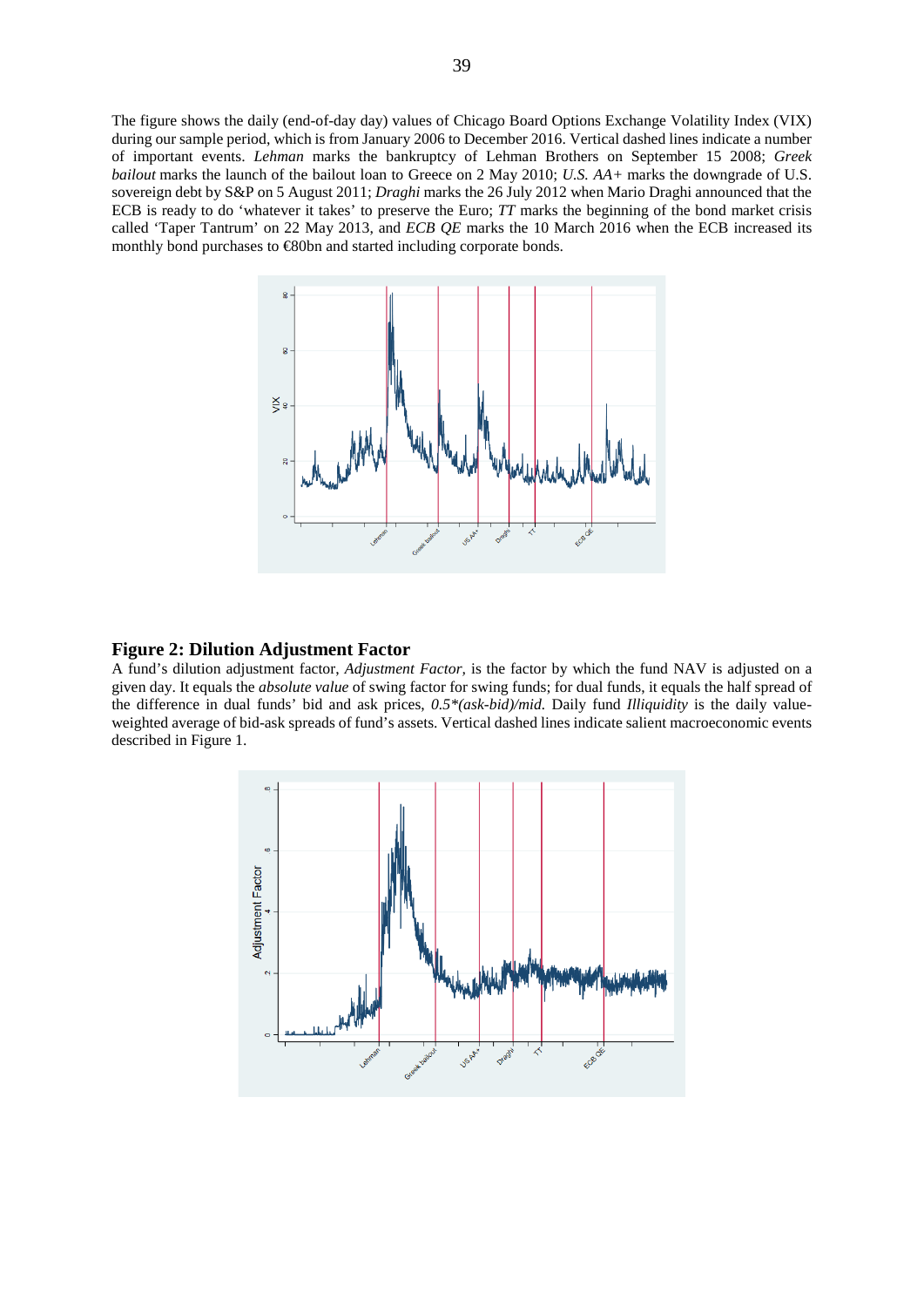## **Figure 3: Fund Characteristics Before and After the Switching Event**

Figures below show the mean fund characteristics for switchers and their matched funds over the event period [-24 months, 24 months]. Blue lines represent mean values for treated funds (switchers); red lines represent mean values for control funds. Figures show *Alpha*, *Size*, *Age*, *Expense*, *Illiq*, *Inst*, and *N of Inv*. Variable definitions are available in Appendix A.



-10 0 10 20<br>period 10 20  $-$  treated lnnum  $-$  control lnnum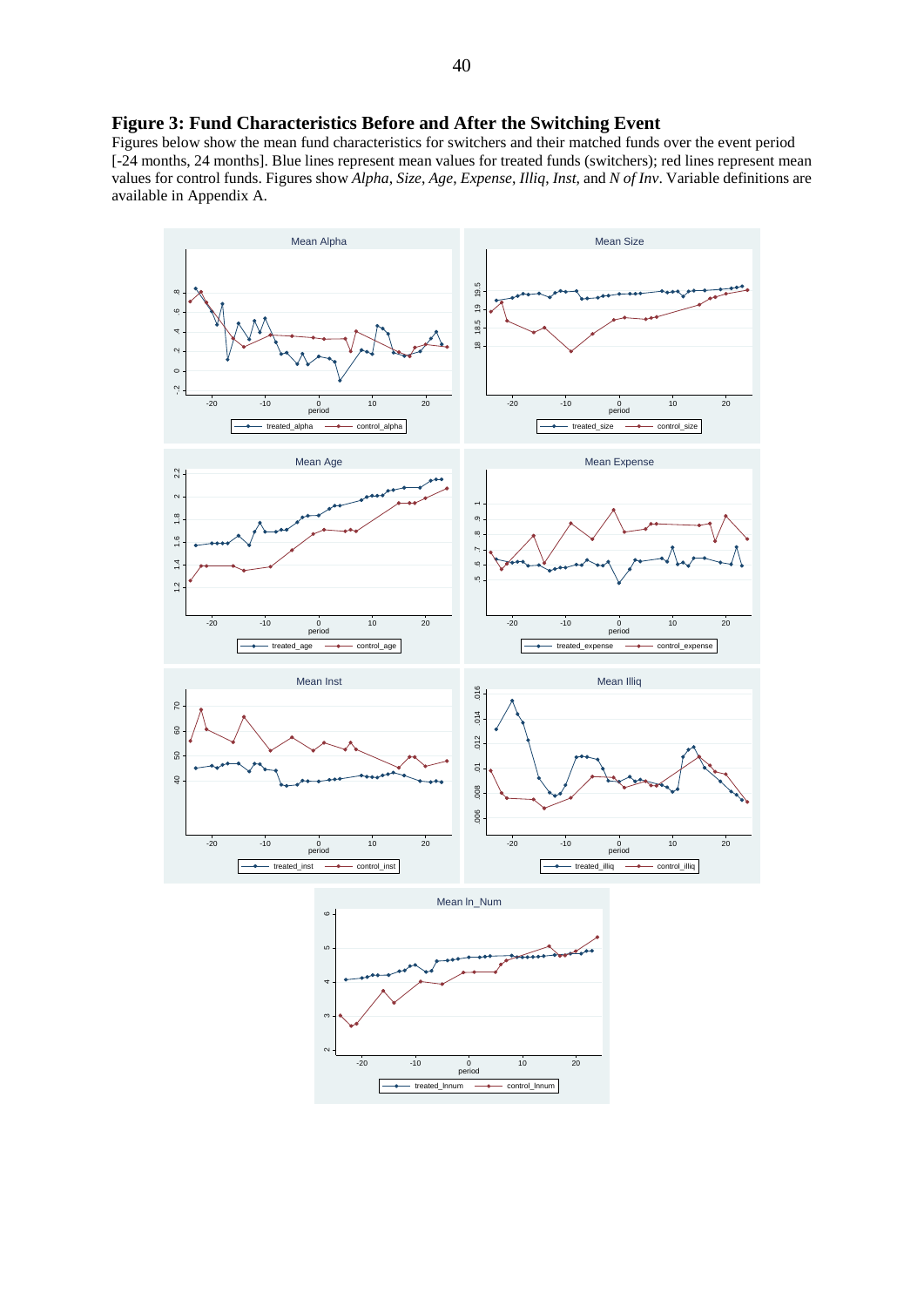## **Figure 4: End Investor Fund Flows Before and After the Switching Event**

The graphs show the average difference in end investor flows, *Flow EndInv,* between switchers (treated) and their matched funds (control) after controlling for end-investor fixed effects. Differences are shown by event period over the event period, [-24 months, 24 months]. Panel A presents the plot for stress periods, and Panel B presents it for periods outside market stress. Figures include linear plots with 90 percent confidence intervals.



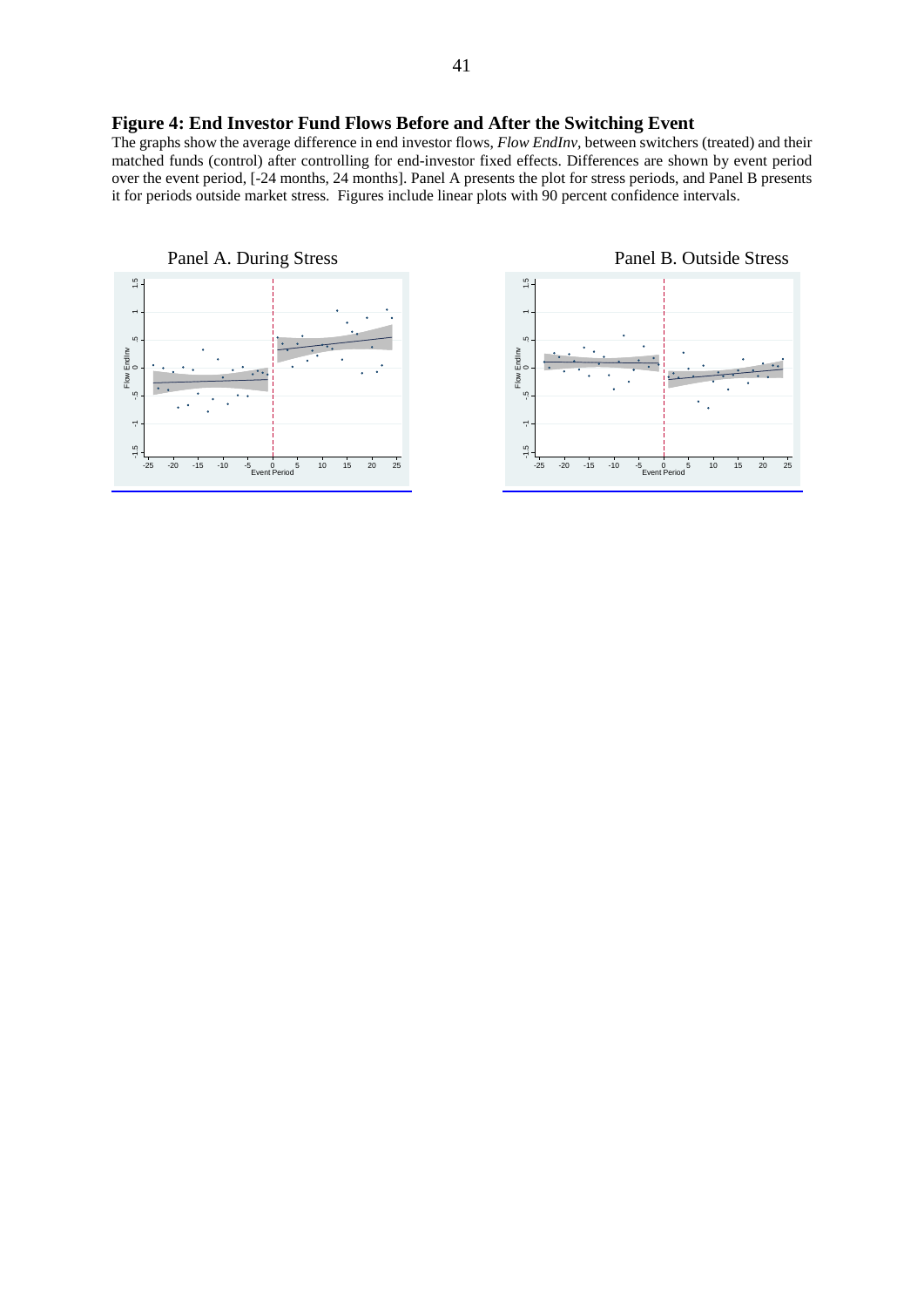| Label                    | <b>Definition</b>                                                                                | <b>Units</b> |
|--------------------------|--------------------------------------------------------------------------------------------------|--------------|
| <b>Adjustment Factor</b> | Equals the absolute value of swing factor for swing funds; equals half-spread,                   | percent      |
|                          | $(0.5*(ask-bid)/mid,$ for dual funds                                                             |              |
| Age                      | Natural logarithm of fund age in years (using the age of the oldest class share)                 |              |
| Alpha                    | Estimated using rolling-window time-series regression for each fund using the                    | percent      |
|                          | past 12 months data. Alpha is the intercept from a regression of excess fund                     |              |
|                          | returns on excess global bond market and global stock market returns. Indices                    |              |
|                          | obtained from Barclays                                                                           |              |
| Alternative              | An indicator variable that equals one if the fund is using one of the alternative                |              |
|                          | pricing rules                                                                                    |              |
| Asset Conc               | Herfindahl-Hirschman Index of fund's asset holdings in each month                                |              |
| <b>Asset Illiquidity</b> | Bid-ask spread; end of day bid and ask prices are obtained from Thomson                          |              |
|                          | Reuters Datastream and used in the following order depending on availability:                    |              |
|                          | Thomson Reuters composite price, Thomson Reuters Pricing Service evaluated                       |              |
|                          | price, iBOXX, and ICMA.                                                                          |              |
| Cash                     | Fund's total cash holding - defined as cash plus cash equivalents including cash                 |              |
|                          | deposits, money market funds, Treasury Bills, commercial paper, short term                       | percent      |
|                          | bonds, repos and currency holdings - divided by the value of total assets                        |              |
| Dual                     | An indicator variable that equals one if the fund is a dual fund                                 |              |
| Expense                  | Fund's annual total expense ratio                                                                | percent      |
| Flow                     | Monthly capital flows into a fund divided by fund's total net assets in $t$                      | percent      |
| <b>Flow EndInv</b>       | Change in each investor's holding (in number of shares) from previous month                      | percent      |
| Full                     | An indicator variable that equals one if the fund is a full swing fund                           |              |
| <b>Illiquidity</b>       | Value-weighted average of Asset Illiquidity of fund's assets                                     |              |
| Inst                     | Fraction of fund's total net assets held by institutional investors                              | percent      |
| <b>Investor Horizon</b>  | Number of months the investor holds his shares after an initial purchase. We                     |              |
|                          | use purchases before December 2014                                                               |              |
| $N$ of $Inv$             | Natural logarithm of total number of investors in a given fund                                   |              |
| NegAlpha                 | Equals <i>Alpha</i> if the fund's <i>Alpha</i> is negative (or below the $25th$ percentile); set | percent      |
|                          | to zero otherwise                                                                                |              |
| Net Inflow               | Net monthly inflows. Equal to $Flow$ if $Flow>0$ ; equal to 0 if $Flow<=0$                       |              |
| Net Outflow              | Net monthly outflows. Equal to $Flow$ if $Flow<0$ ; equal to 0 if $Flow>=0$                      |              |
| New Investor             | Number of new investors divided by the fund's total number of investors in each                  | percent      |
|                          | month                                                                                            |              |
| Ownership                | Herfindahl-Hirschman Index calculated using each end-investors' ownership                        |              |
| Concentration            | in each month                                                                                    |              |
| Partial                  | An indicator variable that equals one if the fund is a partial swing fund                        |              |
| Retail                   | 1-Inst                                                                                           | percent      |
| Return                   | Fund's monthly raw return                                                                        | percent      |
| Size                     | Natural logarithm of fund's total net assets                                                     | £            |
| <b>Stress</b>            | An indicator variable that equals one if monthly VIX index is above the 75 <sup>th</sup>         |              |
|                          | percentile of the sample                                                                         |              |
| <b>Tracking Error</b>    | -1 times R-squared from the alpha regression described above                                     |              |

# **Appendix A. Variable Definitions**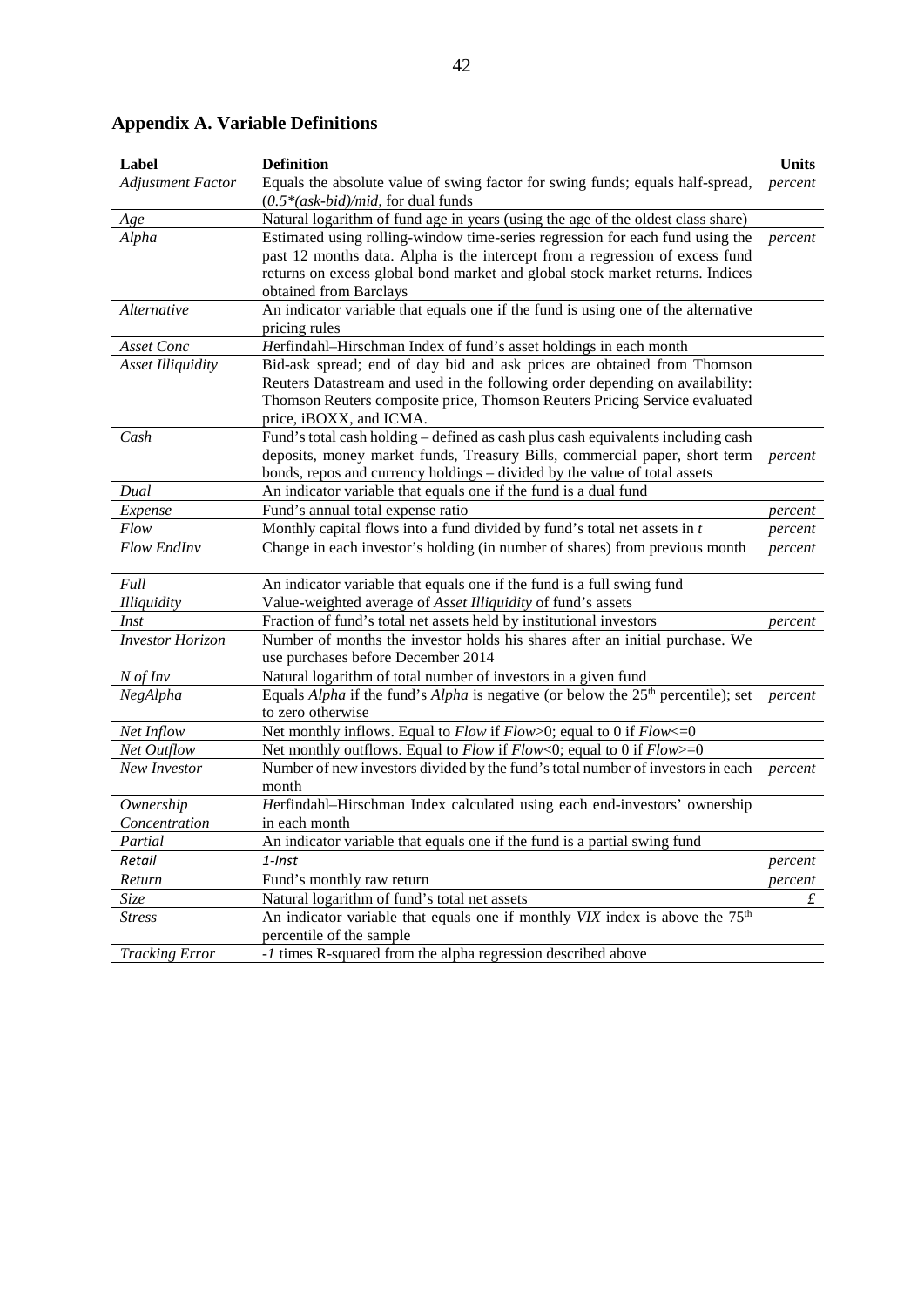# **Appendix B.**

# **Table B.1: Swing Thresholds of Partial Swing Funds**

This table shows the frequency distribution table for swing thresholds used by partial swing funds in our sample. *Threshold* is the swing threshold (in absolute terms) used by partial swing funds. *Frequency* is defined in percent. For funds with multiple thresholds (around 1 percent of partial swing funds), we report the minimum.

| Threshold      | Frequency |  |
|----------------|-----------|--|
|                |           |  |
| $0.01$ percent | 4.59      |  |
| $0.50$ percent | 3.1       |  |
| 1 percent      | 40.36     |  |
| 1.50 percent   | 1.17      |  |
| 2 percent      | 4.05      |  |
| 2.50 percent   | 2.29      |  |
| 3 percent      | 34.39     |  |
| 4 percent      | 1.2       |  |
| 5 percent      | 6.92      |  |
| 6 percent      | 0.22      |  |
|                |           |  |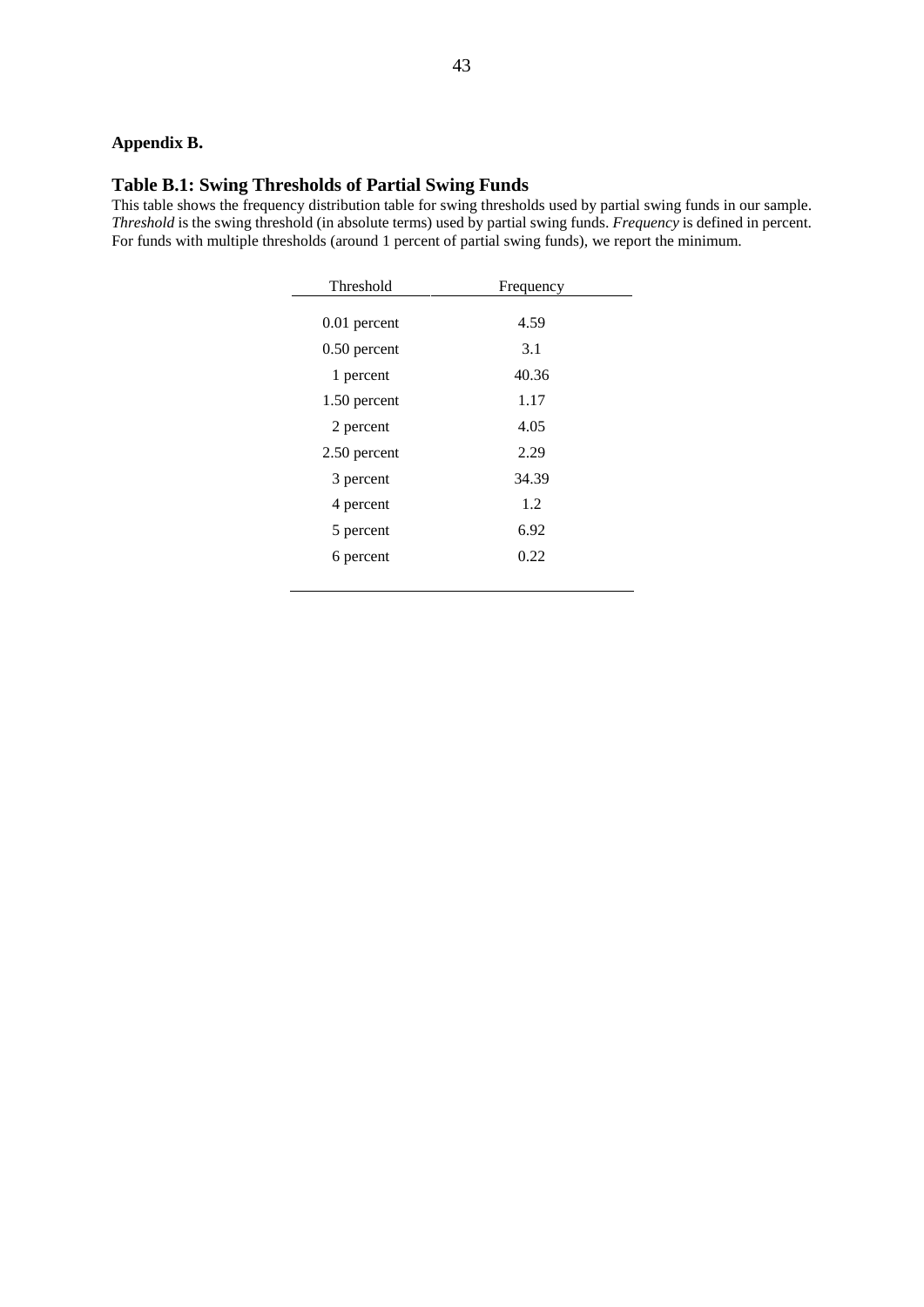#### **Table B.2: Full Swing versus Partial Swing versus Dual Priced**

Dependent variable is *Flow*, which is the net monthly capital flows into a fund divided by fund's total net assets; *Stress* is an indicator variable that equals one if monthly *VIX* is above the 75<sup>th</sup> percentile of the sample. Columns (1) to (3) compare traditionally priced funds to full swing, partial swing, and dual priced funds, respectively. Column (4) uses the full sample; column (5) reports the matched sample results. *Full* is an indicator variable that equals one if the fund is a full swing fund; *Partial* is an indicator variable that equals one if the fund is a partial swing fund; *Dual* is an indicator variable that equals one if the fund is a dual fund. Baseline category in each regression is the funds which use the traditional pricing rule. We cluster standard errors by fund and time. \*, \*\*, \*\*\* indicate 10 percent, 5 percent, and 1 percent level of significance, respectively.

|                      | (1)          | (2)           | (3)          | (4)           | (5)            |
|----------------------|--------------|---------------|--------------|---------------|----------------|
| <b>VARIABLES</b>     | Full Swing   | Partial Swing | Dual         | Full Sample   | Matched Sample |
|                      |              |               |              |               |                |
| <b>Full x Stress</b> | 1.0782**     |               |              | 1.0782**      | 1.3324*        |
|                      | (0.5301)     |               |              | (0.5285)      | (0.7819)       |
| Partial x Stress     |              | $0.8211*$     |              | $0.8211*$     | 1.3070**       |
|                      |              | (0.4969)      |              | (0.4967)      | (0.5507)       |
| Dual x Stress        |              |               | 1.9450**     | $1.9450**$    | 2.1814         |
|                      |              |               | (0.9662)     | (0.9633)      | (1.6003)       |
| Full                 | $-1.1169**$  |               |              | $-1.1169**$   | $-0.8210$      |
|                      | (0.5308)     |               |              | (0.5293)      | (0.5649)       |
| Partial              |              | $-0.4036$     |              | $-0.4036$     | $-0.7123$      |
|                      |              | (0.5419)      |              | (0.5416)      | (0.5724)       |
| Dual                 |              |               | $-1.9327**$  | $-1.9327**$   | $-2.4882**$    |
|                      |              |               | (0.8517)     | (0.8489)      | (1.0934)       |
| <b>Stress</b>        | $-0.9890***$ | $-0.9890***$  | $-0.9890***$ | $-0.9890$ *** | $-1.2943***$   |
|                      | (0.2776)     | (0.2769)      | (0.2778)     | (0.2767)      | (0.3905)       |
| Constant             | $1.5715***$  | $1.5715***$   | 1.5715***    | $1.5715***$   | 1.3470**       |
|                      | (0.5075)     | (0.5064)      | (0.5078)     | (0.5061)      | (0.5443)       |
| <b>Observations</b>  | 6,552        | 11,729        | 5,468        | 16,693        | 10,069         |
| R-squared            | 0.008        | 0.002         | 0.009        | 0.006         | 0.008          |